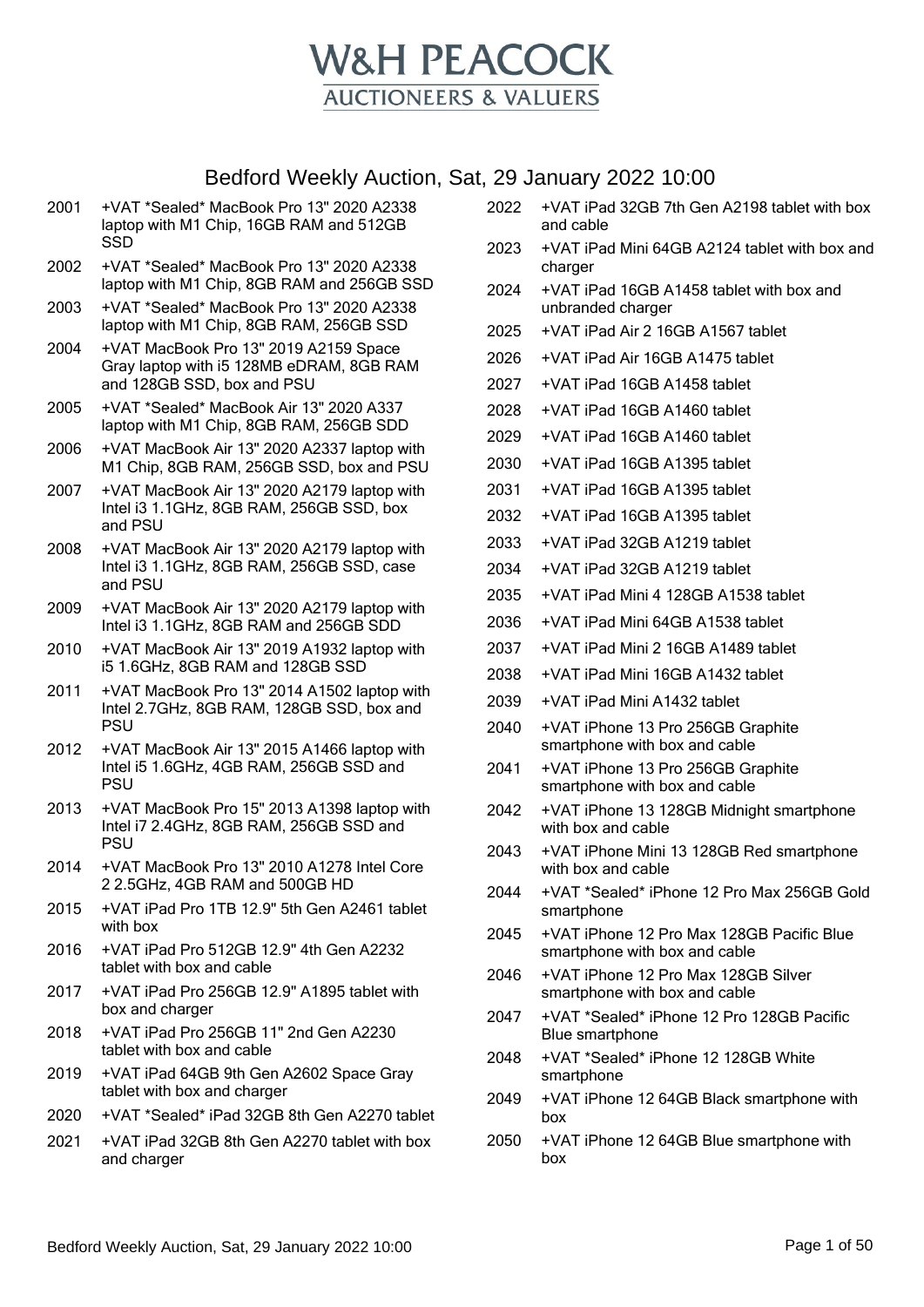

| 2051 | +VAT *Sealed* iPhone 12 128GB Purple<br>smartphone                                  | 2076 | +VAT *Sealed* Apple TV 4K HDR 32GB A2169                 |
|------|-------------------------------------------------------------------------------------|------|----------------------------------------------------------|
| 2052 | +VAT *Sealed* iPhone 12 64GB Black                                                  | 2077 | +VAT *Sealed* Apple TV 4K HDR 32GB A2169                 |
|      | smartphone                                                                          | 2078 | +VAT Apple TV 32GB A1625 with box and<br>remote          |
| 2053 | +VAT *Sealed* iPhone 12 Mini 64GB Green<br>smartphone                               | 2079 | +VAT Apple TV A1469 3rd Gen                              |
| 2054 | +VAT *Sealed* iPhone 11 64GB Black                                                  | 2080 | +VAT Apple TV 32GB A1842                                 |
|      | smartphone                                                                          | 2081 | +VAT Apple TV A1427                                      |
| 2055 | +VAT *Sealed* iPhone 11 64GB White<br>smartphone                                    | 2082 | +VAT AirPods Max Space Gray A2096 wireless<br>headphones |
| 2056 | +VAT *Sealed* iPhone XR 64GB Black<br>smartphone                                    | 2083 | +VAT Spare                                               |
| 2057 | +VAT *Sealed* iPhone XR 64GB Black                                                  | 2084 | +VAT AirPods Pro wireless earphones                      |
|      | smartphone                                                                          | 2085 | +VAT AirPods Pro wireless earphones                      |
| 2058 | +VAT *Sealed* iPhone SE 2020 128GB Black<br>smartphone                              | 2086 | +VAT AirPods Pro wireless earphones                      |
| 2059 | +VAT iPhone SE 2020 128GB Black<br>smartphone with box and cable                    | 2087 | +VAT *Sealed* AirPods 1st Gen wireless<br>earphones      |
| 2060 | +VAT *Sealed* iPhone SE 2020 64GB Black<br>smartphone                               | 2088 | +VAT *Sealed* AirPods 1st Gen wireless<br>earphones      |
| 2061 | +VAT *Sealed* iPhone SE 2020 64GB Black<br>smartphone                               | 2089 | +VAT *Sealed* AirPods 1st Gen wireless<br>earphones      |
| 2062 | +VAT *Sealed* iPhone SE 2020 64GB Black<br>smartphone                               | 2090 | +VAT *Sealed* AirPods 1st Gen wireless<br>earphones      |
| 2063 | +VAT *Sealed* iPhone SE 2020 64GB Black<br>smartphone                               | 2091 | +VAT *Sealed* AirPods 1st Gen wireless<br>earphones      |
| 2064 | +VAT iPhone SE 2020 64GB Red smartphone<br>with box                                 | 2092 | +VAT *Sealed* AirPods 1st Gen wireless<br>earphones      |
| 2065 | +VAT *Sealed* Apple Watch SE A2351 Space<br>Gray 40MM Midnight Sport Band           | 2093 | +VAT *Sealed* AirPods 1st Gen wireless<br>earphones      |
| 2066 | +VAT *Sealed* Apple Watch SE A2355 Gold<br>Aluminum 40MM Pink Sand Sport Band       | 2094 | +VAT *Sealed* AirPods 1st Gen wireless<br>earphones      |
| 2067 | +VAT Apple Watch Series 7 A2478 Midnight<br>Aluminum 45MM Midnight Sport Band       | 2095 | +VAT *Sealed* AirPods 1st Gen wireless<br>earphones      |
| 2068 | +VAT *Sealed* Apple Watch Series 6 A2292<br>Blue Aluminum 44MM Deep Navy Sport Band | 2096 | +VAT *Sealed* AirPods 1st Gen wireless<br>earphones      |
| 2069 | +VAT Apple Watch Series 6 A2292 Space Gray<br>Aluminum 44MM Black Sport Band        | 2097 | +VAT *Sealed* AirPods 1st Gen wireless<br>earphones      |
| 2070 | +VAT Apple Watch Series 6 A2291 Gold<br>Aluminum 40MM Pink Sand Sport band          | 2098 | +VAT *Sealed* AirPods 1st Gen wireless<br>earphones      |
| 2071 | +VAT Apple Watch Series 3 A1859 Space Gray<br>Aluminum 42MM Black Sport             | 2099 | +VAT *Sealed* AirPods 1st Gen wireless<br>earphones      |
| 2072 | +VAT Apple Watch Series 3 A1858 Space Gray<br>Aluminum 38MM Black Sport             | 2100 | +VAT *Sealed* AirPods 1st Gen wireless<br>earphones      |
| 2073 | +VAT Apple Watch Series 3 A1858 Space Gray<br>Aluminum 38MM Black Sport             | 2101 | +VAT *Sealed* AirPods 1st Gen wireless<br>earphones      |
| 2074 | +VAT Apple Watch Series 3 A1891 42MM                                                | 2102 | +VAT *Sealed* AirPods 1st Gen wireless                   |
| 2075 | +VAT *Sealed* Apple TV 4K HDR 32GB A2169                                            |      | earphones                                                |
|      |                                                                                     |      |                                                          |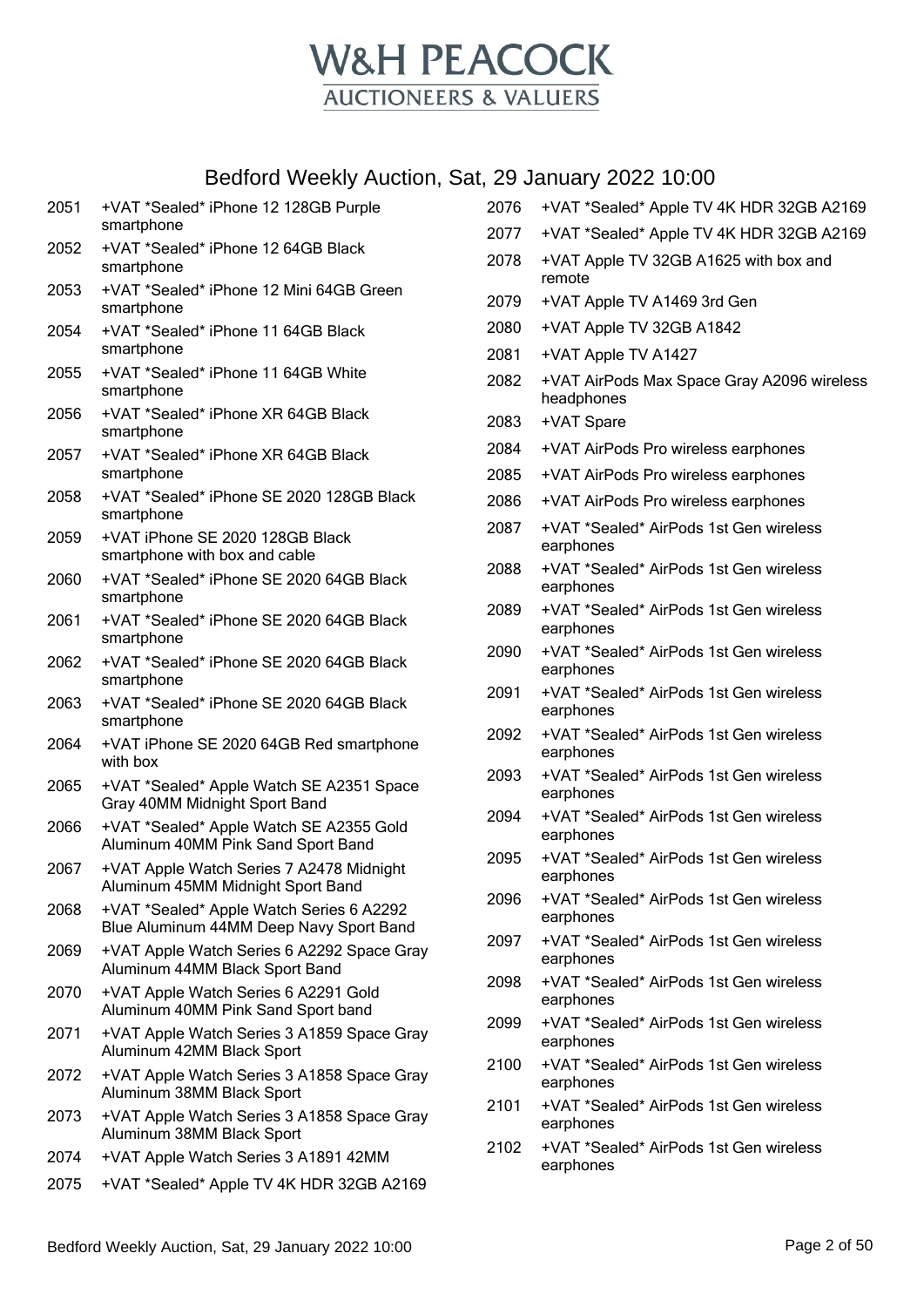

|      | .                                                   |
|------|-----------------------------------------------------|
| 2103 | +VAT *Sealed* AirPods 1st Gen wireless<br>earphones |
| 2104 | +VAT *Sealed* AirPods 1st Gen wireless<br>earphones |
| 2105 | +VAT *Sealed* AirPods 1st Gen wireless<br>earphones |
| 2106 | +VAT AirPods 1st Gen wireless earphones             |
| 2107 | +VAT AirPods 1st Gen wireless earphones             |
| 2108 | +VAT *Sealed* Apple Magic Mouse 2 A1657             |
| 2109 | +VAT *Sealed* Apple Magic Keyboard A2450            |
| 2110 | +VAT *Sealed* Apple Magic Keyboard A2450            |
| 2111 | +VAT *Sealed* Apple Magic Keyboard A2450            |
| 2112 | +VAT *Sealed* Apple Magic Keyboard A1644            |
| 2113 | +VAT *Sealed* Apple Magic Keyboard A1644            |
| 2114 | +VAT Apple Magic Keyboard A1314                     |
| 2115 | +VAT Apple Pencil 2nd Gen                           |
| 2116 | +VAT Apple Pencil 2nd Gen                           |
| 2117 | +VAT *Sealed* Apple Pencil 1st Gen                  |
| 2118 | +VAT *Sealed* Apple Pencil 1st Gen                  |
| 2119 | +VAT *Sealed* Apple Pencil 1st Gen                  |
| 2120 | +VAT *Sealed* Apple Pencil 1st Gen                  |
| 2121 | +VAT Apple Pencil 1st Gen                           |
| 2122 | +VAT Apple Pencil 1st Gen                           |
| 2123 | +VAT Apple Pencil 1st Gen                           |
| 2124 | +VAT Apple Pencil 1st Gen                           |
| 2125 | +VAT *Sealed* Apple MagSafe Duo Charger             |
| 2126 | +VAT Spare                                          |
| 2127 | +VAT iPod Touch 256GB A2178 Black 7th Gen           |
| 2128 | +VAT iPod Touch 16GB A1574                          |
| 2129 | +VAT iPod Touch A1367 (a/f cracked corner)          |
| 2130 | +VAT iPod Nano 16GB Red A1366                       |
| 2131 | +VAT iPod Nano 16GB Pink A1366                      |
| 2132 | +VAT iPod Shuffle                                   |
| 2133 | +VAT Apple HomePod                                  |
| 2134 | +VAT Apple AirPort                                  |
| 2135 | +VAT Apple 85W MagSafe 2 power adapter              |
| 2136 | +VAT iPhone 11 Pro Max battery case                 |
| 2137 | +VAT Apple AirTag                                   |
| 2138 | +VAT Apple AirTag                                   |

| 2139 | +VAT iPad Pro Smart Keyboard A1829                                                                                          |
|------|-----------------------------------------------------------------------------------------------------------------------------|
| 2140 | +VAT 14x MagSafe wireless chargers                                                                                          |
| 2141 | +VAT 10x USB-C 20W adapters and 1x USB-C<br><b>18W</b>                                                                      |
| 2142 | +VAT 10x USB-C 20W Power Adapters                                                                                           |
| 2143 | +VAT 10x USB-C 20W Power Adapters                                                                                           |
| 2144 | +VAT 5x USB-C to Lightning cables and 3x<br>USB-C 2m charge cables                                                          |
| 2145 | +VAT 13x EarPods with Lightning connector                                                                                   |
| 2146 | +VAT 5x USB-C to Lightning cables, 8x<br>Lightning to USB cables, 4x USB power<br>adapters and USB-C power adapter set      |
| 2147 | +VAT 3x Apple AirTag leather key rings (red,<br>blue and black)                                                             |
| 2148 | +VAT 3x Apple Watch straps                                                                                                  |
| 2149 | +VAT Bag of various Apple related accessories;<br>chargers, cases, earphones, adapters etc                                  |
| 2150 | +VAT Apple MacBook Pro A2338, Apple 8 core<br>processor, 8gb ram, 256gb storage running Mac<br>OS Big Sur                   |
| 2151 | +VAT Apple MacBook Air A2337, 13" display<br>with Apple 8 core processor, 8gb ram, 256 gb<br>storage running Mac OS Big Sur |
| 2152 | +VAT Apple MacBook Air A2337, 13 " display<br>with Apple 8 core processor, 8gb ram, 512gb<br>storage running Mac OS Big Sur |
| 2153 | +VAT Apple MacBook Air A2337, 13 " display<br>with Apple 8 core processor, 8gb ram, 512gb<br>storage running Mac OS Big Sur |
| 2154 | +VAT Apple MacBook Air A2337, 13 " display<br>with Apple 8 core processor, 8gb ram, 512gb<br>storage running Mac OS Big Sur |
| 2155 | +VAT Apple MacBook Pro A2251 Intel i5<br>processor, 16gb ram, 500gb storage, no psu and<br>cracked screen                   |
| 2156 | +VAT Apple iPad Pro 11" 3rd gen. wifi only<br>128gb A2377                                                                   |
| 2157 | +VAT Apple iPad Pro 12.9" 5th gen. wifi only<br>128gb model A2378                                                           |
| 2158 | +VAT Apple iPhone 13 mini model A2628,<br>512gb storage                                                                     |
| 2159 | +VAT Apple iPhone 12 Pro Max in pacific blue,<br>256g model A2411                                                           |
| 2160 | +VAT Apple iPhone 12 Pro Max in pacific blue,<br>256gb model A2411                                                          |
| 2161 | +VAT Apple iPhone 13, 128gb model A2633                                                                                     |

+VAT Apple iPhone 11 128gb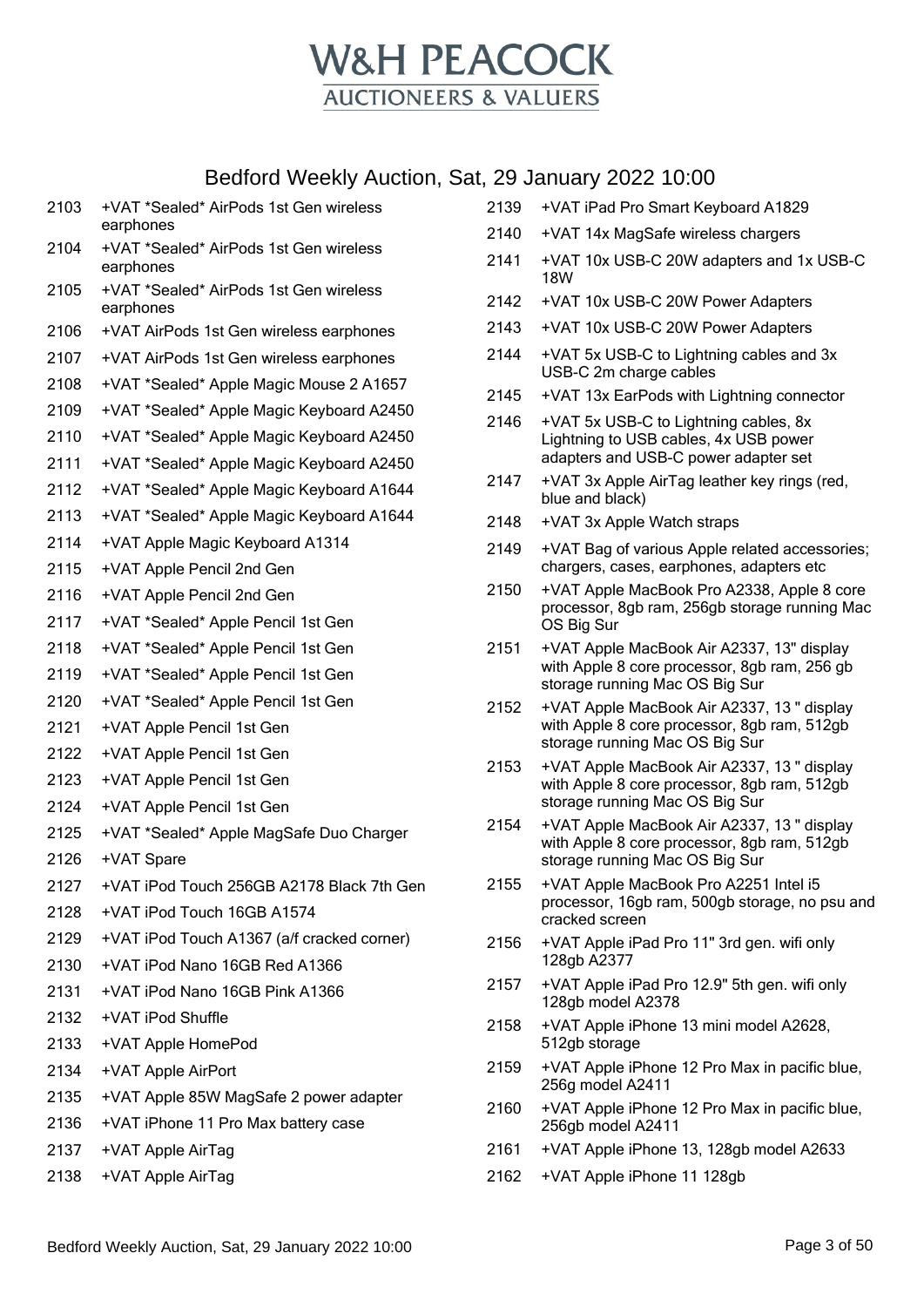

- 2163 +VAT Apple iPhone 12 64gb
- 2164 +VAT Apple iPhone SE 2020 edition in black 64gb model A2296 (in sealed box)
- 2165 +VAT Apple iPhone SE 2020 edition in black 64gb model A2296
- 2166 +VAT Apple iMac 24" model A2438, 8 core M1 Apple CPU, 8gb ram, 512gb storage with wireless keyboard, mouse and box
- 2167 +VAT LG Gram 17" display laptop core i7 11th gen processor, 16gb ram, 1tb storage running windows 10 with psu and box
- 2168 +VAT LG Gram 17" display laptop core i7 11th gen processor, 16gb ram, 1tb storage running windows 10 with psu and box
- 2169 +VAT LG Gram 17" display laptop core i7 11th gen processor, 16gb ram, 1tb storage running windows 10 with psu and box
- 2170 +VAT Asus R.O.G Strix gaming laptop model G733Q, AMD Ryzen 9 processor, 32gb ram, 2tb storage, RTX3080 laptop GPU running windows 10 inc. psu and box
- 2171 +VAT Acer Aspire 5 laptop, core i3 11th gen. processor, 8gb ram, 256gb storage with psu and box
- 2172 +VAT Asus Vivo Book S14 laptop core i5 11th Gen. processor, 8gb ram, 512gb storage running windows 10 inc. psu and box
- 2173 +VAT Mont Blanc card wallet
- 2174 +VAT Gents Stockwell GT style watch with motorcycle helmet themed case
- 2175 +VAT Gents Stockwell GT style watch with motorcycle helmet themed case
- 2176 +VAT Talis Co. gents moon phase dial watch with box
- 2177 +VAT Talis Co. open faced movement automatic wristwatch in box
- 2178 +VAT Talis Co. stainless steel strapped watch automatic movement in box
- 2179 +VAT LA Banus black leather strapped wristwatch with box
- 2180 +VAT LA Banus stainless steel mesh strapped wristwatch with box
- 2181 +VAT Edison automatic movement gents wristwatch with box
- 2182 +VAT Edison automatic Roadster style wristwatch with box
- 2183 +VAT Edison oversize gents wristwatch in black
- 2184 +VAT Gents Stockwell moon face dial automatic stainless steel strapped watch with box
- 2185 +VAT 3 watches inc. Hanley, Ben Sherman and 1 other
- 2186 +VAT Various perfumes inc. 1881 by Ceruti 100ml , Escada and Calvin Klein (partly used)
- 2187 +VAT Gents Invicta stainless steel strapped automatic wristwatch with box
- 2188 +VAT Gents Invicta stainless steel strapped automatic wristwatch with box
- 2189 +VAT Gents Invicta stainless steel strapped automatic wristwatch with box
- 2190 +VAT Rotary stainless steel strapped two tone wristwatch with box
- 2191 +VAT Bulova stainless steel strapped watch with box
- 2192 +VAT GC gents wristwatch with brushed black stainless steel finish in case
- 2193 +VAT Dell Latitude 5490 laptop, Intel i5 8th gen. processor, 8gb ram, 256gb storage running windows 10 no psu
- 2194 +VAT Dell Latitude 5490 laptop, Intel i5 8th gen. processor, 8gb ram, 256gb storage running windows 10 no psu
- 2195 +VAT Asus Zen Book laptop, Intel i7 10th gen. processor, 8gb ram, 512gb storage running windows 11 with psu
- 2196 +VAT Lenovo Yoga 7 laptop core i7 11th gen. processor, 8gb ram, 512gb storage, running windows 10 with psu
- 2197 +VAT Lenovo Ideapad 5 intel i5 10th gen processor, 8gb ram, 256gb storage running windows 10 with psu and stylus
- 2198 +VAT Lenova Yoga C640 laptop core i7 10th gen. processor 8gb ram, 512gb storage running windows 10 no psu (damaged hinge and frame on screen to lower left hand side)
- 2199 +VAT Lenovo Yoga Slim 7 laptop Intel i7 10th Gen processor 8GB RAM, 512GB storage, Windows 10, psu and box
- 2200 +VAT Lenovo Ideapad 5 laptop Core i5 10th Gen processor, 8GB RAM, 256GB storage runnings Windows 10 with psu and box
- 2201 +VAT Tedo wireless smart thermosat V3 kit
- 2202 +VAT Tedo wireless smart thermosat V3 kit
- 2203 +VAT Beats Studio Buds earbuds, with charging case and box
- 2204 +VAT Beats Studio Buds earbuds, with charging case and box
- 2205 +VAT Beats Studio Buds earbuds, with charging case and box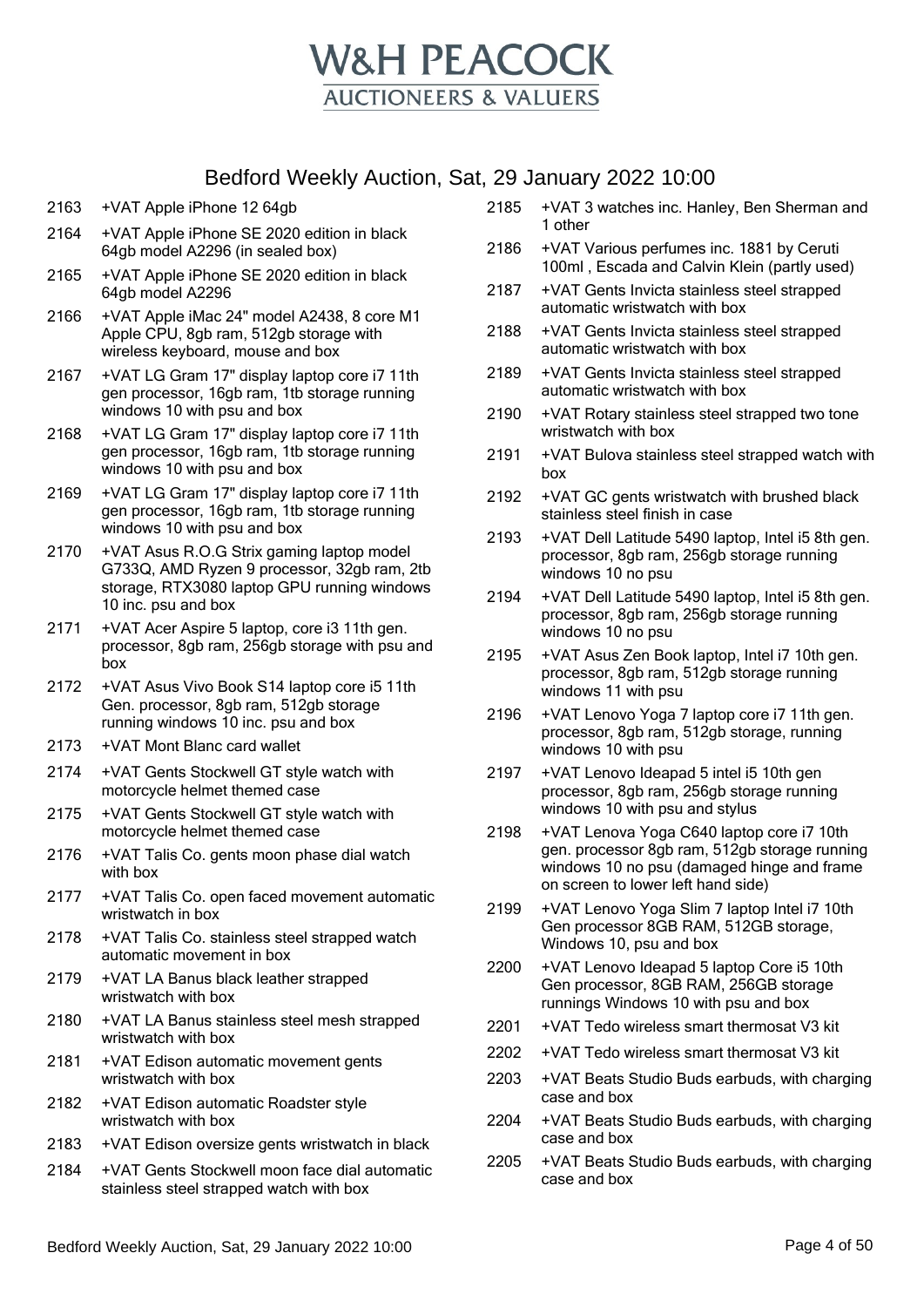

- +VAT Beats Studio Buds earbuds, with charging case and box
- +VAT Beats Studio Buds earbuds, with charging case and box
- +VAT Beats Studio Buds earbuds, with charging case and box
- +VAT Beats Studio Buds earbuds, with charging case and box
- +VAT Beats Studio Buds earbuds, with charging case and box
- +VAT Beats wireless headset with case, no charging cable
- +VAT Samsung A11 mobile phone in blue, 32gb comes with box
- +VAT Nokia RM-1038 mobile phone no accessories
- +VAT Samsung S20 mobile phone in cloud navy, 128gb, comes with box
- \*Withdrawn\*
- +VAT Bang & Olufsen A1 2nd Generation speaker in sealed box
- +VAT Bose special edition sound link mini 2 speaker in box
- +VAT Bose special edition sound link mini 2 speaker in box, sealed
- +VAT Sony SRS XB12 bluetooth speaker
- +VAT Sony SRSXB13 speaker, boxed
- +VAT Sony SRSXB13 speaker, boxed
- +VAT Sony SRSXB13 speaker, boxed
- +VAT Aftershokz Air wireless bone conduction headphones in box
- +VAT JBL Quantim One noise cancelling gaming headset in box
- +VAT MSI DF502 gaming headset with VIgor GK30 keyboard, mouse combo
- +VAT MSI DS502 gaming headset in box
- +VAT MSI DS502 gaming headset in box
- +VAT MSI DS502 gaming headset in box
- +VAT Razer Kraken gaming headset in box
- +VAT Razor Kraken gamign headset in box
- +VAT Razor Kraken gamign headset in box
- +VAT Razor Kraken gamign headset in box
- +VAT Razor Kraken gamign headset in box
- Comms cabinet with various internal components which include Panasonic, Netgear, and Dell components
- 3 boxed X-Box 360 connect cameras
- Playstation 4 1TB drive console with controller
- +VAT Sony PS4 Slim 500gb console with controller and cables
- +VAT Sony PS4 500gb Slim console, no accessories, damage to front frame
- +VAT HP 27" monitor, model HP27M no power supply
- XBox One console with power supply and XBox One Elite controller
- Nintendo 64 Japanese Edition box with Nintendo 64 and controller
- Playstation 2 console, various loose controllers and games
- Nintendo Wii console with various loose accessories and games
- XBox 360 console with various controllers, power supply and various games
- Commadore Omega Model 500 computer with box
- Playstation 1 console with various loose games, controllers and accessories
- Nintendo Wii console with controllers and accessories
- Mad Catz XBox 360 steeling wheel
- Sony projector and Epson projector, both with cases and remotes
- +VAT XBox 360 console with VR racing wheel
- 4 LYX Pro microphone cables in green and blue
- DLC LED slide viewer in box
- 12 Polaroid Snap Instant digital cameras
- Approx. 35 USB 3 pin charger plugs
- 2 wireless indoor/outdoor weather stations
- 4 x G Porter sports GPS trackers
- 12 Polaroid Snap Instant print digital camera cases
- 6 Polaroid Cube action cameras with accessories
- Polaroid Instant print camera with cartridges
- 75" professional tripod by Polaroid
- 4 boxed lava lamps
- 8 x Polaroid Z2300 instant print cameras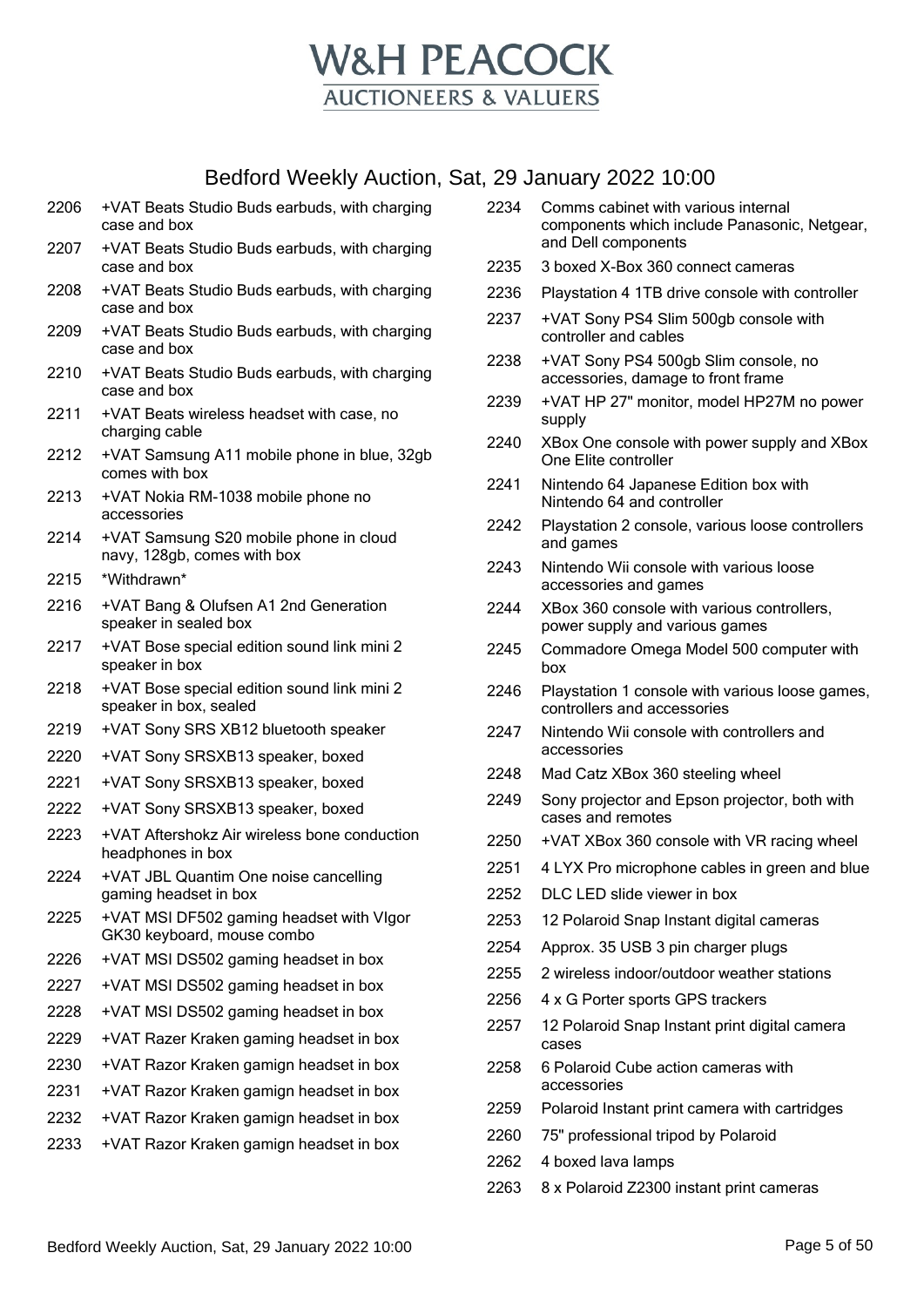

| 2264 Bag containing approx 14 Polaroid action |
|-----------------------------------------------|
| cameras including mounts                      |

- Approx. 60 sealed zero ink printing paper rolls
- Bag containing professional camera accessories, cables, dehumidifiers and other accessories
- 3 cardboard trays a large selection of blu-ray DVD and movie box sets
- Tray containing DVD's, CD's and Blu-rays
- Tray containing various children's novel book boxsets
- Selection of style track, DVD's and movie factfile collectors edition binders
- +VAT 2 Sanus Simplicity TV motion wall mounts and a Belkin surge plus power adaptor
- +VAT Bag of various CD's various artists, approx 45+ CD's
- HP Officejet 8015 printer with box
- Vintage bow, arrows in wooden case and accessories
- +VAT LG 4k 32" monitor in box, cracked screen
- Various novels, books, New Testament Bibles, and security analysis books
- 2 printers: HP Officejet Pro 8500 and Brother DCP-HJ4120DW with box
- 3 plastic crates and 3 cardboard boxes containing USB keyboards, and 4 Dell boxed keyboards
- Coolermaster HAF PC tower case (incomplete components)
- 3 boxed PC tower cases
- 3 boxed PC tower cases
- 3 boxed PC tower cases
- +VAT HP Officejet Pro 8022 printer in box
- +VAT HP Envy6030 printer in box
- +VAT HP Envy 6030 printer in box
- +VAT HP Envy Photo 7830 printer in box
- +VAT HP Envy Photo 7830 printer in box
- Box containing various laptops for spares or repair
- Box containing various laptops for spares or repair
- Box containing various laptop components for spares or repair, chassis
- +VAT HP Envy Photo 7830 printer

| 2292 | +VAT HP Officejet Pro 8022E printer                                                   |
|------|---------------------------------------------------------------------------------------|
| 2293 | +VAT Epson Ecotank ET2811 printer                                                     |
| 2294 | +VAT Epson Ecotank ET2711 and one other                                               |
| 2295 | +VAT Epson Ecotank ET2711 printer in box                                              |
| 2296 | +VAT Epson Ecotank ET2711 printer in box                                              |
| 2297 | +VAT Epson Ecotank ET2711 printer in box                                              |
| 2298 | +VAT Epson Ecotank ET3700 printer, boxed                                              |
| 2299 | +VAT Epson Ecotank ET2711 printer and one<br>other                                    |
| 2300 | 3 laptops for spares or repair, no psu inc. 2 HP<br>and 1 Toshiba                     |
| 2301 | 4 various laptops for spares or repairs inc.<br>Toshiba, Lenovo, Acer, and Dell       |
| 2302 | 5 boxed Logitech Ultra thin keyboard covers for<br>iPad air                           |
| 2303 | +VAT Ring Video Doorbell 3, boxed                                                     |
| 2304 | +VAT Ring Contact Sensor and Tado smart plug                                          |
| 2305 | +VAT Ring Doorbell 4, boxed                                                           |
| 2306 | +VAT 2 Ring chime accessories                                                         |
| 2307 | +VAT Ring Video Doorbell 3, locked to account                                         |
| 2308 | +VAT Ring Video Doorbell 3, locked to account                                         |
| 2309 | +VAT Google Nest learning thermostat, sealed<br>box                                   |
| 2310 | +VAT Amazon Echo Show 8 device with box                                               |
| 2311 | +VAT Lenovo Google Home smart screen                                                  |
| 2312 | +VAT Mobile lighting desk mount accessory with<br>a Casio camera, and vlogging camera |
| 2313 | Wireless mouse, and action camera, with web<br>cam                                    |
| 2314 | Yealink office handset phone together with<br>earpiece                                |
| 2315 | +VAT 2 Kiddie stereo headsets, iPhone<br>charging cables, and thermal reader          |
| 2316 | +VAT 2 Veriphone card payment devices with<br>attachments                             |
| 2317 | Nintendo Gameboy Classic and Nintendo DS<br>with power supply and games               |
| 2318 | +VAT 2 boxed Belkin 10W wireless chargers                                             |
| 2319 | +VAT 2 boxed Belkin 10W wireless chargers                                             |
| 2320 | +VAT Phillips True wireless earbuds with<br>charging case and box                     |
| ດດດ4 | UIAT Clude Candus interface contrade in h                                             |

+VAT Skull Candy wireless earbuds in box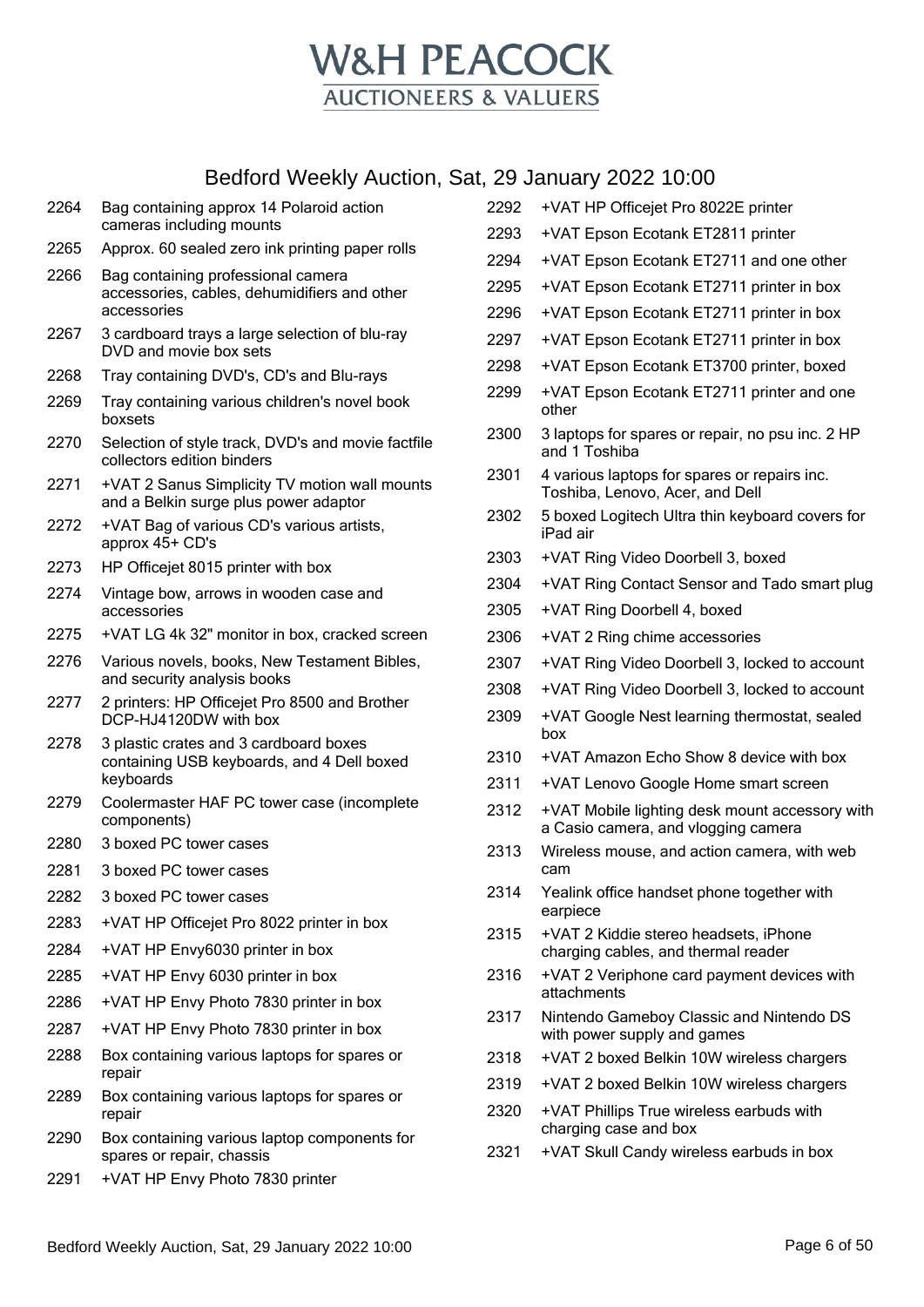

- 2322 +VAT Jabra Active 65T wireless earbuds with box 2323 +VAT Jabra Elite 3 wireless earbuds with box 2324 +VAT Jabra Elite 3 wireless earbuds with box
- 2325 +VAT Jabra Elite 3 wireless earbuds with box
- 2326 +VAT JLab Epic Air ANC wireless earbuds in box
- 2327 +VAT JLab Epic Air ANC wireless earbuds in box
- 2328 +VAT JLab Epic Air ANC wireless earbuds in box
- 2329 +VAT LG Tone wireless earbuds in box
- 2330 +VAT LG Tone wireless earbuds in box
- 2331 +VAT LG Tone wireless earbuds in box
- 2332 +VAT LG Tone wireless earbuds in box
- 2333 +VAT LG Tonefree earbuds with charging case and accessories
- 2334 +VAT B&O E8 wireless earbuds, no accessories
- 2335 +VAT Temp Sync wireless bluetooth headphones
- 2336 3 packs of various wireless earbuds inc. Apple airpods
- 2337 +VAT (R50) LG 55" 4K Oled TV Model OLED55A16LA with box B7 and remote
- 2338 +VAT (R51) LG 48" Oled 4K TV Model OLED48A16LA with box B8 and remote
- 2339 +VAT (R52) LG 55" Oled 4K TV Model OLED55C14LB with box B9 and remote
- 2340 +VAT (R55) Hisense 55" 4K TV Model 55A7GQTUK with box B12 and remote
- 2341 +VAT (R56) Hisense 50" 4K TV Model 50A7GQTUK with box B13 and remote
- 2342 (R57) LG 37" TV with remote
- 2343 +VAT (Remote 37) Toshiba 42" TV Model 42L2163DB with box B63 and remote
- 2344 +VAT (R48) Toshiba 32" TV Model 32WK3263DB with box B5 and remote
- 2345 +VAT (R47) Toshiba 32" TV Model 32WK3C63DB with box B4 and remote
- 2346 +VAT (Remote 28) Phillips 32" TV Model 32PF5680S with box B55
- 2347 +VAT (R54) Sharp 24" TV Model UE24GST-A1 with remote and built in DVD player, box B11
- 2348 +VAT (R53) Sharp 24" TV Model 24BC0K with box B10 and remote
- 2349 +VAT (R49) Hisense 43" 4K Tv Model 4387GQTUK with box B6 and remote 2350 +VAT (Remote 22) Panasonic 50" 4K TV Model TX50JX800BZ with B49 and remote 2351 50" Seiki TV with wall mount bracket and remote 2352 Sony Bravia 32" TV with remote 2353 46" LCD TV with remote 2354 Bush 32" LCD TV with remote 2355 Apple Macbook Air with power supply and carry case 2356 Apple Macbook Pro Model A1502 with power supply 2357 2 cases of various IT accessories to include Quizdom Q6 student quiz dongles and others 2358 Samsung 26" LCD TV with stand and box 2359 Framed Everton FC team shirt with signatures, no COA 2360 4 Arsenal football player signed prints with COA (unverified) 2361 Billy Bonds Greatest West Ham Team framed signature memorabilia with COA 2362 +VAT Lionel Messi Paris St Germain FC shirt with COA to back 2363 +VAT Nintendo Switch console with box, 2
- games and accessories 2364 +VAT Ring light with tripod mount, together with
- a Blue Ice mic in black with charging cable
- 2365 +VAT Sony PS5 digital edition console, Model CFI-1116B
- 2366 +VAT Asus C423N Chromebook with Inetl N3350 processor, 32GB eMMC HD, 8GB RAM box and PSU
- 2367 +VAT Dell Latitude 7420 laptop, Intel I5 11th gen processor, 16GB RAM, 256GB storage, Windows 10, (a/f - cracked screen), no psu
- 2368 +VAT HP laptop I5 6th gen processor, 8GB RAM, no hard disk, no psu
- 2369 +VAT Acer Aspire 5732Z laptop, no hard drive, damaged casing, no psu
- 2370 +VAT HP Probook 450G7 Intel I5 10th gen processor, 8GB RAM, 256GB storage, Windows 10, cracked screen, no psu
- 2371 +VAT Serial Port controller PC unit, open case, psu, etc.
- 2372 +VAT Kontron 3CRT racing controller computer with 4GB RAM, no accessories
- 2373 +VAT Acorn Electron computer, introductory cassette, and booklet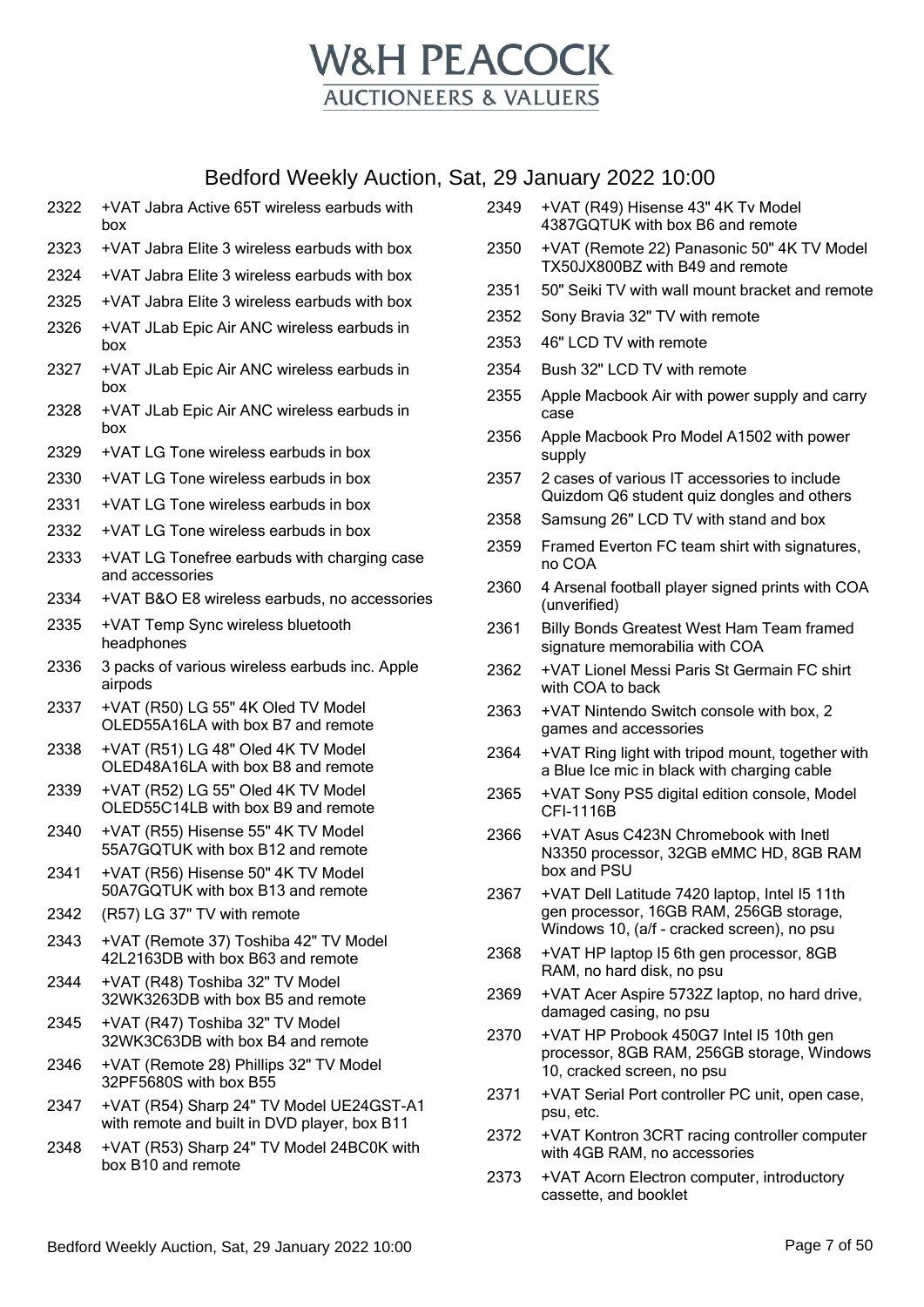

- 2374 +VAT Pink PS2 Slim with game and accessories
- 2375 +VAT M5 white TV wall mount, TalkTalk router, Youview unit, and wired keyboard
- 2376 +VAT HP Pavilion laptop Model 15-EH0012NA, Ryzen 7 processor, 8GB RAM, 512GB storage, Windows 10 with psu and box
- 2377 +VAT HP Pavilion laptop Model 15-EH0012NA, Ryzen 7 processor, 8GB RAM, 512GB storage, Windows 10 with psu and box
- 2378 +VAT Acer Nitro 5 gaming laptop with Ryzen 7 CPU, 16GB RAM, 1TB storage, Windows 10, RTX3060 laptop gpu, with psu and box
- 2379 +VAT Lenovo Yoga 7 laptop Intel i7 11th gen processor, 8GB RAM, 512GB storage with psu and box
- 2380 +VAT Lenovo Yoga 7 laptop Intel i7 11th gen processor, 8GB RAM, 512GB storage with psu and box
- 2381 +VAT Lenovo Ideapad Creator Edition laptop Intel i5 10th gen processor, 8GB RAM, 256GB storage, GTX1650 gpu, Windows 10 with psu and box
- 2382 +VAT 4 boxed Swann CCTV 4K ultra HD cameras
- 2383 +VAT Swann 4K Ultra HD CCTV recording system with nvr
- 2384 +VAT Swann 4K Ultra HD CCTV recording system with nvr
- 2385 +VAT HP Probook 430G6 laptop, Intel i5 8th gen processor, 8GB RAM, 256GB storage, Windows 10, and psu
- 2386 +VAT Fujitsu LifeBook E734 laptop with Intel i5- 4300M processor, 8GB RAM, 500GB storage, Windows 10, no psu
- 2387 +VAT Lenovo Thinkpad Core i5 11th gen processor, 16GB RAM, 156GB storage, Windows 10, and psu
- 2388 Gigabyte GTX1070 graphics card, untested
- 2389 MSI GTX1070 graphics card, damaged, missing components
- 2390 EVGA 500W power supply
- 2391 Microsoft Surface Pro laptop with charger
- 2392 +VAT LG Tonestyle bluetooth headset in box
- 2393 +VAT LG Tone free UV Nano earbuds in box
- 2394 +VAT Jlab Epic Air ANC wireless earbuds in box
- 2395 +VAT Apple Macbook Pro 13" Model A1425 2012 laptop Intel i5 processor 8GB RAM, 128GB storage, Mac OS Catarina, with psu
- 2396 Apple Macbook for spares or repair
- 2397 Apple iPad A1395 32GB, locked to account, and Apple iPad 16GB A1396, may be locked to account
- 2398 Various iPads sold for spares or repair, inc. iPad 2 and iPad 1, iPad Mini A1432, for spares and repair, locked to accounts
- 2399 Selection of various tablets inc. Amazon and others, may be locked to accounts
- 2400 +VAT 3 Pocket Juice battery bank chargers
- 2401 2 bluetooth keyboard covers for tablets
- 2402 Box containing various mobile phones for spares and repair inc. TCL, Vodaphone, Sony
- 2403 Pokemon trading card game holder with contents
- 2404 Bag containing small selection of beaded jewellery
- 2405 Bag containing various Sony Ericsson Blackberry and other mobile phones for spares or repair
- 2406 +VAT Beats Flex wireless earphones
- 2407 Nintendo DS console with carry case and replacement charger and 3 games
- 2408 Pair of Oakley sunglasses
- 2409 +VAT Everton M Football Shirt 23 Coleman bearing signature (unverified)
- 2410 3 packs of Myblu liquidpods
- 2411 3x 308 Minoral headsets together with a bag containing loose headsets
- 2412 +VAT Sony PS Vita PCH-1003
- 2413 Nintendo DS in black (no accessories)
- 2414 Samsung S10 E mobile phone with box
- 2415 +VAT PCB control board for heating system
- 2416 Garmin smartwatch (no accessories/charger)
- 2417 Pair of RayBan sunglasses with case and pair of RayBan Aviator style sunglasses with case
- 2418 Apple iPhone 4 and iPhone 3 in bag
- 2419 Apple iPod Touch in box with another and accessories
- 2420 2 cinema lobby cards to include Disney's Peter Pan and Disney's The Rescuers Down Under
- 2421 Selection of Charlton Athletic football programmes from late 1950's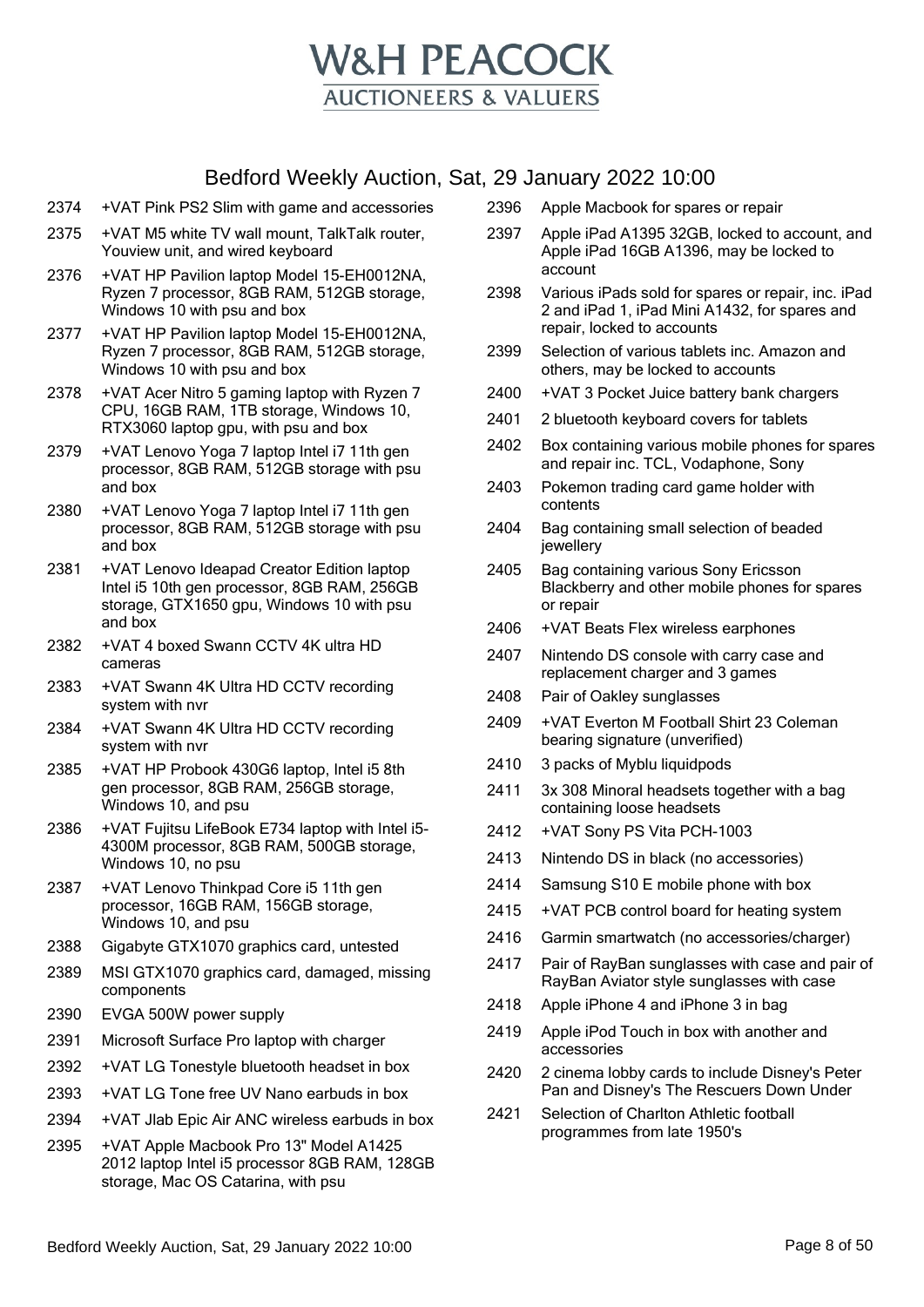

- 2422 Selection of signed sporting memorabilia to include Race for the Championship 1988-99 VHS, Steve Backley first day cover bearing signature, Blackburn Rovers Worthington Cup Winners 2002 signed and framed memorabilia, all in binding complete with various other signatures including various football memorabilia and sporting personalities
- 2423 Selection of vintage postcards in cardboard box
- 2424 Various sets of collectors cards to include Lions Australia, Wings Across The World, Brook Bond, History of Aviation and various others
- 2425 Sport parachutists magazine
- 2426 Selection of Boys World magazines from the 1960's
- 2427 Selection of paperback John Player & Sons collectors tea cards albums
- 2428 Selection of paperback Brooke Bond collector's cards albums: Adverntures and Explorers, History of Aviation and others
- 2429 Large quantity of Charlton Athletic football club programmes and collectible memorabilia
- 2430 +VAT Box containing a large selection of first day covers
- 2431 Various paperback Brook Bond and collectors card sets (some with contents)
- 2432 2 trays containing selection of Royal Family first day covers and first day coin covers
- 2433 Stamps in albums and various stockbooks etc
- 2434 Large selection of binders containing private photographs of various landscapes, trains, train stations and other landmarks
- 2435 Toshiba PAS259E-C laptop with mobile printer and carry case
- 2436 Box containing a variety of Agfa photo bottle top tripod mounts
- 2437 Practica Super TL film camera with leather case and separate lens
- 2438 Pair of vintage binoculars in leather case together with 2 Kodak film cameras
- 2439 Panasonic digital camera, Kodak box camera and another
- 2440 Minalta Dynax 500SI film camera with separate lenses
- 2441 Nikon D70S digital camera with lens
- 2442 Pair of Prinz 16x50 binoculars and another pair with cases
- 2443 2 trays containing various digital cameras for spares and repairs
- 2444 Swan CCTV system (no cameras) with Nikkai screen
- 2445 4 boxed bamboo touch tracking tablets (no stylus)
- 2446 Eaton 9PXEBM battery backup system with rack mount accessory
- 2447 Genius keyboard in box KB-118
- 2448 Acer desktop tower computer core i3 processor with keyboard and 2 CTX monitors (no stands)
- 2449 HP desktop computer with 2 monitors (no stands) and keyboard
- 2450 Apple iMac 21.5'' all in one computer (untested)
- 2451 Wireless keyboard combo in box
- 2452 HP Elite Desk desktop computer (no hdd) with mouse, keyboard and psu
- 2453 +VAT Roberts bluetooth radio with psu
- 2454 LG 24'' monitor with Dell Dimension 9100 desktop tower computer
- 2455 Apple iMac all in one computer with wired keyboard
- 2456 +VAT Box containing a variety of laptop accessory cases in bags
- 2457 Box containing a selection of LP vinyl records
- 2458 +VAT Bush Bakelite radio Type DAC90A
- 2459 Canteen of cutlery and EPNS ware in wooden case
- 2460 2 sets of kitchen scales with weight
- 2461 Plastic tray containing a large variety of replica buttons
- 2462 Pot black cue
- 2463 Sony PlayStation 2 console slim edition, 2 controllers and various games
- 2464 Bang & Olufsen Beovision MX7000 TV with remote control
- 2465 Bang & Olufsen Beocord V8000 VHS player
- 2466 Bang & Olufsen Beocord 2400 tapedeck
- 2467 Bang & Olufsen Beomaster 1900
- 2468 Bang & Olufsen Beomaster 1200
- 2469 Pair of Bang & Olufsen Beovox 1000 wooden case bookshelf speakers
- 2470 Red painted toy tray chest containing various Meccano components
- 2471 Tray of Corgi and other die cast cars in boxes
- 2472 2 lots of playworn die cast vehicles together with a toy boat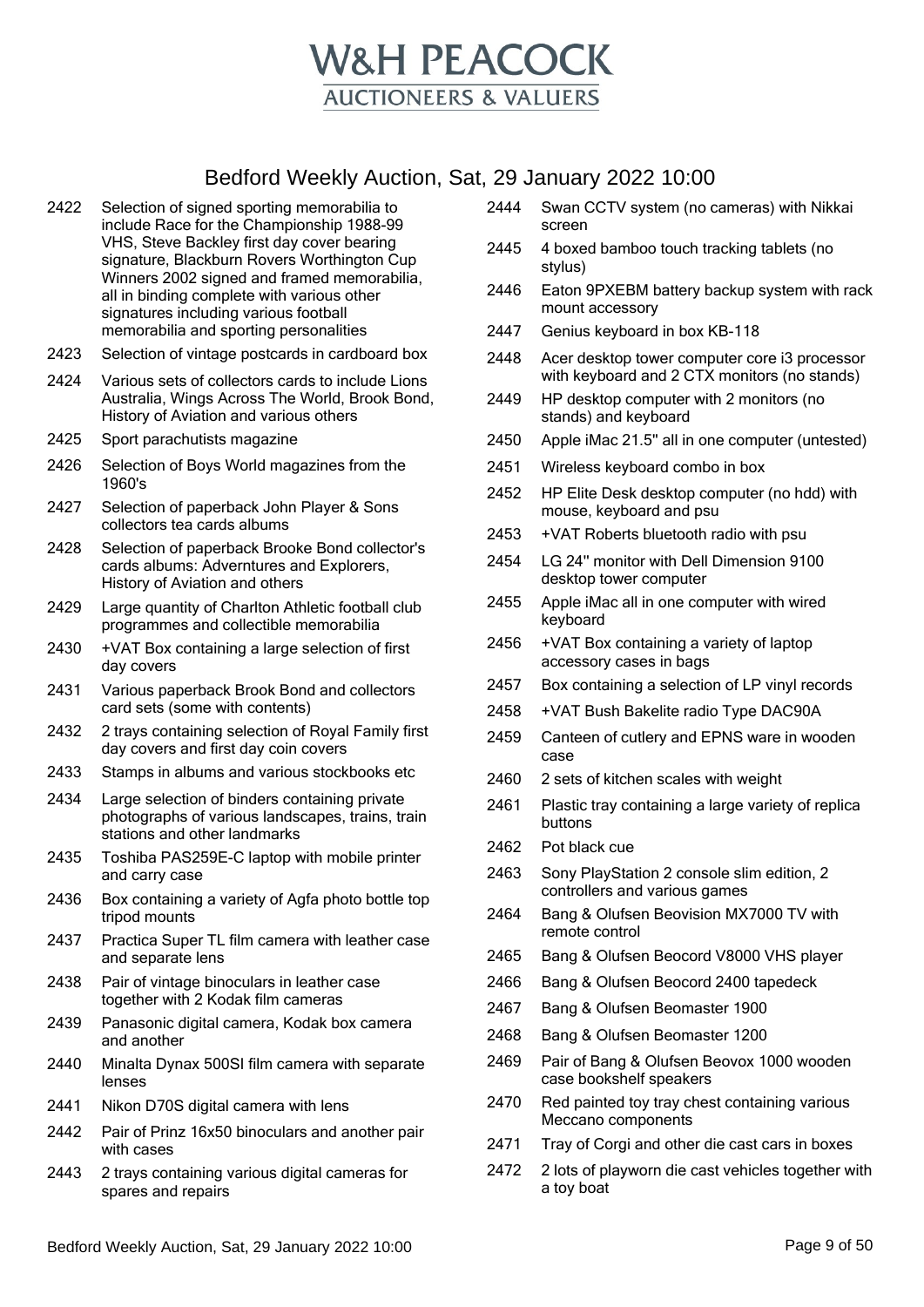

- 2473 2 Pelham Puppet figures
- 2474 2 collectable puppets (no boxes)
- 2475 4 boxed commercial cargo vehicles to include an Eddie Stobart truck
- 2476 Box containing various vintage toys incl. trains, etc.
- 2477 Selection of classic PC games to include US Navy Fighters, Command & Conquer, Ultimate UnderWorld 2 and XWing Combat Simulator
- 2478 Box of various Indiana Jones figures and toys
- 2479 Trian Hornby 00 gauge and H0 gauge railway accessory components
- 2480 Tray containing large selection of DVDs and Cds
- 2481 Large box containing approx 100+ die cast vehicles
- 2482 Red plastic tray containing various play worn die cast vehicles by Dinky and others
- 2483 Tray containing costume jewellery and various empty boxes for costume jewellery.
- 2484 Selection of various LP vinyl records to include Rod Steward Atlantic Crossing, Madonna True Blue and Elton John The Very Best Of
- 2485 DVDs including various series boxsets to include The Walking Dead, Dexter, The Crown and Criminal Minds
- 2486 Tray containing loose PC component series speaker kit (some incomplete, some damaged) to include Sony and Creative
- 2487 Office telecoms internal handsets
- 2488 Pair of Swarovski items inc. bracelet and necklace
- 2489 2 Swarovksi ornaments inc. angels
- 2490 Travel clock
- 2491 Selection of jewellery items inc. earrings, rings, brooches etc. inc. some 9ct jewellery
- 2492 Selection of costume jewellery items, yellow metal and white metal to inc. small selection of 9ct rings
- 2493 Selection of various costume jewellery and dress watches
- 2494 Selection of vaping equipment, accessories etc.
- 2495 Box containing various loose costume jewellery
- 2496 Bag of costume jewellery
- 2497 Tray of Reflex watches in pink
- 2498 +VAT Selection of replica plaque badges
- 2499 +VAT Small bag containing costume jewellery items
- 2500 +VAT Wooden pipe brass fitting and replica nautical compass
- 2501 2 white metal chain pendants with cases
- 2502 White metal pocket brooch watch
- 2503 2 copper and brass replica model helmets
- 2504 3 pairs of reading glass frames
- 2505 Regency Fine Arts Henry VIII figure together with a Catherine Howard figure
- 2506 Mekamon Gaming drone
- 2507 Brass and wooden cased mounted globe
- 2508 2001 The Original San Francisco Toymakers Ltd. storytelling toy
- 2509 Ecto One toy car in box
- 2510 2 RC helicopters in boxes
- 2511 PX16 RC boat
- 2512 High Wind NQD 757 Mosquito craft boat with box
- 2513 Thunderbirds Tracy Island toy playset
- 2514 RC Battletank Leopard 2 A5 tank
- 2515 Micro Scalextric racing set
- 2516 Airfix German infantry and Airfix British 8th Army collectors figures
- 2517 Selection of Pink Floyd memorabilia, LP, collectible car, photographs etc.
- 2518 2 VHS players inc. Toshiba and Panasonic
- 2519 3 ceiling mount speakers inc. Martin Audio
- 2520 3 boxes of mixed digital cameras for spares and repair
- 2521 +VAT 20 WH Smith scientific calculators in blister packs
- 2522 Tray containing Logitech pointers with charging docks
- 2523 Tray containing various mobile phone cases, mounting accessories etc.
- 2524 Tray of various DAB and other radios inc. Pure Digital radios, Roberts etc.
- 2525 Tray of various DAB and other radios inc. Pure Digital radios, Roberts etc.
- 2526 +VAT Denon AV surround sound amplifier AVR-X2500H
- 2527 +VAT Pioneer bluray disc player BDP-LX71 together with a amplifier Model VSX-LX51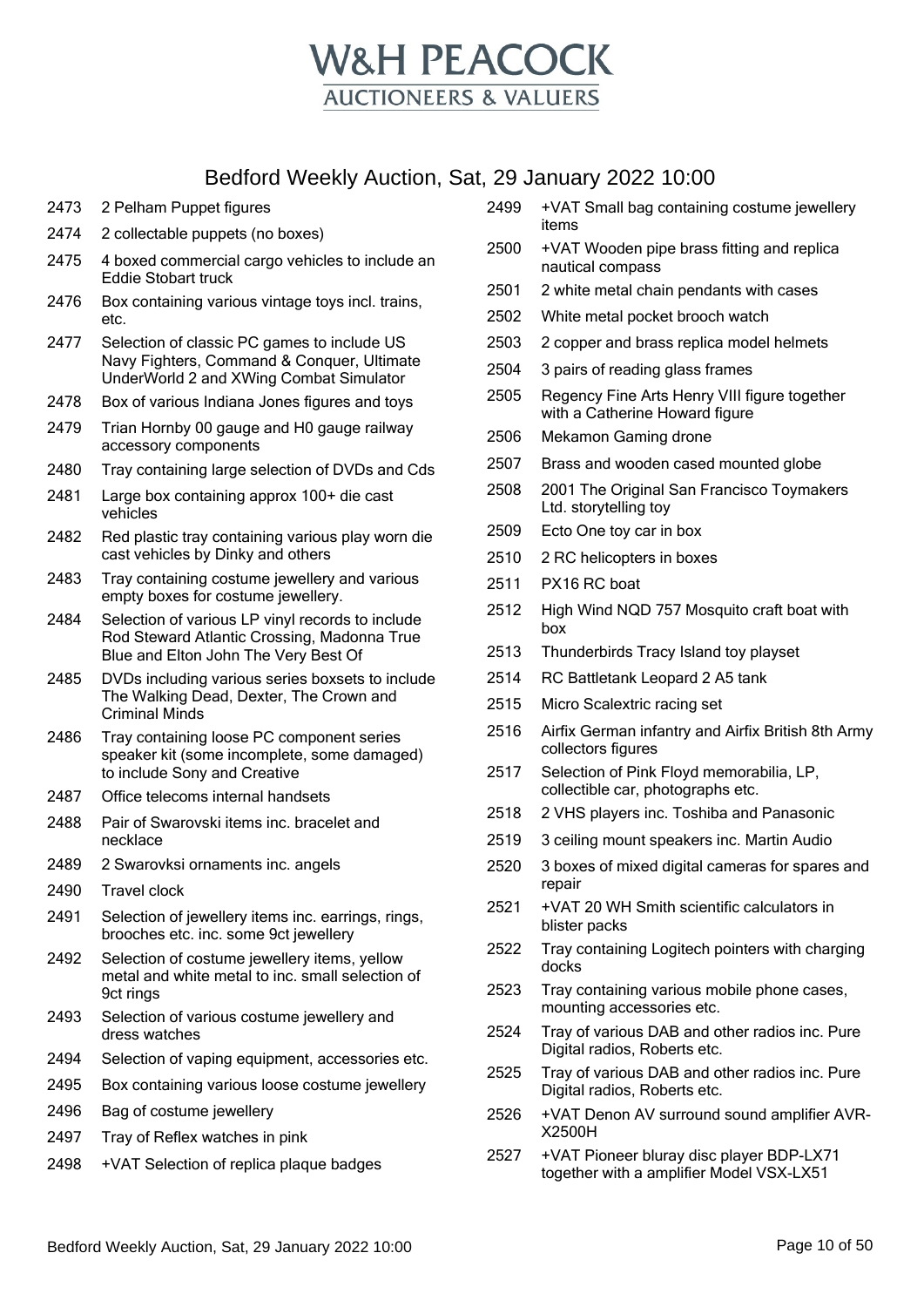

- Denon micro hifi stacking set to inc. Tuna tape deck and stereo receiver
- Cambridge Audio A1 integrated amplifier and Topaz AM1 integrated amplifier
- +VAT Genzla Magellan 350 with original box
- 2 Mercedes Benz AMG in car display sets
- Pair of Vision speakers
- +VAT 500GB Freeview HD recorder in box
- +VAT Onkyo receiver TX-NR646 with remote
- Teac CD receiver CRH255 and CD receiver CRL600
- Aiwa cassette deck
- Dual CS514 belt drive turntable
- Alba micro audio stereo system
- Akai stereo receiver Model AA-8030 and Toshiba FM tuner
- Trio solid state KA2002 amplifier
- 2 Pioneer hifi to inc. SX202R and SA770
- Akai stereo cassette deck CS-34D
- Goodmans Freesat SD receiver and Sony DVD receiver
- Portable DVD player with selection of batteries and battery pack charger
- Bose Acoustimass sub woofer
- Sony mini CD player CMT-S20B with speakers
- Sony stereo receiver STR-DB925
- Onkyo AV receiver TX-SR607
- Denon amplifier PMA-700AE
- Yamaha natural sound AV receiver RX-V3800
- +VAT Sonos Connect amplifier
- Teac stereo cassette deck
- Technics stereo cassette deck M216
- Sneider Audio compact system with speakers
- Alba hifi system with speakers
- One by One 2.0 multi media speaker set in box
- +VAT Ferrograph Series 4 reel to reel tape deck system, heavily damaged with instructions
- Bose Sound dock digital music system with 1st Gen iPod dock with psu
- Great British £5 coin collection folders, no contents
- Bowers & Wilkins zeppelin wireless wifi speaker
- Cambridge Audio Minx sub woofer
- 4 Mordaunt Short loudspeakers inc. Aviano Centre speaker
- Pop Idol portable karaoke KV1 speaker
- Bag containing various electrical component cabling
- +VAT Panasonic bluetooth USB multimedia stereo and Hitachi components and speakers
- QTX Active 18" bass speakers
- +VAT 17 items of 00 and H0 gauge scale model railway rolling stock and trackside accessories by Piko, Lima, and Roco
- +VAT Selection of Fleischmann rolling stock H0 and 00 gauge together with electric switching points
- +VAT Herpa scale model die cast vehicles, trackside accessories together with E-Motion H0 gauge Viessmann accessories
- Selection of various bank notes, commemorative coins and oversized crowns
- Cartwheel pennies, collectable world coins and William & Mary silver sixpence
- Miniature ceramic teacups in case
- 12ct marked brooch with jewellery case
- Selection of coin collection crowns, farthings etc in binder
- Sonus Play 5 speaker
- 2 Roberts DAB CD player radios model MP43
- Bowes & Wilkins 1st gen. iPod docking speaker
- Pair of Bowers & Wilkins stereo component speakers for PC
- GPO digital turntable with CD player
- Kilpsch docking speaker with psu
- iLuv Mobiar bluetooth speaker in box
- iLuv Mobiar bluetooth speaker in box
- +VAT Pair of Gale floor standing speakers model 3040 with soft covers
- +VAT Dalby HTX8500 Dalby Atmos surround sound sound bar
- Bush docking speaker
- +VAT Samsung wireless sound bar and sub woofer model HWQ06T
- +VAT Sony HT-G700 sound bar in box
- +VAT Sony HT-G700 sound bar in box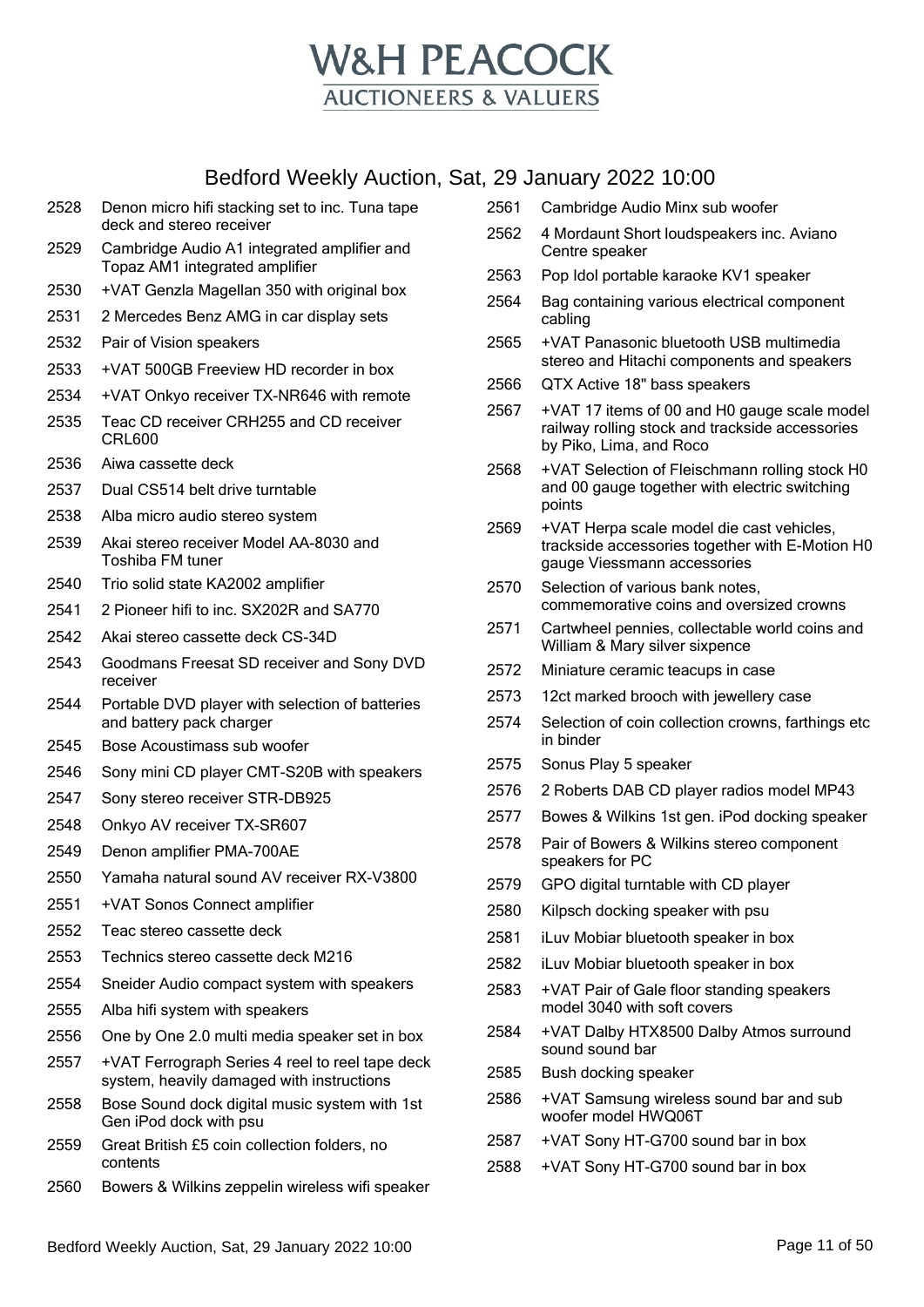

- +VAT Cambridge Audio TVB2V2 sound bar with sub woofer no accessories
- +VAT Samsung sound bar A530 with sub woofer and box
- +VAT Panasonic SCH-HTB498 wireless sound bar and sub woofer kit in box
- +VAT LG sound bar model SL8YG in box with sub woofer
- +VAT TCL Ray-Danz wireless sound bar and sub woofer kit in box
- +VAT TCL Ray-Danz wireless sound bar and sub woofer kit in box
- +VAT LG X-Boom Go Meridian speaker model PN7
- Pioneer surround sound system with speakers inc. 4 speakers and 1 sub woofer
- +VAT Panasonic CD stereo system with remote and box with speaker
- Various office electrical sundries inc. Polycom telecom system and various telephone handsets
- One by One turntable hifi system with speakers
- +VAT Sony SRS XP700 portable speaker
- +VAT Fender FA125 Dreadnaught acoustic guitar in box
- Magnum 6 string acoustic guitar in black missing strings
- 1/2 size 6-string acoustic guitar
- +VAT Vintage 4 string electric bass guitar in black
- +VAT Fender Dreadnaught 125 acoustic guitar (damaged neck)
- 6-string Martin Smith cut-away acoustic guitar
- Ibanez 6-string acoustic guitar
- Party lights and sound karaoke speaker
- Intempo bluetooth speaker
- Fender automatic GT guitar speaker
- Korg ES1 rhythm production sampler and a Boss ME-50B multiple effects pedal
- Park GT10R guitar speaker
- 2 practice guitar speakers, Gear 4 music and stag
- Quarter size violin in case
- Quarter size violin in case
- Half size violin in case
- Half size violin in case
- Half size violin in case
- Half size violin in case
- Half size violin in green fabric case
- Half size violin in case
- Quarter size violin in case
- Quarter size violin in case
- Quarter size violin in case
- Quarter size violin in case
- Quarter size violin in case
- Quarter size violin in case
- Quarter size violin in case
- Violin with bow and hard case
- Violin with traditional hard case
- First Act 6 string acoustic practice guitar for kids
- Violin with case and bow, with loose strings
- Blue half size violin with case and bow, missing string
- Casio CTK-491 electric keyboard in box
- Casio WK3000 keyboard
- +VAT Yamaha PSRE213 electric keyboard
- 2 Meinl hand drums in red
- Electric organ by Lowrey with portable speaker, stool and pedals
- Yamaha clavinova electric keyboard with stand and pedals
- Bush 40'' LCD TV with remote
- Selection of reference material books
- Wide selection of hardback and paperback novels
- 2643 Selection of childrens novels, graphic novels, etc
- Selection of reference material books
- Shelf comprising a large selection of hardback and paperback novels
- Selection of childrens annuals, graphic novels, etc
- Selection of reference material books and various hardback and paperback novels
- Selection of hardback and paperback novels
- Selection of hardback and paperback books, some childrens books, etc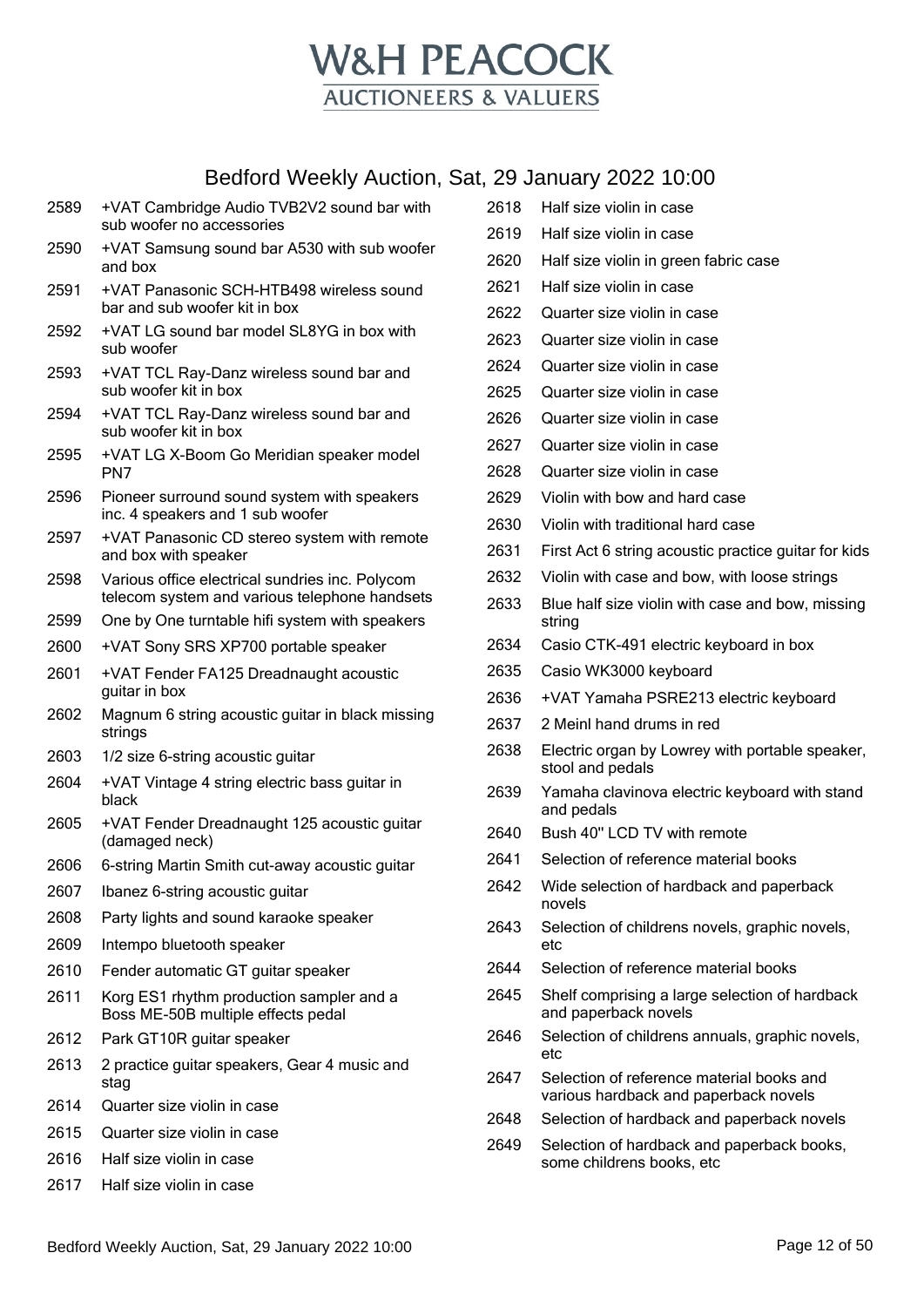

- 3001 A bag containing children's pyjamas in various sizes and colours.
- 3002 +VAT A bag containing various ladies clothing and loungewear in various sizes and colours
- 3003 +VAT A bag containing various ladies long sleeve tops in navy & grey, various sizes.
- 3004 +VAT A bag containing various ladies underwear to include Carole Hochman, Elle, DKNY all in various sizes.
- 3005 +VAT A bag containing mens clothing in various sizes including Callaway, Fila & Jachs New York.
- 3006 +VAT A bag containing various ladies clothing and loungewear in various sizes, including Gilets & DKNY.
- 3007 +VAT A bag containing mens clothing and loungewear in various sizes, including Under Armour, Fila & Crew Clothing.
- 3008 +VAT A bag containing ladies clothing and loungewear in various sizes,
- 3009 +VAT A bag containing mens clothing in various sizes, including Tommy, Champion & Kirkland.
- 3010 +VAT A bag containing mens clothing in various sizes, including DeWalt trousers, Champion & Urban Star.
- 3011 +VAT A bag containing ladies socks in various sizes including DKNY & Puma.
- 3012 +VAT A bag containing Mens 32 Degrees Cool Polo T Shirts in various colours & sizes.
- 3013 +VAT A bag containing approx 24 Mens Jachs shorts in various colours and sizes.
- 3014 +VAT A bag containing Mens clothing in various sizes, including Levi Jeans, Nike & Bench.
- 3015 +VAT A bag containing approx 30 Ladies long sleeve brushed tunics in black in various sizes.
- 3016 +VAT A bag containing approx 20 32 Degree Heat jogging bottoms in black and grey in various sizes.
- 3017 +VAT A bag containing ladies clothing and loungewear in various sizes, including DKNY & Carole Hochman.
- 3018 +VAT A bag containing Ladies socks in various sizes, including DKNY & Puma.
- 3019 +VAT A bag containing 2 large blankets 1x Navy & 1x Grey.
- 3020 A bag containing Childrens Pyjamas in various sizes.
- 3021 +VAT A bag containing 2 large blankets 1x light grey & 1x dark grey.
- 3022 +VAT A bag containing approx 30 pairs of Ladies trousers in Navy & Black in various sizes.
- 3023 +VAT A bag containing approx 23 Ladies long sleeve tops in black & navy in various sizes.
- 3024 +VAT A bag containing Ladies clothing and loungewear in various sizes, including DKNY & Carole Hochman
- 3025 +VAT A bag containing approx 30 pairs of Ladies trousers in black, navy & beige in various sizes.
- 3026 +VAT A bag containing approx 30 pairs of ladies trousers in black, navy & beige in various sizes.
- 3027 +VAT A bag containing approx 30 pairs of Ladies trousers in Black & Navy in various sizes.
- 3028 +VAT A bag containing approx 30 pairs of Ladies trousers in black & navy in various sizes.
- 3029 +VAT A bag containing approx 30 pairs of Ladies trousers in black, beige and green in various sizes.
- 3030 +VAT A bag containing approx 30 pairs of Ladies trousers in black, beige and green in various sizes.
- 3031 +VAT A bag containing approx 30 pairs of Ladies trousers in beige in various sizes.
- 3032 +VAT A bag containing approx 30 pairs of Ladies trousers in green and beige in various sizes.
- 3033 +VAT A bag containing approx 40 pairs of Ladies Skechers bike shorts in black and grey in various sizes.
- 3034 +VAT A bag containing approx 18 pairs of Ladies leggings in various sizes including Fila & Sketchers.
- 3035 +VAT A bag containing approx 40 Ladies Sketchers bike shorts in black in various sizes.
- 3036 +VAT A bag containing Mens clothing in various sizes including Puma, Kirkland Shirts & Jachs NewYork.
- 3037 +VAT A bag containing 15 pairs of Ladies 32 Degrees Cool Trousers in Olive Green in various sizes.
- 3038 +VAT A bag containing 12 Ladies black tops in various sizes.
- 3039 +VAT A bag containing Ladies clothing and loungewear in various sizes including DKNY and Carole Hochman.
- 3040 +VAT A bag containing Ladies clothing and loungewear in various sizes, including DKNY, Carole Hochman & Under Armour.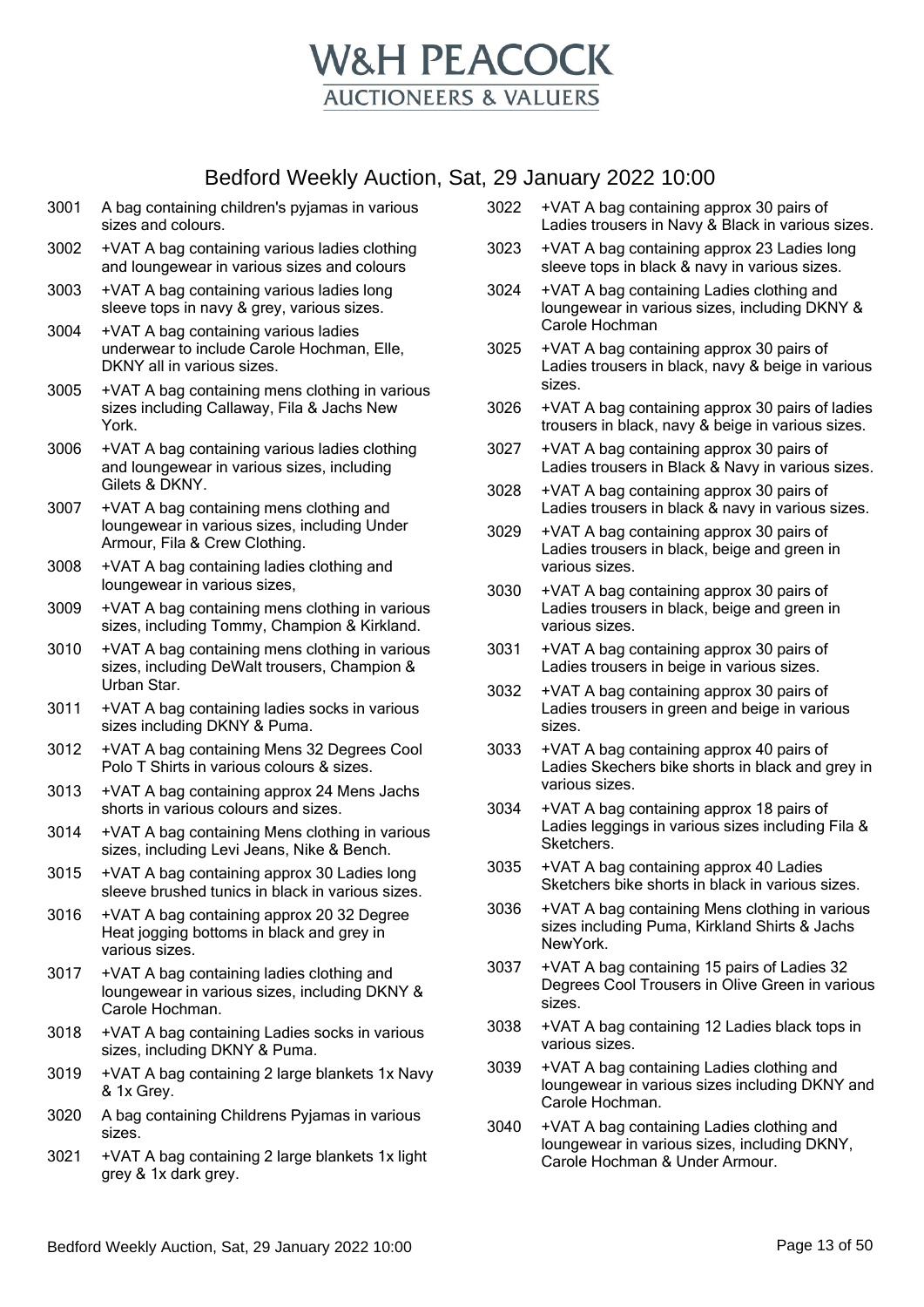

- 3041 +VAT A Ladies Weatherproof Burgundy Coat in Large.
- 3042 +VAT A Grey Ladies Andrew Marc Coat in Medium.
- 3043 +VAT 2x Mens 32 Degrees Cool Lightweight Coats 1x Black in Large, 1x Navy in Small.
- 3044 +VAT A Mens Black Levi's Coat in Extra Large.
- 3045 +VAT A Mens Brown Levi's Coat in Small.
- 3046 +VAT A Mens Navy Dickies Winter Softshell Coat in Large.
- 3047 A bag containing 9 Childrens Dressing Up outfits in various sizes, including Batman & Star Wars.
- 3048 +VAT 2x Mens Black Coats, 1x Kirkland in Medium & 1x Weatherproof Ultra Luxe in Extra Large.
- 3049 +VAT A Mens Navy Berghaus Coat in XXL.
- 3050 A Childs Andy & Evans Blue Coat Aged 9/10.
- 3051 +VAT A Ladies Black DKNY Coat in Small.
- 3052 +VAT A Grey Mens Wool Blend Jacket in XXL.
- 3053 +VAT A Black Ladies Weatherproof Faux Fur Coat in Medium.
- 3054 +VAT A Black Ladies Weatherproof Faux Fur Coat in Medium.
- 3055 +VAT A Grey Ladies Weatherproof Faux Fur Coat in Large.
- 3056 A Girls Princess Dress Up in Blue Aged 5/6 years.
- 3057 +VAT 1x Memory Foam Bamboo Pillow.
- 3058 A bag of Childrens Clothing, Pyjamas and Dressing Up in various sizes.
- 3059 +VAT A bag of Mens clothing in various sizes, including Bench, Kirkland Shirts, Adidas.
- 3060 +VAT 2x Blankets, 1x Grey and 1x Blue with Stars.
- 3061 A bag containing Childrens Clothing in various sizes, including Dressing Up, Swimming Aid, Bedding Set & Pyjamas.
- 3062 +VAT A bag containing Ladies Clothing and Loungewear in various sizes, including DKNY.
- 3063 +VAT A bag containing 6 Ladies Swimming Costumes in various styles & sizes.
- 3064 +VAT A bag containing Ladies leggings and jumpers in various sizes, including Nike & Fila
- 3065 +VAT A bag containing various size Towels in White and Grey.
- 3066 +VAT A bag containing Ladies Long Sleeve Tops in various colours & sizes.
- 3067 +VAT A bag containing Ladies clothing and loungewear in various sizes, including DKNY, Sketchers.
- 3068 +VAT A bag containing Ladies clothing and loungewear in various sizes, including Sketchers, Carole Hochman.
- 3069 A box of Childrens Dressing Up Outfits in various sizes, including Batman, Star Wars Characters and Spiderman.
- 3070 +VAT 4x Snuggledown Mattress & Pillow Protector Sets.
- 3071 +VAT 2x Sleep Philosophy Weighted Blankets in Grey.
- 3072 +VAT 2x Sleep Philosophy Weighted Blankets in Grey.
- 3073 +VAT 1x Kally Body Pillow in Green.
- 3074 +VAT 1x The Comfy Original Wearable Blanket in Charcoal Grey, One Size.
- 3075 +VAT A box of various Bed Linen to include Duvet Covers and Fitted Sheets in various sizes.
- 3076 +VAT A box of various Bed Linen to include Duvet Covers and Fitted Sheets in various sizes.
- 3077 +VAT A pair of Ladies Caribou Shearling Slippers UK Size 5.
- 3078 +VAT A pair of Ladies Caribou Shearling Slippers UK Size 4.
- 3079 +VAT A pair of Ladies Chestnut Shearling Short Boot UK Size 7 (AF).
- 3080 +VAT A pair of Mens Sketchers Classic Fit with Air -Cooled Memory Foam Trainers UK Size 10.
- 3081 +VAT A box of various Bed Linen to include Duvet Covers and Fitted Sheets in various sizes.
- 3082 +VAT 2x Mens Coats, 1x Weatherproof Coat in Green XL, 1x Andrew Marc Coat in Black in Medium.
- 3083 +VAT A Ladies DKNY Black Coat in Medium.
- 3084 +VAT A Green Men's Levis Coat in Large.
- 3085 +VAT x2 Men's Coats, 1x Blue Weatherproof Ultra Luxe Coat XL & 1x Black Kirkland Coat in XXL.
- 3086 +VAT A Black Ladies DKNY Coat in Large.
- 3087 +VAT A Navy Ladies Weatherproof Coat in Large.
- 3088 +VAT A Navy Men's Andrew Marc Coat in Medium.
- 3089 +VAT A Black Men's Weatherproof Stretch Tech Coat in Large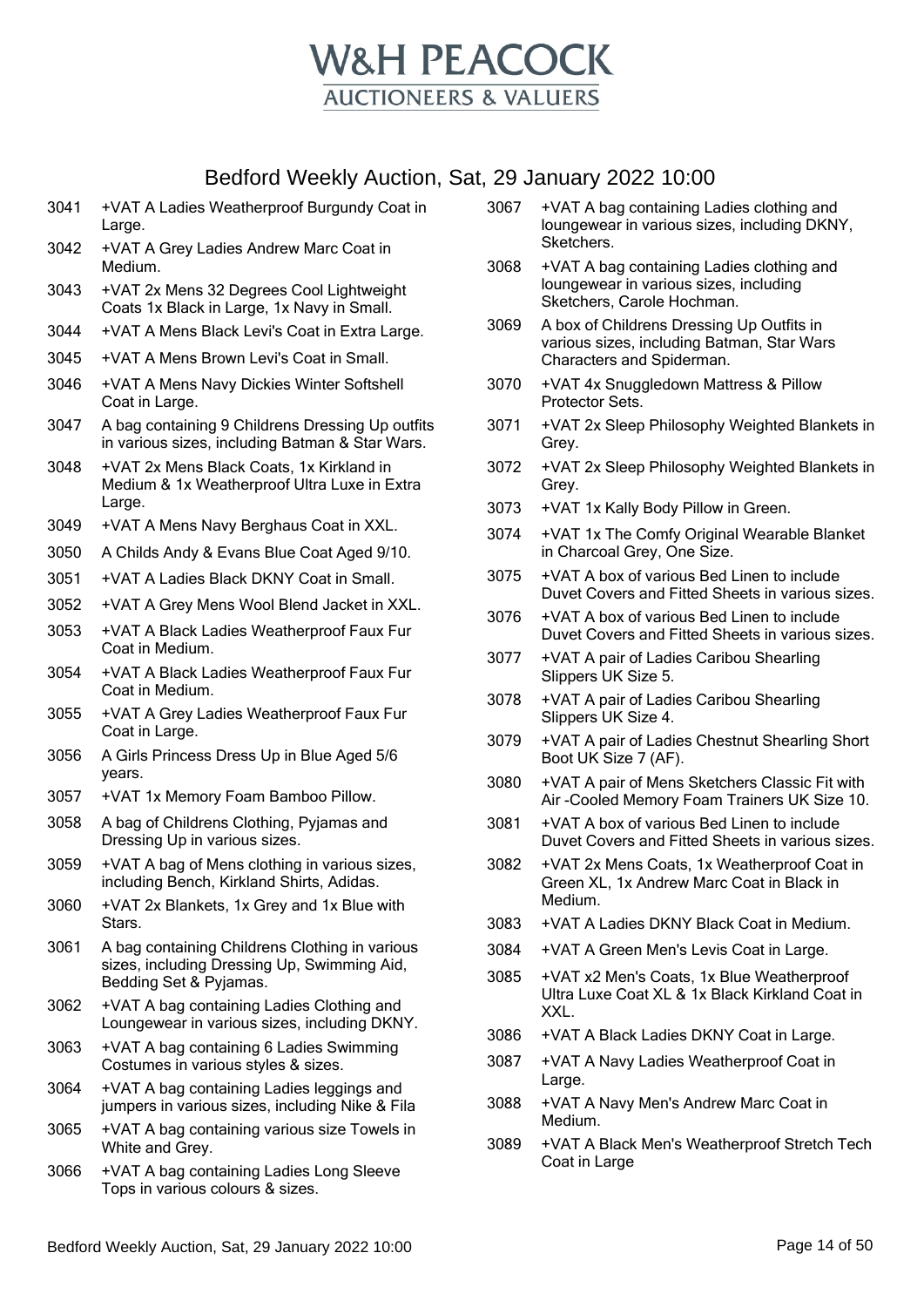

- 3090 +VAT 3x Blankets, 1x Large Grey Blanket & 2x Navy & White Patten Blankets.
- 3091 +VAT A bag containing various Men's clothing in various sizes, including Fila, Kirkland & DeWalt.
- 3092 +VAT A pair of Ladies Caribou Shearling Slippers UK Size 6.
- 3093 +VAT A pair of Men's Black Sketchers Go Walk 5 Shoes UK Size 11
- 3094 +VAT A pair of Men's Brown Sketchers Classic Fit Boots UK Size 10. (AF)
- 3095 +VAT A pair of Ladies White Sketch-Air by Sketchers UK Size 5.
- 3096 +VAT A pair of Ladies Navy/White Sketchers Go Walk 5 UK Size 4.
- 3097 +VAT A pair of Ladies Columbia Redcrest Waterproof Trainers UK Size 4.
- 3098 +VAT 2x Large Dreamland Deluxe Faux Fur Heated Throws.
- 3099 +VAT 2x Large Dreamland Deluxe Faux Fur Heated Throws.
- 3100 +VAT 2x Large Dreamland Deluxe Faux Fur Heated Throws.
- 3101 +VAT 1x Pink Duvet & 1x Snuggledown Memory Foam Pillow.
- 3102 +VAT A pair of Sketchers Classic Fit Trainers with Air-Cooled Memory Foam UK Size 11.
- 3103 +VAT 1x Dreamland Intelliheat Luxury Velvet Heated Overblanket, (One Size 135x180cm).
- 3104 +VAT A bag containing Ladies clothing and loungewear in various sizes, including Bench & Fila.
- 3105 +VAT A bag containing various Men's clothing in various sizes, including Lacoste, Nike & DeWalt.
- 3106 +VAT A bag containing various Ladies clothing in various sizes, including DKNY, Fila & Adidas
- 3107 +VAT A bag containing various Men's clothing and loungewear in various sizes, including Lacoste, Tommy & Adidas Sliders size 9.
- 3108 +VAT A bag containing Ladies clothing and loungewear in various sizes, including DKNY, Carole Hochman.
- 3109 +VAT 3x Items of Armani Men's Clothing, including 1x Men's Armani Beige Trousers Size W38 L32, 1x Men's Armani Navy Trousers Size W32 L34 & 1x Men's Armani Navy Polo T Shirt Size Medium.
- 3110 A bag containing Children's clothing and pyjamas in various sizes, including Champion & Levi's jeggings.
- 3111 +VAT A bag containing 2 pairs of Men's Khombu Boots in Brown, 1x Size 11 & 1x Size 12.
- 3112 +VAT 1x Kally Body Pillow in Grey
- 3113 +VAT 1x Large Box of Used Clothes and Linen
- 3114 +VAT Sage Barista coffee machine the box
- 3115 +VAT Sage Barista Express coffee machine with box
- 3116 +VAT Sage Barista Express coffee machine with box
- 3117 +VAT Sage Barista Express coffee machine with box
- 3118 +VAT Delonghi Magnifica S Smart coffee machine with box
- 3119 +VAT Delonghi Magnifica S Smart coffee machine with box
- 3120 +VAT Delonghi Magnifica S Smart coffee machine with box
- 3121 +VAT Delonghi Magnifica S Smart coffee machine with box
- 3122 +VAT Delonghi Magnifica S Smart coffee machine with box
- 3123 +VAT Delonghi Magnifica S Smart coffee machine with box
- 3124 +VAT Delonghi Magnifica S Smart coffee machine with box
- 3125 +VAT Delonghi Magnifica S-Smart coffee machine with box
- 3126 +VAT Five Oxo food containers
- 3127 +VAT Bag containing Airwick air fresheners, facial wipes etc
- 3128 +VAT Large bag of face shields
- 3129 +VAT Kenwood Multi-pro compact food processor in box
- 3130 +VAT Box containing mixed assorted pots and pans
- 3131 +VAT Box containing mixed assorted pots and pans
- 3132 +VAT Box containing mixed assorted pots and pans
- 3133 +VAT Various multi storage boxes, box files etc
- 3134 Red copper ceramic food maker
- 3135 Salter Academy scales in box
- 3136 Thirty assorted notbooks
- 3137 Nespresso coffee machine with box
- 3138 +VAT Delonghi Magnifica Evo Latte creamer system with box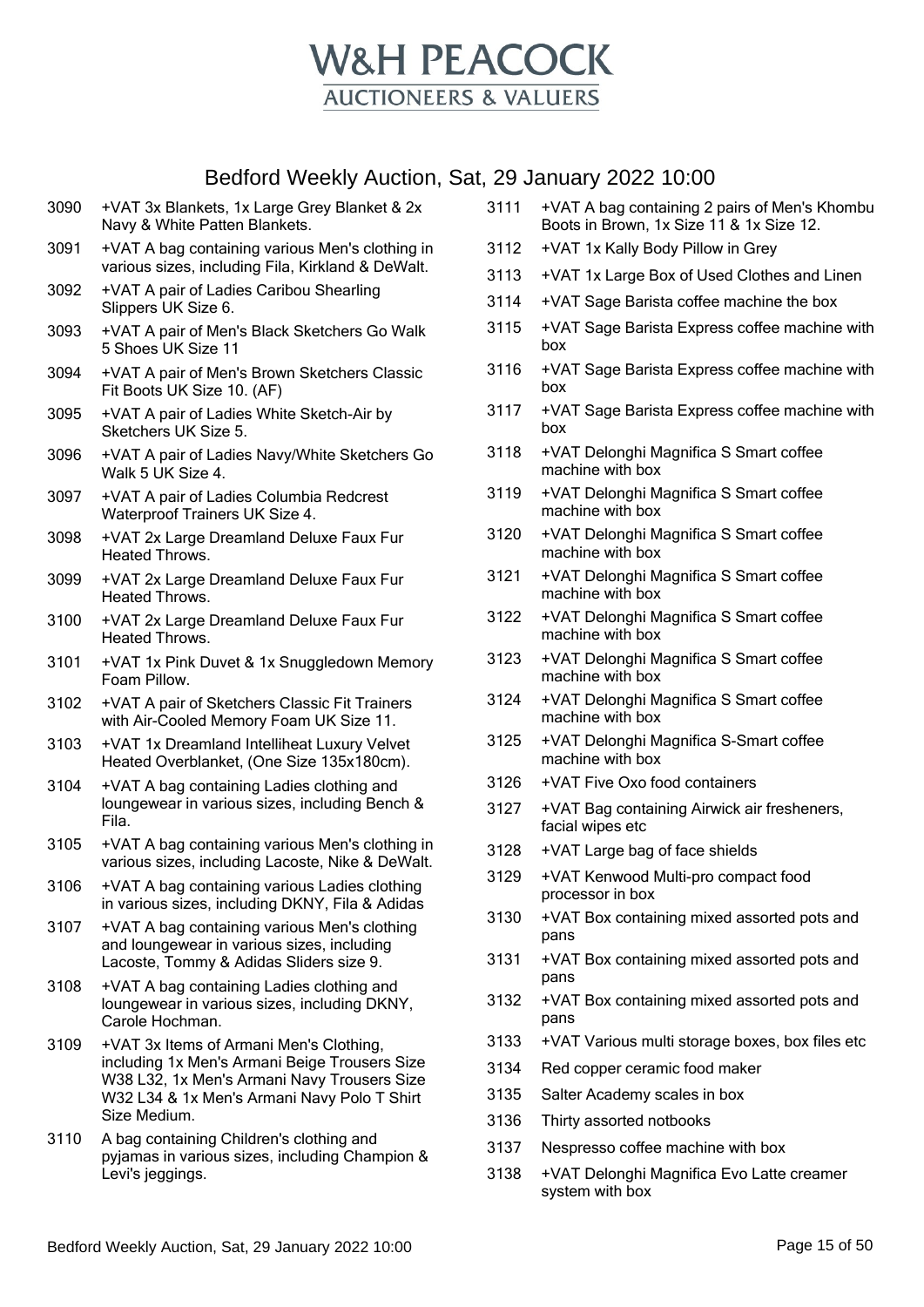

- 3139 +VAT Delonghi Magnifica S-Smart coffee machine in box
- 3140 +VAT Kenwood K Mix standing mixer with box
- 3141 +VAT Ninja foodi 9 in 1 multi cooker
- 3142 +VAT Instant Pot gourmet crisp and air fryer multi use pressure cooker in box
- 3143 +VAT Instant Pot Duo gourmet multi use pressure cooker in box
- 3144 +VAT Instant Pot Duo gourmet multi use pressure cooker in box
- 3145 +VAT Instant Pot Duo gourmet multi use pressure cooker in box
- 3146 +VAT Instant Pot Duo gourmet multi use pressure cooker in box
- 3147 +VAT Instant Pot Duo gourmet multi use pressure cooker in box
- 3148 +VAT Instant Pot Duo gourmet multi use pressure cooker in box
- 3149 +VAT Instant Pot Duo Plus multi use pressure cooker with box
- 3150 +VAT Instant Pot multi use pressure cooker with box
- 3151 +VAT Instant Pot multi use pressure cooker with box
- 3152 +VAT Instant Pot multi use pressure cooker with box
- 3153 +VAT Delonghi Dedica style filter coffee machine with box
- 3154 +VAT Delonghi Dedica style filter coffee machine with box
- 3155 +VAT Seven unboxed Gourmet digital air fryers
- 3156 +VAT Box containing mixed eurocast pots and pans plus some Starfrit and another box of mixed assorted kitchenware
- 3157 Selection of children's Christmas clothing in various styles and sizes
- 3158 +VAT Large bag of toiletries including body wash, hair products, sun protection, talc, oils etc (some leakage)
- 3159 +VAT Cat beds, collars, horse saddle pad, aquarium heater and Rabbit snuggle
- 3160 +VAT Mamibot iglassbot robot window cleaner together with Shark & Henry hoover replacement attachments
- 3161 +VAT 8 various design and sized jigsaw puzzles
- 3162 +VAT Large bag containing various sun readers, till roll, infrared thermometers etc
- 3163 +VAT Three unboxed gourmet digital air fryers, an instant pot plus a grill and Nespresso coffee machine
- 3164 +VAT Four unboxed Gourmet digital air fryers plus an Instant Pot
- 3165 +VAT Nespresso Vertuo Next Magimix coffee machine with box
- 3166 +VAT Nespresso Vertuo Next Magimix coffee machine with box
- 3167 +VAT Nespresso Vertuo Next Magimix coffee machine with box
- 3168 +VAT Nespresso Vertuo Next Magimix coffee machine with box
- 3169 +VAT Nespresso Vertuo Plus Magimix coffee machine with box
- 3170 +VAT Nespresso Vertuo Plus Magimix coffee machine with box
- 3171 +VAT Nespresso Lattissima touch coffee machine with box
- 3172 +VAT Two Teatime classic sets
- 3173 +VAT Three boxes Sabatier dish racks
- 3174 +VAT Three boxes Sabatier dish racks
- 3175 +VAT Denby tableware set in box
- 3176 +VAT Denby tableware set in box
- 3177 +VAT James Martin by WHL multi cooker in box
- 3178 +VAT BabyMoov six in one food maker in box
- 3179 +VAT Three boxed diamond glass tumblers
- 3180 +VAT Two boxes of latte glasses
- 3181 +VAT Six boxes of crystal glassware sets
- 3182 +VAT Unboxed Sage Barister Express coffee machine (with 1 spoon)
- 3183 +VAT Unboxed Sage Barister Express coffee machine (with 1 spoon)
- 3184 Sage Barista Express coffee machine, unboxed with accessories
- 3185 +VAT Mixed assorted rugs
- 3186 +VAT Small copper saucepans
- 3187 Two unboxed Gourmet digital air fryers
- 3188 +VAT Bay containing mixed assorted items to include a mini Kenwood blender, scales, cups etc
- 3189 +VAT Morphy Richards deep fat fryer
- 3190 +VAT Selection of sportswear to include Adidas, Nike, Reebok, etc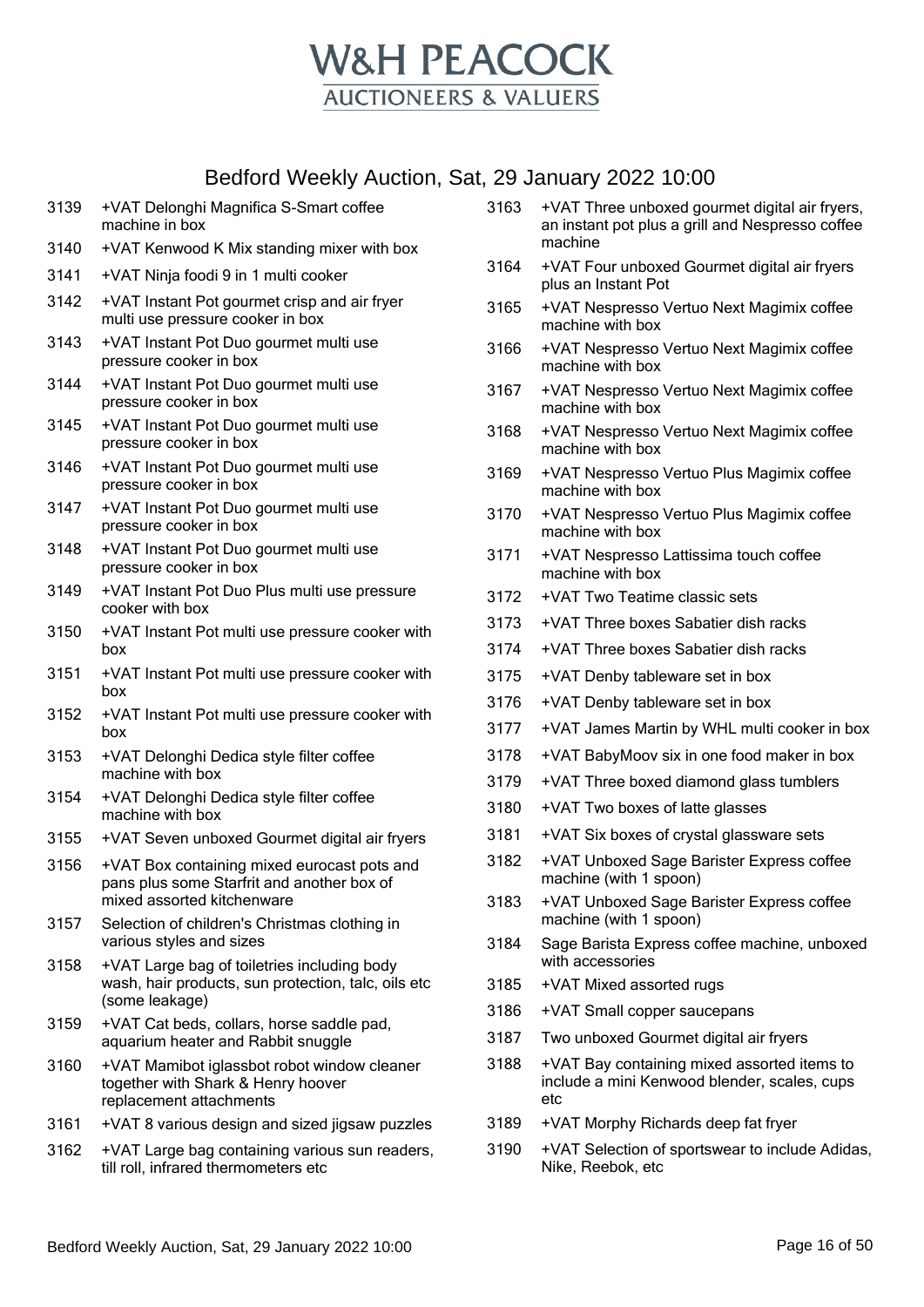

|      | Bedioru Weekly Auction, Sat, 29 January 2022 10.00                 |      |                                                                           |
|------|--------------------------------------------------------------------|------|---------------------------------------------------------------------------|
| 3191 | +VAT Bag containing mixed assorted drinking<br>bottles             | 3225 | +VAT Gourmet 7.1I triple slow cooker warming<br>station                   |
| 3192 | +VAT Bag containing mixed assorted lighting                        | 3226 | +VAT Gourmet 7.1I triple slow cooker warming                              |
| 3193 | +VAT Bag containing mixed assorted stationery                      |      | station                                                                   |
| 3194 | +VAT Gourmet digital air fryer with box                            | 3227 | +VAT Unboxed Gourmet 7.1I triple slow cooker<br>warming station           |
| 3195 | +VAT Gourmet digital air fryer with box                            | 3228 | +VAT Unboxed Gourmet 7.1I triple slow cooker                              |
| 3196 | +VAT Gourmet digital air fryer with box                            |      | warming station                                                           |
| 3197 | +VAT Gourmet digital air fryer with box                            | 3229 | +VAT Unboxed Gourmet 7.1I triple slow cooker<br>warming station           |
| 3198 | +VAT Gourmet digital air fryer with box                            | 3230 | Assorted destination travel adapters                                      |
| 3199 | +VAT Gourmet digital air fryer with box                            | 3231 | +VAT Dualit milk steamer in box                                           |
| 3200 | +VAT Gourmet digital air fryer with box                            | 3232 | +VAT Kenwood multipro compact plus food                                   |
| 3201 | +VAT Gourmet digital air fryer with box                            |      | processor with box                                                        |
| 3202 | +VAT Gourmet digital air fryer with box                            | 3233 | +VAT Kenwood multipro compact food<br>processor in box                    |
| 3203 | +VAT Gourmet digital air fryer with box                            | 3234 | +VAT Kenwood multipro compact food                                        |
| 3204 | +VAT Gourmet digital air fryer with box                            |      | processor in box                                                          |
| 3205 | +VAT Gourmet digital air fryer with box                            | 3235 | +VAT Kenwood multipro compact food                                        |
| 3206 | +VAT Gourmet digital air fryer with box                            | 3236 | processor attachments (no unit)<br>+VAT Mixed assorted kitchen to include |
| 3207 | +VAT Gourmet digital air fryer with box                            |      | Kenwood food processor, Nespresso etc                                     |
| 3208 | +VAT Gourmet digital air fryer with box                            | 3237 | +VAT Mixed assorted items to include small                                |
| 3209 | +VAT Gourmet digital air fryer with box                            |      | bean bags, glassware, food storage containers<br>etc                      |
| 3210 | +VAT Amiro O Series HD day and light mirror                        | 3238 | +VAT Boneco shower fan, inboxed                                           |
| 3211 | +VAT Amiro O Series HD day and light mirror                        | 3239 | +VAT Three boxes Nescafe Dulce Gusto Mini                                 |
| 3212 | +VAT Amiro O Series HD day and light mirror                        |      | Me coffee machines                                                        |
| 3213 | +VAT Eco Sensible eco living make up mirror<br>with box            | 3240 | +VAT 2 boxed Nescafe Dulce Gusto coffee<br>machines                       |
| 3214 | +VAT Two Instant Pots, two Gourmet fryers,                         | 3241 | +VAT Three tier stoneware box set in box                                  |
|      | Tefal filter fryer and a food processor - all<br>unboxed           | 3242 | +VAT Unboxed Kenwood standing mixer                                       |
| 3215 | +VAT Two memory foam lap desks                                     | 3243 | +VAT Unboxed Kenwood standing mixer                                       |
| 3216 | +VAT 2 boxed Nescafe Dulce Gusto Mini Me<br>coffee machines        | 3244 | +VAT Three boxed universal coffee pod<br>organisers                       |
| 3217 | +VAT Box of white drinking mugs plus a box of                      | 3245 | +VAT Starfrit le Rock roasting pan                                        |
|      | cleaning detergent                                                 | 3246 | +VAT Two boxed Chef and Sommelier France                                  |
| 3218 | +VAT Kenwood food processor                                        | 3247 | wine glass sets<br>+VAT Russell Hobbs cooker in box                       |
| 3219 | +VAT Gourmet digital air fryer in box                              | 3248 | +VAT Panasonic automatic bread maker with                                 |
| 3220 | +VAT Neat Freak show storage bench in box                          |      | box                                                                       |
| 3221 | +VAT Simple Human sensor mirror, small rug<br>and a small lap desk | 3249 | +VAT Two Viners cutlery sets                                              |
| 3222 | +VAT Tefal filter fryer with box                                   | 3250 | +VAT Three Viners cutlery sets                                            |
| 3223 | +VAT Tefal filter fryer with box                                   | 3251 | Soft serve ice cream maker                                                |
| 3224 | Tefal filter fryer with box                                        | 3252 | +VAT Two Royal Doulton wine glass sets plus<br>four glasses               |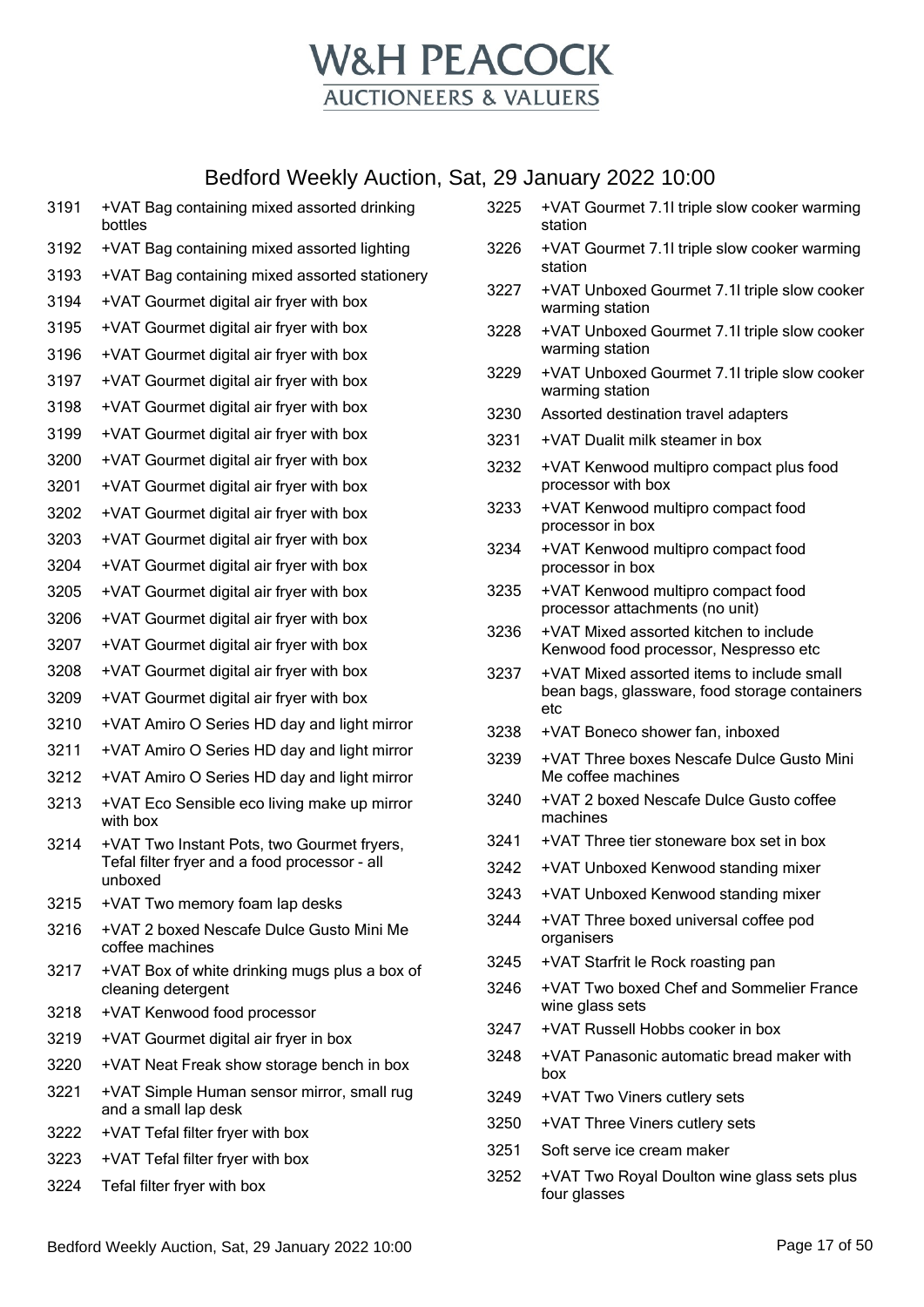

- 3253 +VAT Wine butler in box
- 3254 +VAT Kenwood Prospero Plus kitchen machine with box
- 3255 +VAT Kenwood multi pro XL food processor with box
- 3256 +VAT Crock Pot ceramic bake pans plus a Brita jug and cartridges
- 3257 +VAT Box of various envelopes
- 3258 +VAT Sabatier expandable dish rack in box
- 3259 +VAT Box containing crystal glassware
- 3260 Gourmet digital air fryer with box
- 3261 +VAT Two unboxed Instant Pots
- 3262 +VAT KitchenAid 4.3l standing mixer with box
- 3263 +VAT Melitta solo coffee machine with box
- 3264 +VAT Instant pot Crisp and Air fryer in box
- 3265 +VAT Unboxed Delonghi Magnifica S-Smart coffee machine
- 3266 +VAT Unboxed Delonghi Magnifica S-Smart coffee machine
- 3267 +VAT Handheld cordless hand blender
- 3268 +VAT Braun multi quick line hand blender
- 3269 Braun multi mix five hand blender
- 3270 +VAT Instant pot duo gourmet multi use pressure cooker in box
- 3271 Nescafe Dolce Gusto coffee machine, Starbucks mini coffee machine plus a Homedics body treatment set
- 3272 +VAT Four boxes of hand grinder stainless steel burr plus a Joseph Joseph preparation set and a Eurocast professional series saute pan
- 3273 +VAT Two rabbit electric wine sets plus a double arch candle holder and a set of porcelain serving dishes
- 3274 KitchenAid heavy duty mixer plus four attachments
- 3275 +VAT Serving bowls plus some melamine bowl set
- 3276 +VAT Gourmet 6.7l digital air fryer with box
- 3277 +VAT Bissell spot clean proheat carpet and upholstery cleaner
- 3278 +VAT Bissell spot clean proheat carpet and upholstery cleaner
- 3279 +VAT Bissell spot clean proheat carpet and upholstery cleaner with box
- 3280 +VAT Unboxed Bissell spot clean pro heat carpet and upholstery cleaner
- 3281 +VAT Unboxed Bissell spot clean pro heat carpet and upholstery cleaner
- 3282 +VAT Samsung Jet 90 series cordless stick vacuum cleaner with box
- 3283 +VAT Samsung Jet 70 Series vacuum cleaner complete with charger, three attachments, head and pole
- 3284 +VAT Samsung Jet 70 Series vacuum cleaner complete with pole, head, two attachments and charger
- 3285 +VAT Bissell Icon 25v cordless vacuum cleaner with box
- 3286 +VAT Handheld Dyson DC35 multi floor vacuum cleaner with head, no charger
- 3287 +VAT Handheld Dyson DC44 Animal with pole and head, no charger
- 3288 +VAT Three Hoover H Handy 700 cordless vacuum cleaners in boxes
- 3289 +VAT Two unboxed Bissell Icon 25v cordless vacuum cleaners complete with two poles and a head plus one charger
- 3290 +VAT Two boxes of cleaning detergent
- 3291 +VAT Unboxed Delonghi Magnifica S-Smart coffee machine
- 3292 +VAT Henry Micro vacuum cleaner with box
- 3293 +VAT Henry Micro vacuum cleaner with box
- 3294 +VAT Henry micro vacuum cleaner, with pole but no pipe
- 3295 +VAT Henry micro vacuum cleaner, with pole and pipe
- 3296 +VAT Henry micro vacuum cleaner, with pole and pipe
- 3297 +VAT Henry wash vacuum cleaner with accessories
- 3298 +VAT Henry Numatic turbo vacuum cleaner with pole and pipe
- 3299 +VAT Upright Dyson DC Light ball origin vacuum cleaner
- 3300 Bosch 25v vacuum cleaner with charger
- 3301 +VAT Upright corded Shark vacuum cleaner
- 3302 +VAT Bissell crosswave all in one multi surface cleaning system with box
- 3303 Upright Vax carpet cleaner
- 3304 +VAT Upright Van vacuum cleaner with charger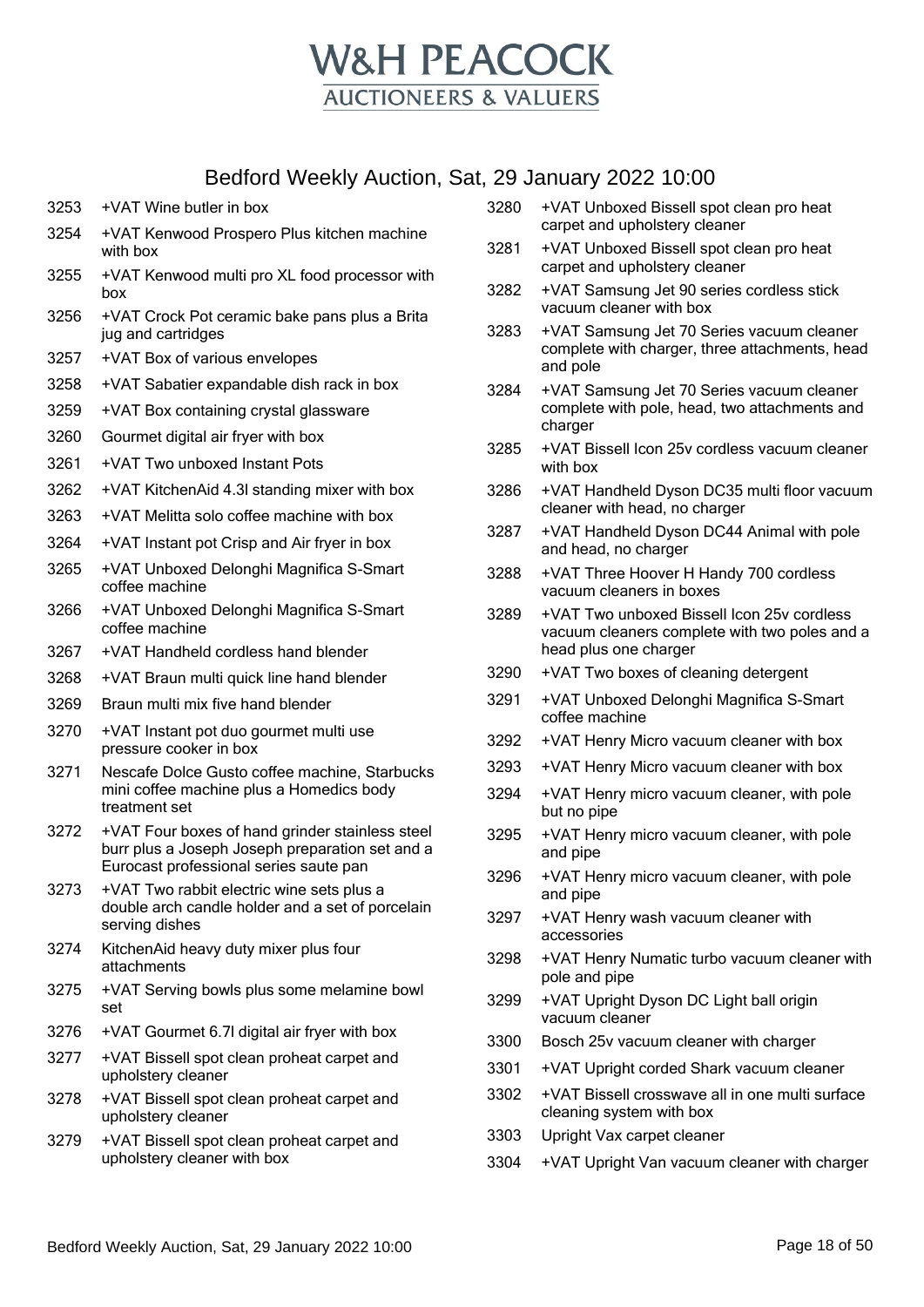

 +VAT NSA dual power cool standing fan with box +VAT Five upright Shark loose steam mops +VAT Three boxed Shark upright steam mops Tug along Vax vacuum cleaner +VAT Shark Duo vacuum cleaner Upright Black and Decker two in one vacuum cleaner +VAT Handheld Black and Decker two in one vacuum cleaner +VAT Large quantity of mixed assorted items, household, books, films etc +VAT Hair removal set, sealed in box +VAT Magnolia and Mulberry home fragrance set plus a home and gift set +VAT Hugo Boss Deep Red women's perfume 90ml, sealed +VAT Skin care cream set in bag, plus two winter in Venice bath bomb sets +VAT Panasonic hairdryer plus a Panasonic premium shaver and a automatic blood pressure monitor +VAT Hotel Chocolat gift set Seven Happiness eau de parfum women's sets +VAT Yves Saint Laurent all hours foundation +VAT Crystal tray Tray of sunglasses +VAT Two Henckels International knife block sharpeners with knives plus some loose knives +VAT Two Henckels International knife block sharpeners with knives plus some loose knives Damascus steel blade set in case +VAT Two Wahl deluxe hair cutting kits Full zipped Nike jacket +VAT Lego Movie Metal Beard's sea cow set in box +VAT Two large hard shelled orange American Tourister suitcases +VAT Two large hard shelled yellow American Tourister suitcases +VAT Large hard shelled blue American Tourister suitcases plus two min hard shelled purple ones +VAT Large hard shelled two piece Samsonite +VAT Large hard shelled two piece Samsonite case set in silver +VAT Two large fabric suitcases +VAT Large hard shelled silver Samsonite suitcase in box +VAT Large hard shelled silver Samsonite suitcase in box +VAT Two large hard shelled American Tourister suitcases plus a mini one +VAT One large fabric suitcase plus a mini fabric suitcase +VAT One boxed plus one unboxed air beds +VAT Three Man Cave shower gel sets Two large quantities of Anti Bac Extreme hand gels +VAT Four small table lamps plus two in a box +VAT Large quantity of Paoletti sofa cushions +VAT Loony Tunes breakfast mug and bowl set plus some plastic trays Six boxes of advent calendars (thirty-six in each box) +VAT Large quantity of kitchen roll Small tray containing tea towels, hair accessories etc +VAT Box containing large quantity of super ring crisps Tray containing mixed assorted bags +VAT Boxes of baby wipes plus a box of multipurpose skin cream +VAT Same day delivery parcel bag +VAT Box containing wedding style handmade soft cuddly toys Two sleep weighted blankets +VAT Three Dartington wine tumblers +VAT Himalayan salt lamp Box of various curtains and a box of mixed kitchenware Tray containing baby nappy caddies, box of plastic cutlery, some baking tools etc Soldering station in box +VAT Two Varia brew different brewing kits Box of post a wish tapes plus a box of false nail clippers 2 trays of mixed celebration cards

case set in silver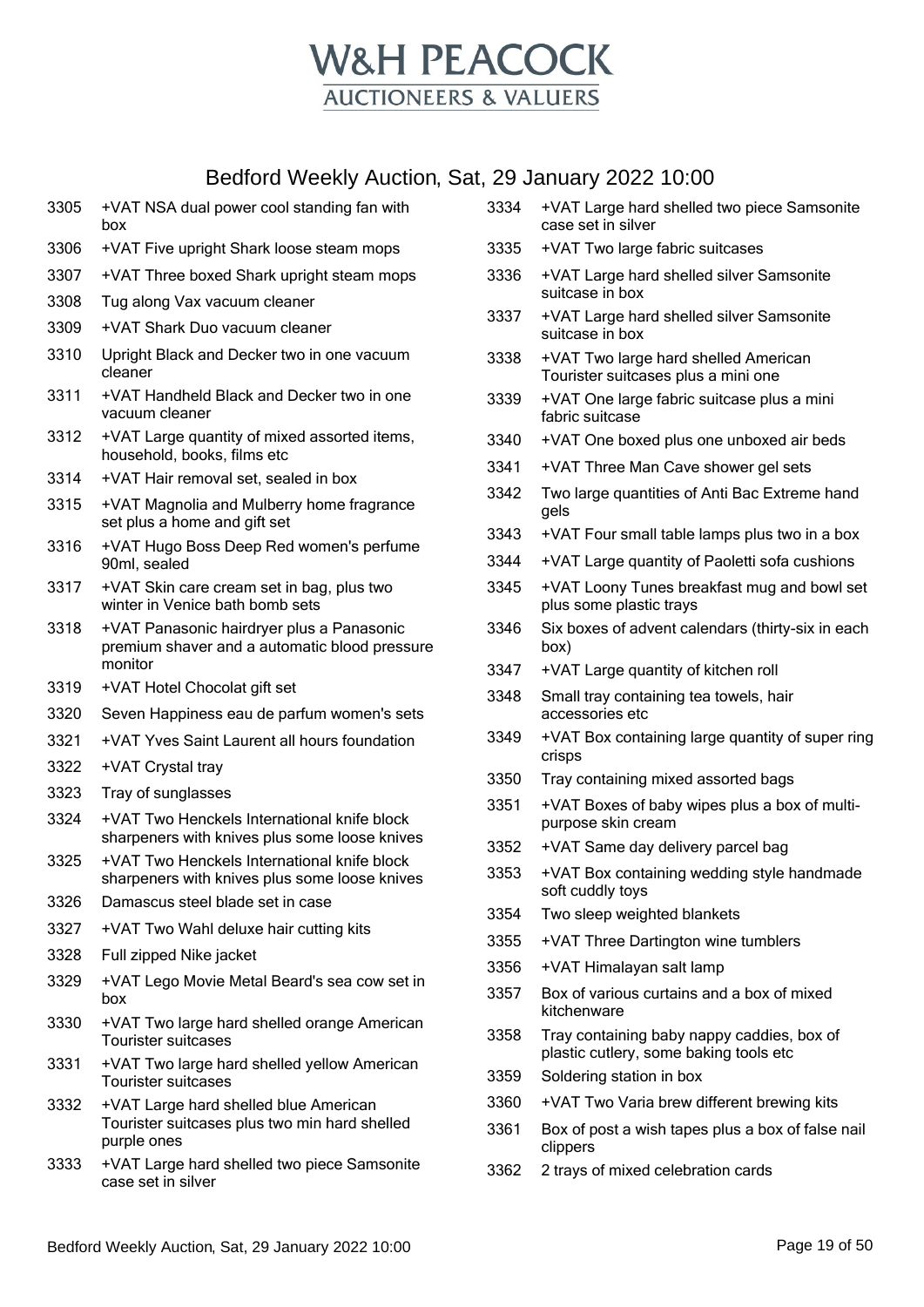

| 3363 | +VAT Six trays containing various bottles of<br>water, Red Bull etc                                  | 3389 | Box of various mugs to include usher, best man<br>etc                              |
|------|------------------------------------------------------------------------------------------------------|------|------------------------------------------------------------------------------------|
| 3364 | +VAT Six trays of mixed drinks and food to                                                           | 3390 | +VAT Three boxed Water Pic water flossers                                          |
| 3365 | include Rubicon, Weetabix, tissue etc<br>+VAT Four trays of mixed cleaning detergent,                | 3391 | +VAT Three boxed Water Pic water flossers                                          |
|      | tissue etc                                                                                           | 3392 | +VAT Four grey sofa cushions                                                       |
| 3366 | +VAT Five boxes of cleaning detergent, bottles<br>of water, packs of sugar etc                       | 3393 | +VAT Bayliss and Harding bath gift set plus a<br>purple wicker basket              |
| 3367 | +VAT Five trays of mixed drinks etc to include<br>J20, Red Bull, tins of oil etc                     | 3394 | Bag containing a checkered gilet plus some<br>Roland X Line polo tops and trousers |
| 3368 | Box containing a Next hoodie and checkered                                                           | 3395 | +VAT Neat Freak storage tower                                                      |
|      | shirts                                                                                               | 3396 | <b>Black Pulse storage case</b>                                                    |
| 3369 | Twenty-nine bamboo lunchboxes                                                                        | 3397 | Mixed style bags                                                                   |
| 3370 | Tray of natural curtains                                                                             | 3398 | Quantity of children's Franklin and Marshall                                       |
| 3371 | +VAT Three Dreamland heated blankets                                                                 |      | jumpers and tops plus other mixed children's<br>hoodies                            |
| 3372 | +VAT Two Homedics leg exerciser in box                                                               | 3399 | Small tray of mixed toiletries                                                     |
| 3373 | +VAT Box of natural gel wash plus a box of<br>Christmas sacks and other items                        | 3400 | Box containing mixed sportswear, gymwear etc                                       |
| 3374 | Heat press machine plus some mugs                                                                    | 3401 | Box containing mixed men's and women's                                             |
| 3375 | +VAT Box of HSW Eco Matic devices and a box                                                          |      | clothing                                                                           |
|      | of various dog items to include dog bed and toys                                                     | 3402 | Box of men's Levi shorts                                                           |
| 3376 | +VAT Large box of various incense etc                                                                | 3403 | Tray of various make up, toiletries etc                                            |
| 3377 | +VAT Box of beauty scents homemade scents<br>natural candles plus another box of various<br>curtains | 3404 | +VAT LED writing board                                                             |
|      |                                                                                                      | 3405 | +VAT Lego Technic Ferrari in box                                                   |
| 3378 | +VAT Two trays containing large bag of rice,<br>drinks etc                                           | 3406 | +VAT Land Rover Defender scale and trail<br>crawler remote control vehicle in box  |
| 3379 | Four trays of mixed miscellaneous household                                                          | 3407 | +VAT Three long sofa cushions                                                      |
| 3380 | Two suitcases plus various boxes of mixed style                                                      | 3408 | +VAT Disney ready to play train set                                                |
|      | fabrics etc                                                                                          | 3409 | +VAT Body scan cushion                                                             |
| 3381 | Box containing drinking bottles, blankets,<br>household ware                                         | 3410 | +VAT Body scan cushion                                                             |
| 3382 | Approx 35 pairs of Koi ladies shoes various                                                          | 3411 | +VAT Four boxes of straws                                                          |
|      | sizes                                                                                                | 3412 | +VAT Two neck and back massagers plus a foot<br>massager                           |
| 3383 | Large box of various children's dressing up<br>outfits                                               | 3413 | +VAT Tray of character hooded towels                                               |
| 3384 | Large box of various children's dressing up                                                          | 3414 | +VAT Box of two bunny rattle gift boxes                                            |
|      | outfits                                                                                              | 3415 | Two multi wall shelves                                                             |
| 3385 | +VAT Harlequin super king duvet cover set plus<br>two blackout thermal curtains                      | 3416 | +VAT Two LED remote candles plus a glow wick<br>candle set                         |
| 3386 | +VAT Brookstone throw plus a king size airbed                                                        | 3417 | +VAT Two boxes of mugs plus a box of mixed                                         |
| 3387 | Bin, wicker baskets, printing paper plus trays of<br>various kitchenware                             |      | Christmas items, household etc                                                     |
| 3388 | +VAT Samsonite backpack plus another black                                                           | 3418 | Box of various mixed toys                                                          |
|      | backpack plus three Titan deep freeze                                                                | 3419 | +VAT Star Wars grow goo squishmallow toy                                           |
|      | lunchpacks                                                                                           | 3420 | West Somatic catering coffee machine                                               |
|      |                                                                                                      |      |                                                                                    |
|      |                                                                                                      |      |                                                                                    |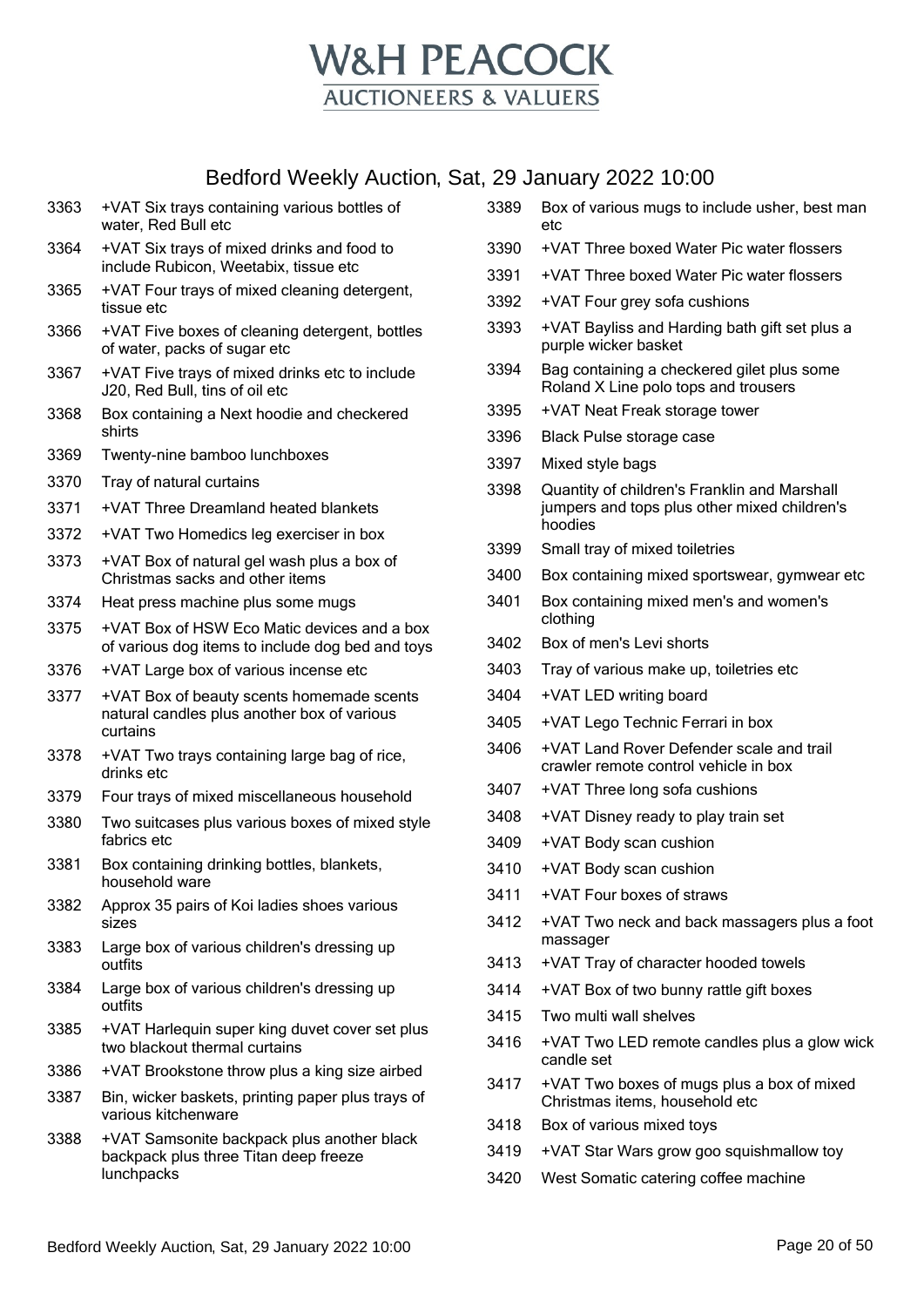

- +VAT Six boxed Ottlite desk lamps
- +VAT Four boxed and four unboxed OttLite desk lamps
- 3 boxes of Disney baby Mickey Mouse bunting wall stickers
- +VAT Box of Paw Patrol inflatable chairs
- +VAT Two boxed airbeds
- +VAT DIY cat house
- +VAT Four boxes of disposable food trays, cups etc
- +VAT Basketball game, dis-assembled in the hoy
- +VAT Selection of various boxes to include pillowcases, blankets, fabric storage boxes, cat tower etc
- Backboard set in box
- +VAT Lifetime basketball stand with backboard but no hoop
- +VAT Selection of various remote control cars
- Selection of various Lego Friends sets and other mixed Lego sets in boxes
- +VAT Remote control Land Rover Sport in box
- +VAT Pair of children's Kirkland boots, Dearfoams slippers and ladies short Shearling slippers
- +VAT Two Princess Fiona and Shrek limited edition licenced polystone busts in boxes
- +VAT Bag of whey protein
- +VAT Double organic natural four piece bed set
- +VAT Winter in Venice bath gift set
- +VAT Two VTech smart kids watches plus a 4k action camera
- +VAT Selection of various tubs of carbohydrate and protein supplements
- +VAT Selection of various upper body kits, quick play dumbbell set etc
- +VAT One boxed and one unboxed Ford Bronco remote control rock climbers
- +VAT Football goal in box
- +VAT Two children's ride on planes
- Large stuffed cuddly tiger
- +VAT Ford Bronco remote control rock climber in box
- +VAT Ford Bronco remote control rock climber in box
- +VAT Ford Bronco remote control rock climber in box
- +VAT Four Ford Bronco rock climbers, all unboxed, no remotes or chargers
- +VAT Whole shelf of various toys to include Mario, Machine maker construction kit, Action Reaction set etc
- +VAT Star Wars Millennium Falcon model sets and world globes, Thomas and Friends set, VTech, Fury Real, Fisher Price etc
- 200 fidget spinners
- +VAT Two Mekamon gaming AR drones in boxes
- +VAT Lego Technic Lamborghini loose in a bag plus a model of a baby doll and a turbo pogo stick
- +VAT Paw Patrol rescue race set plus a smart robot dog and a animal hugs collection blanket
- +VAT Box of various marbles
- +VAT LaserX Revolution gun set in box
- +VAT Box of various soft cuddle toys
- Box of various games
- +VAT VTech letter train in a box
- +VAT Barbie vehicle and figurine set in box
- +VAT Box containing a selection of mixed toys, boxed and loose
- +VAT Lifetime 32" Impact back board in box
- +VAT Ballpit tent plus the balls
- +VAT Jetson three wheel light up kick scooter plus a VTech shoot, score and learn set
- +VAT Kid Craft Pool Party play mansion in box
- +VAT Samba football goal in box
- +VAT Miami 4 storey dolls house in box
- Electric fold up treadmill
- +VAT Everlast power core heavy bag kit plus a selection of 5kg weight plates and a Proform 7in1 body building system
- Ketler exercise bike
- +VAT Wilder adjustable utility weight bench in box
- +VAT Reebok fitness board in box
- +VAT Resistant bands backboard workout set
- +VAT Standing boxing bar
- Standing boxing bar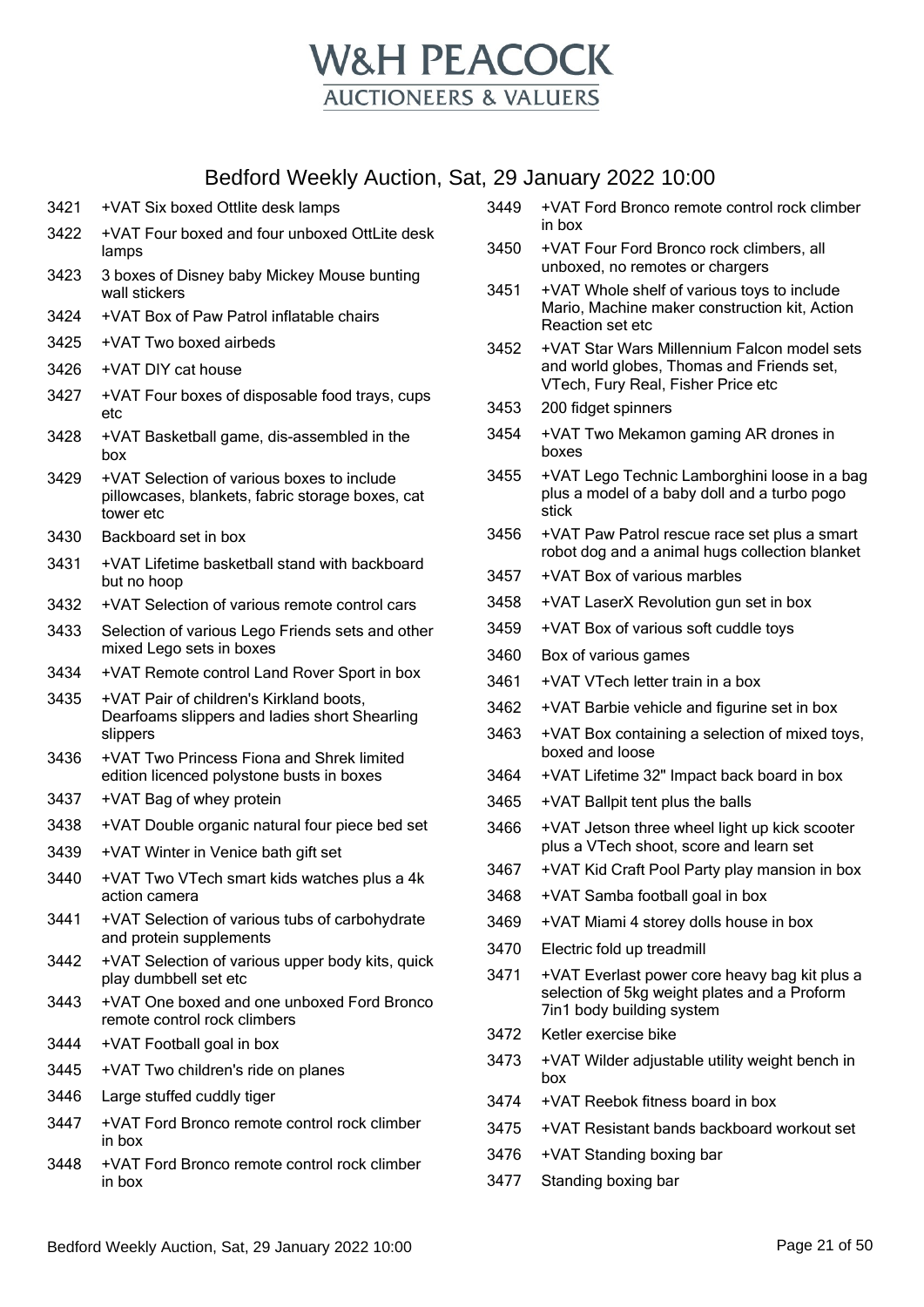

- 3478 Star Wars Empire Strikes Back all terrain armored transporter with box and manual
- 3479 Bosch Mach 6 washing machine
- 3480 John Lewis single door fridge
- 3481 +VAT Bosch Series 4 tumble dryer
- 3482 +VAT Black Panasonic microwave
- 3483 White Night mini tumble dryer
- 3484 +VAT Panasonic microwave
- 3485 +VAT Water distiller in box
- 3486 +VAT Black Panasonic microwave
- 3487 +VAT Electric small spin dryer in box
- 3488 +VAT Electric small spin dryer in box
- 3489 Serving cart plus contents
- 3490 +VAT Catering commercial Buffalo fryer
- 3491 +VAT Large pallet of used clothes and linen
- 3492 +VAT Large pallet of various household goods inc. toys, etc.
- 3493 Large box of various books
- 3494 2 large boxes of food
- 3495 +VAT Large box of various toiletries, cosmetics etc.
- 3496 +VAT Large box of Warren James empty jewellery boxes, and 2 boxes of Army New Testament Bibles
- 3497 +VAT Ford Bronco PowerDrive RC rock climber in box with remote and charger
- 3498 +VAT Ford Bronco PowerDrive RC rock climber in box with remote and charger
- 3499 +VAT Ford Bronco PowerDrive RC rock climber in box with remote and charger
- 3500 +VAT Ford Bronco PowerDrive RC rock climber in box with remote and charger
- 3501 +VAT Guitar sleeve, cube bags, iPad sleeves, rucksack, tote & shopping bags and other storage bags
- 3502 +VAT Camelbak 3L backpack, Nike bum bag, Nike holdall and Vans rucksack
- 3503 +VAT Rains water resistant backpack
- 3504 +VAT Large bag of household sundries, wallpaper, display rack, watercolor pen set, acrylic paints etc
- 3505 +VAT 2 Unibond Aero 360 moisture absorbers
- 3506 +VAT Vissla 7 seas 6-5 hooded wetsuit Size L in black
- 3507 +VAT 2 Bedsure Sherpa blankets
- 3508 +VAT Memory foam pillow, curtains, oven gloves, Iron Maiden drip mat, shower curtains etc
- 3509 +VAT 2 gravity chair side tables, 3 rattan storage baskets, Coco-Cola storage box, pack of dinner candles and 2 packs of coat hangers
- 3510 +VAT Large bag of sundry items including Sticky back plastic, scissors, picture frame, adhesive wall tiles, Laundry Egg, paper weights, wall shelf etc
- 3511 +VAT 2 King & 1 double duvet sets, throws, shawl, towels, shower curtains, cushion covers etc
- 3512 +VAT Christmas door mat, tea towel, baubles, Candle bridge, Xmas lights, garland etc
- 3513 +VAT 12 pce steak knife set, plastic cutlery, trays, cheese board set, pizza tray, steamer (af), trays, corkscrew etc
- 3514 +VAT Le Creuset 2 square baking dishes, James Martin cook's knive, Brita Marella XL water jug, Norlan Whisky glasses, Logic water filter and 2 Victorinox kitchen knives
- 3515 +VAT Night lights, Photo clip string lights, 3D lamps, projector lamp, lamp shades etc
- 3516 +VAT ResMed, F&P and Philips facial masks, Omron blood pressure monitor, hair dryer, 3D smart injection system, sharpie box, TENS TPN 200 plus kit etc
- 3517 +VAT 3 portable gas stoves
- 3518 +VAT 2 packs of 20 Suprem Form Lille unisex absorbency pads
- 3519 +VAT Changing robe Size L
- 3520 +VAT Hugo Boss, Liverpool F.C and other water bottles and travel mugs
- 3521 +VAT 2 Bellababy rechargeable breast pumps, baby blankets, silicone bibs, Mama & Papa trinket box etc
- 3522 +VAT Christmas accessories including baubles, cushion covers, towel, tea light, napkins, Advent calendars, baubles etc
- 3523 +VAT Door mat, curtains, table cloths, silk pillowcases, hottie wheat bag, hot water bottle, sofa slip cover, towels, shower curtain etc
- 3524 +VAT Kraft square cut folders, Leather care kit, Mirror tiles, toilet brushes, wall clock, coat rack and wax dish
- 3525 +VAT Harry Potter backpack, storage cubes, recycling bags, tote bags, laundry basket etc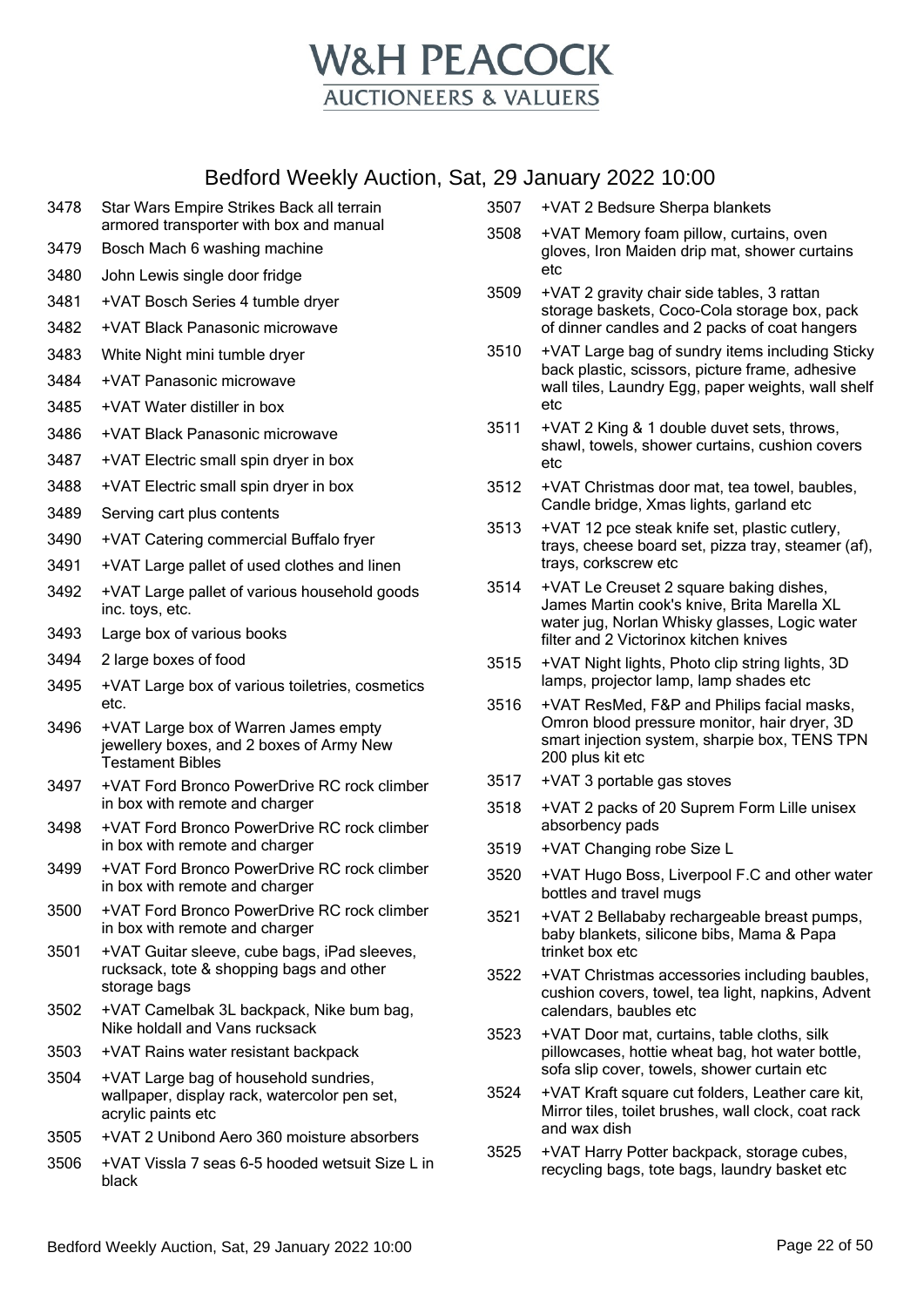

- 3526 +VAT Fishing equipment including Shimano 6010 reel, FDDL fishing rod holdall, line, weights, floats, braided rig tube and more
- 3527 +VAT Nike 23L divers rucksack, Skinydip washbag, New Balance tote bags, holdalls and other storage bags
- 3528 +VAT Selection of wool, embroidery kits, Fabled Needle set, interchangeable knitting needles and craft stand
- 3529 +VAT Large bag of household sundries, twine, lengths of fabric, transcribing machine, 2022 diary, notebook, gift wrap, door mesh, Spring back binder etc
- 3530 +VAT F&P facial mask, CPAP tubing, Kidney test kit, Massage pillow, personal protection face masks, Universal & Anti Bac wipes, Physicool joint & muscle releif, etc
- 3531 +VAT Brita & Fresh water filters, Aeropress, Cafetiere, Finish dishwasher tabs, tea plates, peelers, tongs, plastic wine goblets etc
- 3532 +VAT Gardening journal, garden tool bag & weeder, Leather care kit, oil burner, radio, pest repeller, coloring pencils, music stand, thermometers etc
- 3533 +VAT Thigh master, Taylor Made golf balls, shine guards, Head tennis balls, resistance bands, darts, training gloves etc
- 3534 +VAT 5.11 Tactec body plate carrier
- 3535 +VAT Towel rail, printable vinyl sticker paper, Disney Mulan ornament, Piggin Pay Day ornament, desk lamp, light projector, LED panel lamp etc
- 3536 +VAT Snuggy horse hood, Fish active filter carbon, pet coats, toys, mats, King wobbler etc
- 3537 +VAT Gemstone diffuser, Tea cup diffuser, Claude Monet design coffee mugs, steak & kitchen knives, water bottle, solar fountain etc
- 3538 +VAT My Protein & My Vegan Impact Whey Isolate flavored and unflavored power supplements
- 3539 +VAT 4 x 5kg My Protein Impact Whey Protein flavored powder supplements
- 3540 +VAT 4 x 2.5kg My Protein Impact Whey Protein flavored powder supplements
- 3541 +VAT 8 various sized My Protein Impact Whey Protein flavored powder supplements
- 3542 +VAT 17 various sized and varieties of My Protein Impact flavored powder supplements
- 3543 +VAT My Protein Creatine Monodydrate, Protein Granola, protein bars etc
- 3544 +VAT AeroPress, Whittard teabag collection gift set, Teapigs assorted teas, 5 packs Tassimo Costa Americano coffee pods, Sugar Free Syrup, My Protein coconut oil etc
- 3545 +VAT 6 x 1000ml My Protein liquid L-Carnitine lemon & lime flavour
- 3546 +VAT Selection of ground coffee in various flavours including Nippy Sweety, Beyond Coffee, Recharge etc
- 3547 +VAT 24 packs disposable personal protection face masks
- 3548 +VAT 2 Large bag of personal protection face masks
- 3549 +VAT 2 bags containing 56 boxed packs of personal protection face masks
- 3550 +VAT 15 packs of examination gloves
- 3551 +VAT 2 bags containing 34 boxed packs of personal protection face masks
- 3552 +VAT Quantity of face shields
- 3553 +VAT Quantity of protective overalls and disposable aprons
- 3554 +VAT Large bag of disposable personal protection face masks
- 3555 +VAT Lego Ghostbusters ECTO-1 10274 model kit (sealed)
- 3556 +VAT Lego Ghostbusters ECTO-1 10274 model kit (sealed)
- 3557 +VAT Lego Ghostbusters ECTO-1 10274 model kit (sealed)
- 3558 +VAT Lego Technic 42110 Land Rover Defender model kit (sealed)
- 3559 +VAT Lego Technic 42110 Land Rover Defender model kit (sealed)
- 3560 +VAT Lego Technic 42099 4 x 4 X-treme Off-Roader model kit (sealed)
- 3561 +VAT Lego Ghostbusters ECTO-1 10274 model kit (sealed)
- 3562 +VAT Lego Ghostbusters ECTO-1 10274 model kit (sealed)
- 3563 +VAT Lego Ghostbusters ECTO-1 10274 model kit (sealed)
- 3564 +VAT Lego Ghostbusters ECTO-1 10274 model kit (sealed)
- 3565 +VAT The Quacks of Quedlinburg Mega Box board game (boxed and sealed)
- 3566 +VAT 2 140x200cm duvets
- 3567 +VAT Auto Choice universal headrest dog guard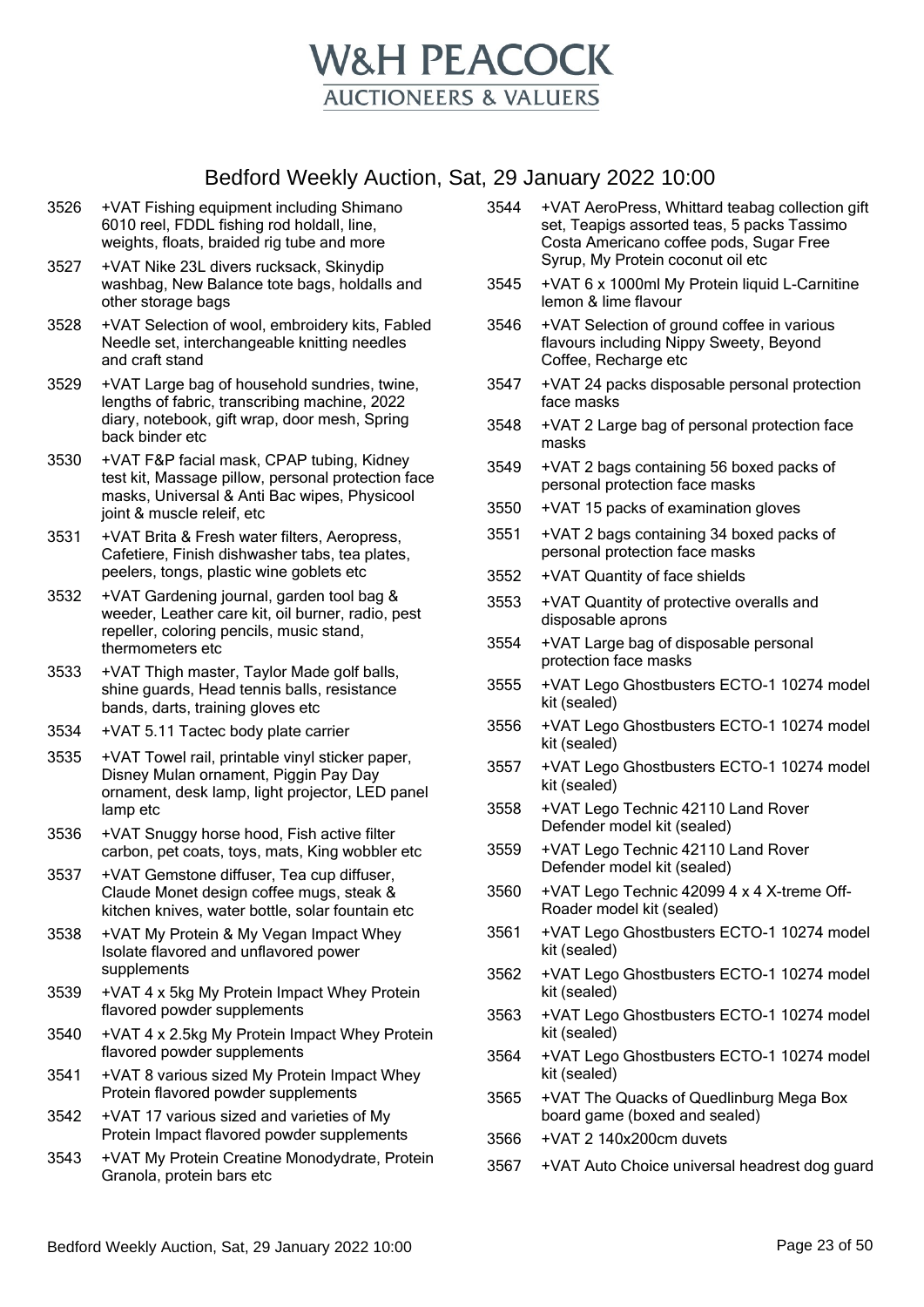

- 3568 +VAT Nkuku Palau wall light, 2 cushions and set of 4 raffia table mats
- 3569 +VAT Unicorn girls scooter
- 3570 +VAT Large 2 handled lined wicker basket and bag of soft toy/cushion stuffing
- 3571 +VAT Box of Approx 240 Katrin hand towels ZZ control
- 3572 +VAT Box of Approx 240 Katrin hand towels ZZ control
- 3573 +VAT Lego Ghostbusters ECTO-1 10274 model kit (sealed)
- 3574 +VAT Lego Ghostbusters ECTO-1 10274 model kit (sealed)
- 3575 +VAT Lego Ghostbusters ECTO-1 10274 model kit (sealed)
- 3576 +VAT Lego Ghostbusters ECTO-1 10274 model kit (sealed)
- 3577 +VAT Lego Ghostbusters ECTO-1 10274 model kit (sealed)
- 3578 +VAT Lego Technic 42129 4X4 Mercedes-Benz Zetros Trail Truck model kit (sealed)
- 3579 +VAT Lego Batmobile Tumbler 76240 model kit (sealed)
- 3580 +VAT Maxi-Cosi Coral 360 baby car seat
- 3581 +VAT Retro Galaxy Lamp and Globe ceiling light pendant
- 3582 +VAT Brabantia bread bin, Multi cooker liner and 20 wooden coat hangers
- 3583 +VAT 2 large bags of polystyrene packaging balls
- 3584 +VAT 6 swimming buoyancy noodles
- 3585 +VAT Tripp Escape medium 4 wheel 67cm suitcase in black
- 3586 +VAT Set of 4 pillows
- 3587 +VAT Emma Bridgewater recipe stand, ROK coffee grinder and no lid teapot and cosy
- 3588 +VAT 45 packs of 120 moisturizing hand sanitizing wipes, Super Mop Pro and 2 radiator airers
- 3589 +VAT Box of 200 simply green jaguar refuse sacks
- 3590 +VAT 2 metal stag wall heads
- 3591 +VAT iRollers Hoverkart
- 3592 +VAT Self assembly soccer goal post set
- 3593 +VAT 2 duck feather and down super king pillows

3595 +VAT Lego 75318 Star Wars 'The Child' kit sealed 3596 +VAT Just for You Large Rose Teddy Bear 3597 +VAT 2 boxes containing approx 90 packs of 120 moisturizing hand sanitizing wipes 3598 +VAT 100 60x90cm absorbency underpads 3599 +VAT King size air mattress 3600 +VAT Self assembly leather effect storage box 3601 +VAT Daewoo soup maker, bamboo tray, Portsmouth Harbour framed picture and water container 3602 +VAT Ikea Latt white pine children's flat pack table and 2 chairs 3603 +VAT Wicker planter, recycling bin and self assembly shelf unit

3594 +VAT Lego 10295 Porsche 911 kit - sealed

- 3604 +VAT Fancy dress costumes, hats, masks etc
- 3605 +VAT Nurf Modulus gun, NXS Dual Race kit, R/C Slide Winder vehicle and 2 chess sets
- 3606 +VAT 8 games including vtech Singing Alfie, Chad Valley Unicorn, Opswat, Polly Pocket, jigsaws etc
- 3607 +VAT 9 games including Monopoly, Spinning Farm, Teaching Clock, jigsaws etc
- 3608 +VAT Selection of soft cuddly toys including Peppa Pig, Trolls, Elf on a Shelf etc
- 3609 +VAT Wingspan, Crystal Maze, Escape Room, Cluedo & Science Lab games
- 3610 +VAT 22 toys & games including Little Tykes Wheelz, vtech rattle, Tumbling Tower, Crown the Unicorn, Rainbow letters, Jack's etc
- 3611 +VAT Large bag of novelty toys, Elf water bottles, play mat, stickers, balloons etc
- 3612 +VAT Bag of art & craft including colouring pens, pencils, activity book, Paint your own money box, and tea set, Castle Arts gel pens, Foxy scarf knitting set etc
- 3613 +VAT 5 x Cards Against Humanity and 1 x Kids Against Humanity
- 3614 +VAT Approx 25 toys including vtech smart phone, Play dough, Tumbling Caterpillar tower, Leap Frog butterfly book, My Little Pony, Sudoku, Whistling Rockets, Pac-Man and more
- 3615 +VAT Large bag of novelty toys, Barbie car, Paw Patrol Chase, Spiderman backpack, Pink battons, toy cars, vtech activity centre, dolls clothes etc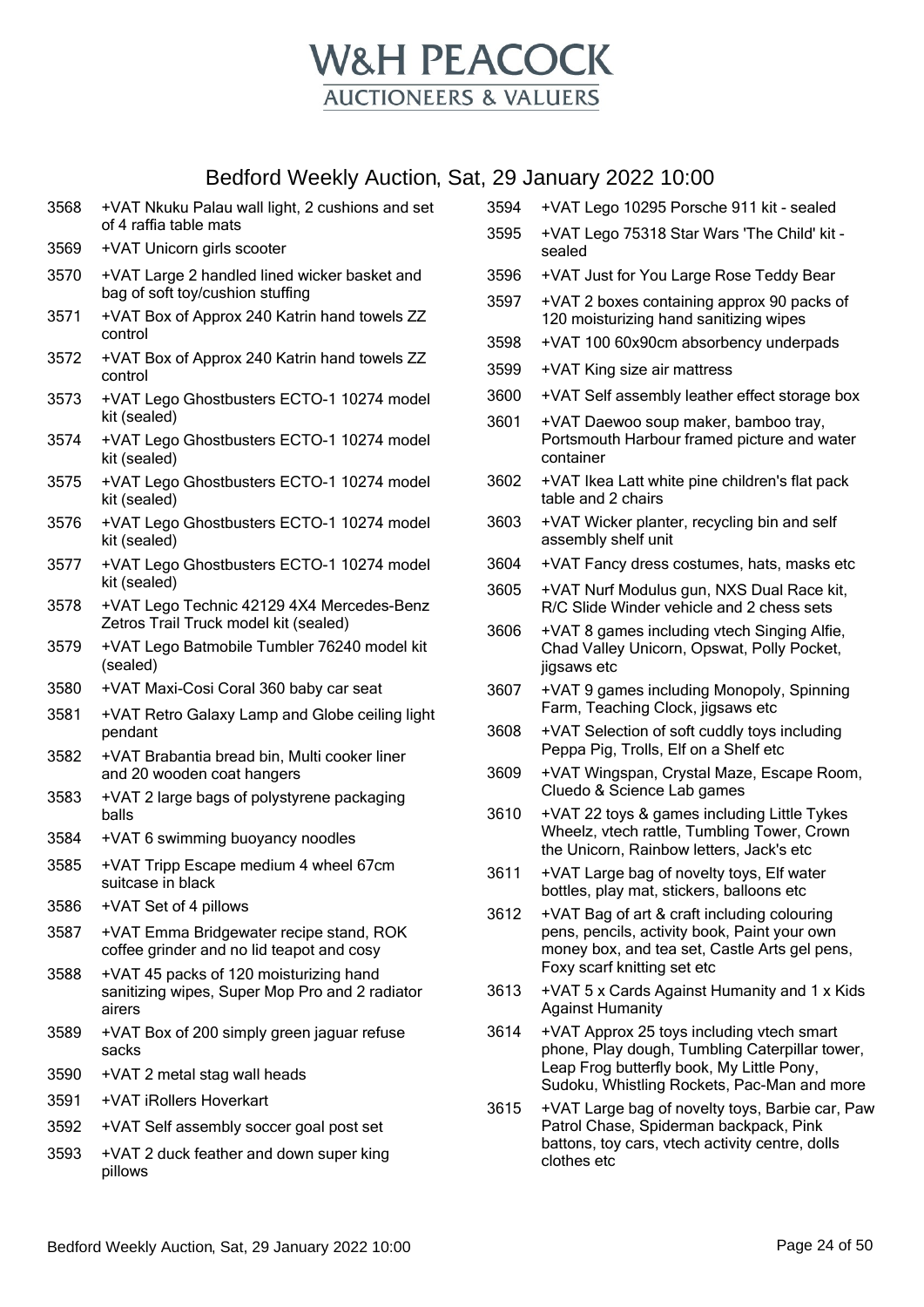

- 3616 +VAT 10 games including Snakes & Ladders, Wooden train set, it's Bananas!, Gravity Maze, Opswat, Bounce off etc
- 3617 +VAT L.O.L Dance, Dance, Dance & Fashion box sets, 5 in 1 doll set, vtech cuddle bug and Frozen Elsa figure
- 3618 +VAT Selection of soft cuddly toys including Jellycat, Workshop, The Puppet company etc
- 3619 +VAT 10 Pop! vinyl collectable figures including Hedwig, US Agent, Morty, Harry Potter, Captain America and more
- 3620 +VAT Fancy dress costumes, hats, wigs and accessories
- 3621 +VAT 14 games including Monopoly, Busy Cube, Azul, Workbench, jigsaws, Games controller, Ice Cream playset etc
- 3622 +VAT Giant box of craft, Tile art kit, Artie Max, Winder Glode, paint set, coloring pens, pencils and craft accessories
- 3623 +VAT Ultraman Bandai Beliarok Deathcium Talking Ver, Avengers Thor Hammer & Captain America Sword light up wall fittings and Harry Potter Bell jar light
- 3624 +VAT 12 toys & games including Monopoly, Scrabble, Luchadro!, Wooden windmill, Inflatable basketball set etc
- 3625 +VAT 10 toys & games including Scrabble, Snakes and Bladdered, Snappy Shark, Falling Monkey, Opswat etc
- 3626 +VAT Selection of soft cuddly toys including Star Wars The Child, Hello Kitty, Mother Goose etc
- 3627 +VAT Selection of toys & games including Bingo, Connect 4, Kazooke, Silly Scribbler, Wooden ramp racer, Sudoku etc
- 3628 +VAT Fancy dress costumes, hats and accessories
- 3629 +VAT 11 games including L.O.L Winter Chill, Paw Patrol headphones, The Dino's party, Silly Scribbler, wooden fruit set, jigsaw etc
- 3630 +VAT Action figures including Rampage Gorilla, Avengers, Star Wars, Special Forces etc
- 3631 +VAT 6 packs of Cards Against Humanity and a pack of Cards Against Humanity Red Box
- 3632 +VAT Selection of sensory fidget pads and Advent Calendar
- 3633 +VAT Fancy dress costumes, masks, hats etc
- 3634 +VAT Large selection of playing card games including Uno, Brainbo!, Cards Against Humanity, Astrology Deck and Oracle cards
- 3635 +VAT Art & Craft including Go Glam Nail saloon, Play-Doh, Animal Pottery, Cross stitch kit, Poopsie slime, 18 packs Bic Visa colouring pens etc
- 3636 +VAT Ticket To Ride Europe board game, Warp's Edge, Azul and Jan Van Haasteren 3 x jigsaw puzzles
- 3637 +VAT 4 Playmobil kits, Cosmic Candle kit, Plaster Dinosaurs, Scratch art case, Felt friends, colouring pens and craft packs
- 3638 +VAT 6ft piano dance mat, Beauty Cuties doll set, Dinosaur operation, Toy Story r/c buggy, Xylophone and Pub Quiz
- 3639 +VAT Large selection of soft cuddly toys
- 3640 +VAT Large bag of assorted novelty toys
- 3641 +VAT Harrods Dome Bear, Workshop bear and various TY character soft toys
- 3642 +VAT Variety of jigsaw puzzles, Screwball Scramble, Dobble, Jack In the Box etc
- 3643 +VAT 8 Pop! vinyl collectable figure including The Black Parade, Mandalorian, Scarlet Witch, Mitsuki etc
- 3644 +VAT Lego kits comprising Star Wars Scout Trooper & Resistance Wings, Technic Dragster & McLaren Senna, Super Mario starter kit and Lego magazine
- 3645 +VAT 9 Lego kits including City, Friends, Harry Potter, Avengers etc Lego Magazine and Lego Ninjago watch set
- 3646 +VAT Selection of toys and games including vtech Notebook, Snap Circuits, Triominas, Nigh Goggles, Hanging Monkeys etc
- 3647 +VAT Large quantity of loose Lego and building bricks
- 3648 +VAT Selection of toys including Dobble, Barbie doll, Paw Patrol watch, & Smartphone, Melissa & Doug pound a peg, Hot Wheels storage cube etc
- 3649 +VAT Hornby Smokey Joe electric train set, double track level crossing, siganal box and station halt
- 3650 +VAT Selection of collectable trading cards including Pokemon, Match Attax, Fortnite etc and Pokemon Elite trainer box
- 3651 +VAT Craft box, Bath bombs kit, Mermaid glitter craft, colouring pens, pencils, markers and other craft packs
- 3652 +VAT Warhammer, Airfix and other model kits, Hot Wheel model cars, Fortnite, Marvel & other model figures etc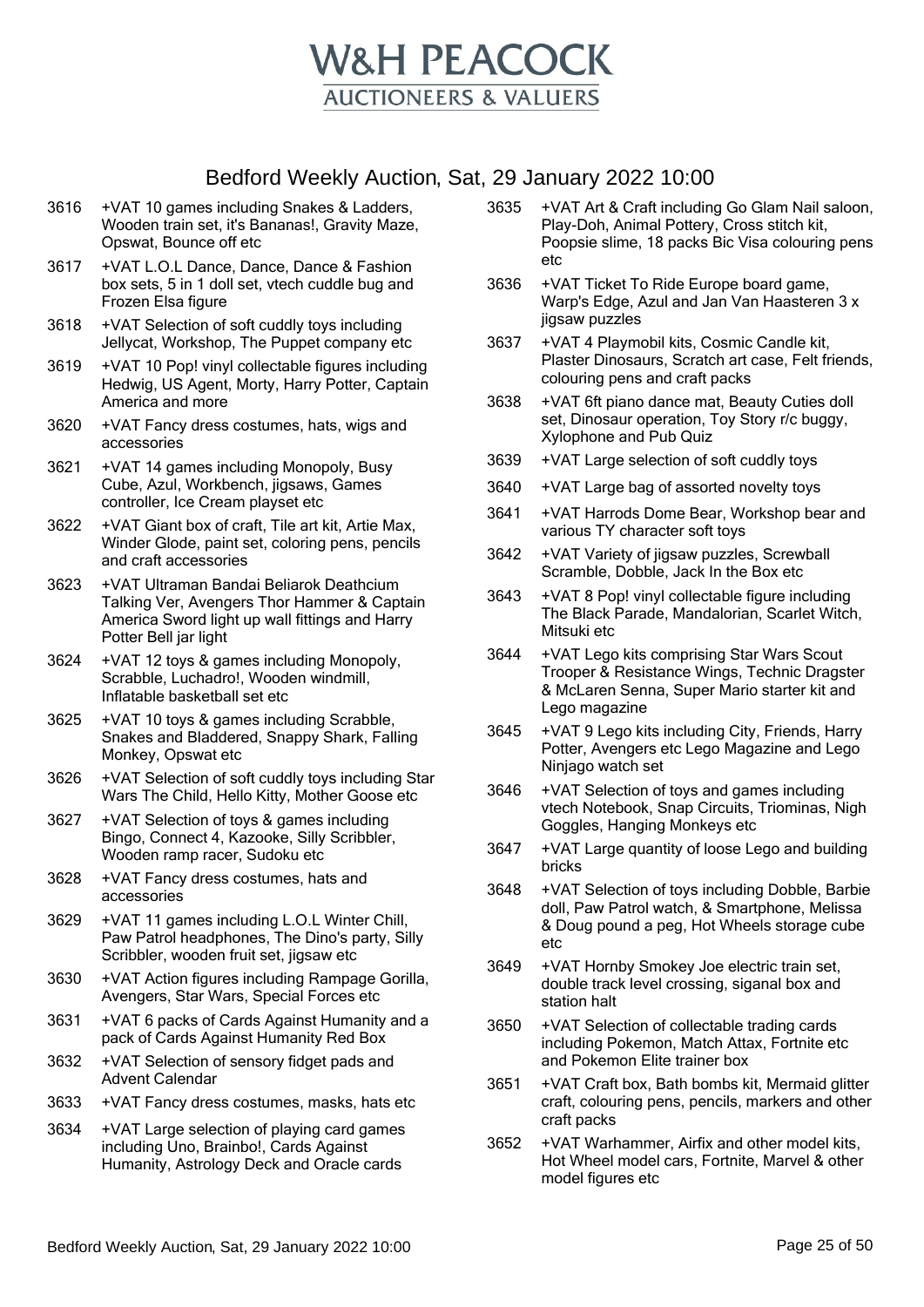

- 3653 +VAT Babolat tennis racket, footballs, training cones, yoga cubes, skipping rope, air pump etc
- 3654 +VAT 4 pairs of Respponse Ultra Light Wilmslow slippers Size 10 in brown and Navy
- 3655 +VAT 5 pairs of Respponse Ultra Light Wilmslow slippers Size 9 in brown and Navy
- 3656 +VAT 4 pairs of Respponse Ultra Light Wilmslow slippers Size 8 in brown and Navy
- 3657 +VAT 5 pairs of Respponse Ultra Light Wilmslow slippers 1 x Size 12, 2 x Size 11 & 2 x Size 7 in brown and Navy
- 3658 +VAT 20 packs of Stericup sterile kits
- 3659 +VAT Glossy Box Surprise Me! Beauty product Advent calendar
- 3660 +VAT Soap & Glory A Printly Glorious Section toiletry gift set
- 3661 +VAT Soap & Glory A Printly Glorious Section toiletry gift set
- 3662 +VAT No. 7 Celebrate 25 days of beauty advent calendar
- 3663 +VAT Elemis The Home of British Skincare beauty advent gift set
- 3664 +VAT 14 Lynx toiletry gift sets including Ice Chill, Dark Temptation, Black, Africa etc
- 3665 +VAT No. 7 Celebrate 25 days of beauty advent calendar
- 3666 +VAT Pretty Little Think beauty advent calendar
- 3667 +VAT 12 toiletry gift sets including Dove, Fcuk, Nivea, Old Spice etc
- 3668 +VAT Selection of gift box toiletries including Impulse, Lynx, ghost, No. 7, Nivea and others
- 3669 +VAT 7 toiletry gift set comprising Jack Wills, Garnier, Dove, Guess, Soap & Glory & Fuzzy Duck
- 3670 +VAT 10 toiletry gift sets including Dove, Umbro, No. 7, Nivea etc
- 3671 +VAT 8 toiletry gift sets comprising Ted Baker, Joules, Clarins and SpaceNK
- 3672 +VAT 8 beauty gift sets comprising Federico Mahora, Tropic, Clinique, Liz Earle, Elizabeth Arden and Carolina Herrera
- 3673 +VAT Selection of gift box beauty products including Nails Inc, Rituals, Beauty Box, Ted Baker etc
- 3674 +VAT Liz Earle Daily Hydration Ritual gift box set
- 3675 +VAT Jean Paul Gaultier 'Scandal' gift box set
- 3676 +VAT Mont Blanc Legend gift box set 50ml eau de toilette and 100ml all-over shower gel
- 3677 +VAT Jean Paul Gaultier 'Le Male' gift box set 75ml & 10ml eau de toilette and 150ml deodorant
- 3678 +VAT Hugo Boss Bottled Infinite gift box set 50ml eau de parfum & 100ml shower gel
- 3679 +VAT Hugo Boss Bottled gift box set 50ml eau de toilette & 150ml deodorant
- 3680 +VAT Laura Mercier Grand Indulgence Ambre Vanille gift box collection - 200ml body cream, 119g soap and 50ml eau de toilette
- 3681 +VAT Laura Mercier Grand Indulgence Ambre Vanille gift box collection - 200ml body cream, 119g soap and 50ml eau de toilette
- 3682 +VAT Paco Rabanne Olympea gift set 50ml & 10ml eau de parfum & 75ml body lotion
- 3683 +VAT Paco Rabanne Olympea gift set 50ml & 10ml eau de parfum & 75ml body lotion
- 3684 +VAT Paco Rabanne Invictus gift set 50ml & 10ml eau de toilette & 100ml shampoo
- 3685 +VAT Paco Rabanne Invictus gift set 50ml & 10ml eau de toilette & 100ml shampoo
- 3686 +VAT Beauty Works The Professional Styler Trio Edition
- 3687 +VAT Selection of Laura Mercier cosmetics and cream gift sets
- 3688 +VAT P. Louise 'Babe its time to Unlock The Magic beauty advent calendar
- 3689 +VAT Rituals The Ritual of Advent Countdown to Christmas
- 3690 +VAT Rituals The Ritual of Advent Countdown to Christmas
- 3691 +VAT P. Louise Black Friday beauty box
- 3692 +VAT 19 Lynx toiletry gift sets
- 3693 +VAT 16 toiletry gift sets including Jack Wills, L'Oreal, Fcuk, Adidas, Nivea, Brut etc
- 3694 +VAT 14 toiletry gift sets including Baylis & Harding, Joules, Monsoon, Soap & Glory etc
- 3695 +VAT Selection of bath bomb, cosmetic & toiletries sets including Ghost, W7, benefit, Baylis & Harding etc
- 3696 +VAT 9 gift box toiletry sets including Jasper Conran, Firetrap, Sanctuary, Jeff & Co etc
- 3697 +VAT Ralph Lauren Polo Red 125ml & 30ml eau de toilette gift box set
- 3698 +VAT Moschino Toy 2 Bubble Gum 30ml eau de toilette and 50ml body lotion gift box set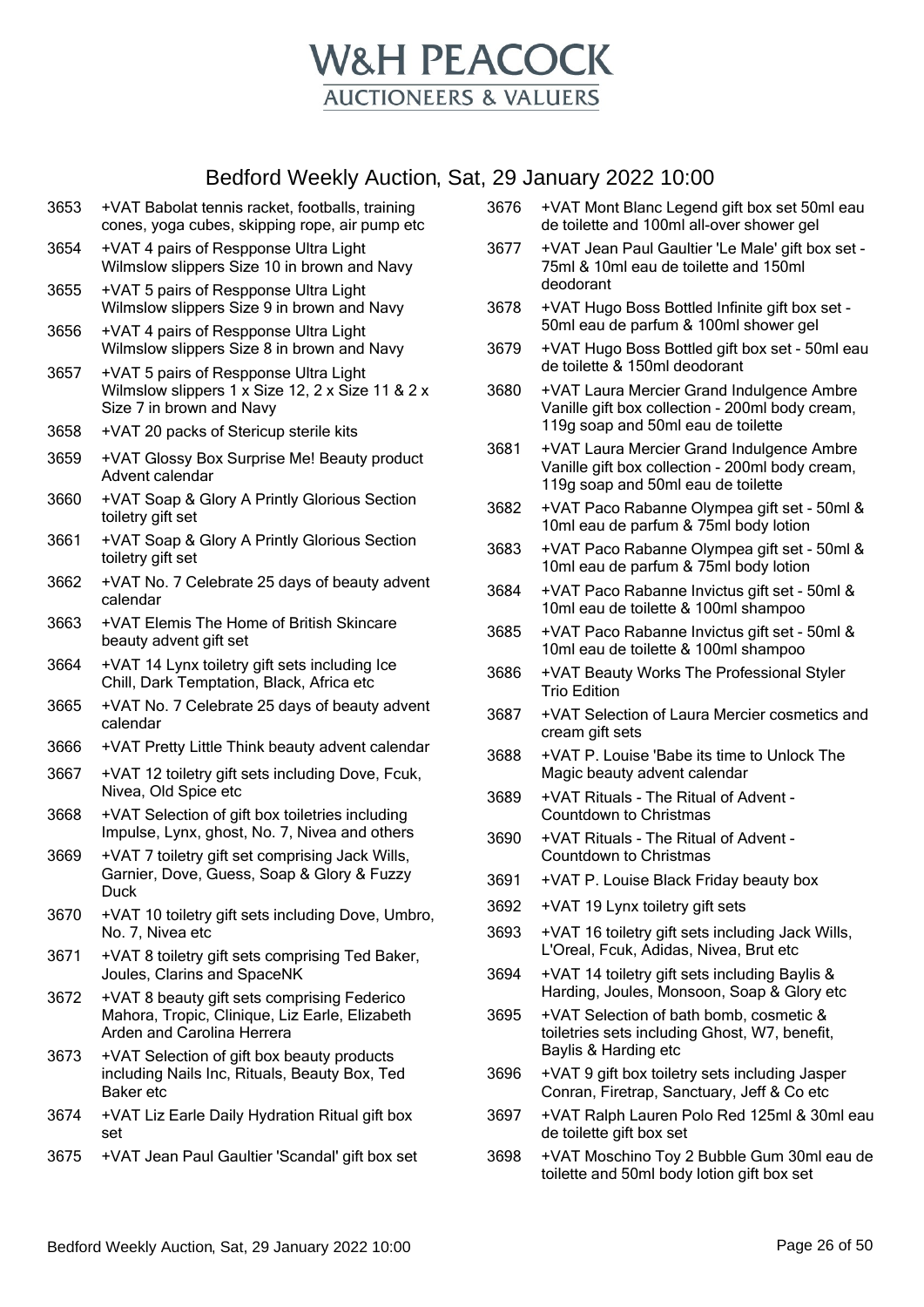

- 3699 +VAT Marc Jacobs Perfect 50ml eau de parfum and 75ml body lotion gift box set
- 3700 +VAT Marc Jacobs Daisy 50ml eau de toilette, 75ml body lotion and 75ml shower gel gift box set
- 3701 +VAT Hugo Boss Bottled Infinite 50ml eau ude parfum & 100ml shower gel gift box set
- 3702 +VAT Paco Rabanne Lady Million 50ml & 10ml eau de parfum and 75ml body lotion gift box set
- 3703 +VAT Jean Paul Gaultier 'Le Male' 75ml & 10ml eau de toilette and 150ml deodorant gift box set
- 3704 +VAT Jean Paul Gaultier 'Le Male' 75ml & 10ml eau de toilette and 150ml deodorant gift box set
- 3705 +VAT Neom Time for Real Luxury scented candle, home mist & hand balm gift box set
- 3706 +VAT Neom Time for Real Luxury scented candle, home mist & hand balm gift box set
- 3707 +VAT Neom Time for Real Luxury scented candle, home mist & hand balm gift box set
- 3708 +VAT Neom Christmas Wellbeing Collection Hand Balm, Pillow Mist and scented candle gift box set
- 3709 +VAT Gabar No. 1 Float eau de parfum and 2 tester bottles gift set
- 3710 +VAT 6 fragrance gift sets including Tommy Girl, Clinique, Givenchy, Rituals etc
- 3711 +VAT 12 toiletry gift sets including Luxe, Ted Baker, Tropic, Yashar etc
- 3712 +VAT Selection of assorted beauty product boxes including SpaceNK, P. Louise, Beauty Box etc
- 3713 +VAT Selection of toiletry gift sets including Lancome, No. 7, Earth, Tropic, ESPA etc
- 3714 +VAT Wolf 60 CD aluminum storage case and Jewelry display case
- 3715 +VAT Lego Technic 42096 Porsche 911 RSR set
- 3716 +VAT Vtech Toot-toot friends 2 in 1 Fire Station
- 3717 +VAT Joules Large blue velvet dog bed
- 3718 +VAT Fox outboard motor bag
- 3719 +VAT 30 packs of Livivo 500ml interior dehumidifiers
- 3720 +VAT 24 packs of Clinell universal wipes
- 3721 +VAT Fold up lap tray, cushion and approx 30 wooden coat hangers
- 3722 +VAT Lego Harry Potter kit, Supergraph set and baby support cushion
- 3723 +VAT Electric pink & black girl's Scooter
- 3724 +VAT Nivala Tribal blue & cream rug, Pink no slip rug and 10 packs of 500ml disposable interior dehumidifiers
- 3725 +VAT Wooden box table easel, 3 owl design hot water bottles and Light up bottles, snowman, bow, bottles etc
- 3726 +VAT Sodastream Spirit sparkling water maker
- 3727 +VAT M&S 13.5 tog King Size anti allergy plus duvet
- 3728 +VAT Ravensbury 3D Disney castle puzzle (sealed)
- 3729 +VAT Cot mattress and cover
- 3730 +VAT Sage The Barista Express coffee machine BES875BKS
- 3731 +VAT Dyson Purifier hot + cool HEPA H13 purifying fan heater
- 3732 +VAT 2 bean lap trays, Multifunction lap top table and tray on fold out legs
- 3733 +VAT Super King size fleece duvet set and Double fleece duvet set
- 3734 +VAT Set of 4 cushions and V shape support pillow and pillowcase
- 3735 +VAT King size active anti-allergy duvet
- 3736 +VAT Samuel Groves copper clad 16cm saucepan, lid and storage bag
- 3737 +VAT 2 x T.H.E drawer storage containers and window cleaning kit
- 3738 +VAT Spider-man skateboard, Crossbow target combo pack and soft tip dart board
- 3739 +VAT Ultimate Healthcare Diversi-foam Hydrid power mattress - weight capacity 24 stones
- 3740 +VAT Baby Bjorn baby carrier One, Rainbow bouncy unicorn and Light up & Sound effect dinosaur
- 3741 +VAT Glass lantern
- 3742 +VAT 2 bamboo pillows
- 3743 +VAT King Size 16.5 tog anti allergy winter warm duvet
- 3744 +VAT 60cm electric solid plate hob
- 3745 +VAT 2 oblong cushions and 4 cushion inner pads
- 3746 +VAT Disney Frozen crochet character kit and Dolls house furniture
- 3747 +VAT Little Bambino self assembly baby high chair
- 3748 +VAT Dish drainer, cutlery organizer and 2 4 bar radiator airers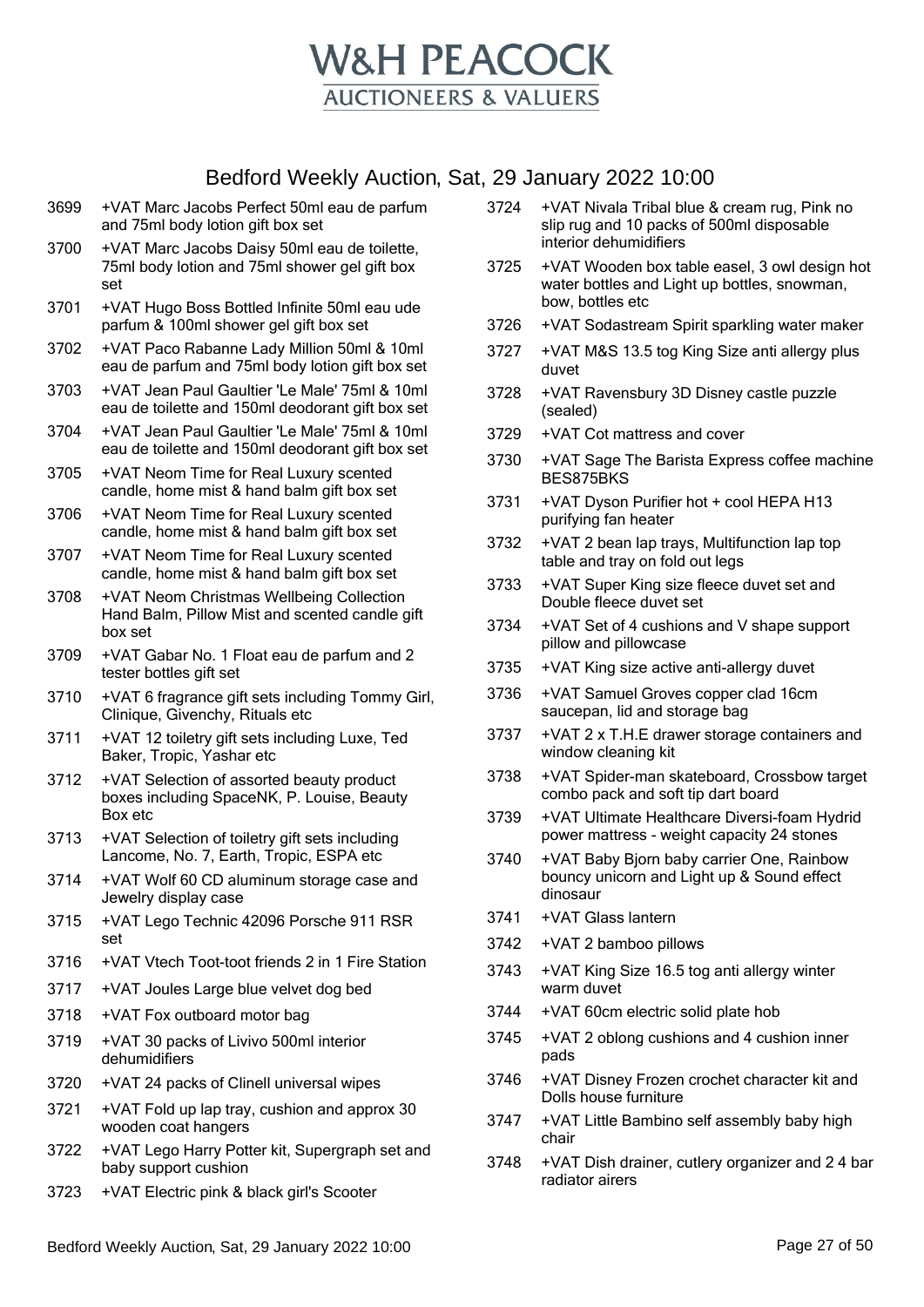

- 3749 +VAT Large vase, large umbrella, gift wrap etc
- 3750 +VAT Box of approx 50 Size 3 padded envelopes
- 3751 +VAT 2 LED panel light fittings and a copy board
- 3752 +VAT 2 two piece bathroom mat sets, Large fleece throw, Size XL dressing gown, bedding, hot water bottles etc
- 3753 +VAT Double & single duvet sets, King, double & single sheet sets, pillowcases, cushion covers and Lavender wheat warmers
- 3754 +VAT Tommee Tippee bib, waterproof cot cover, 7.5 tog cot duvet set, Teddy bear kids sofa toy chair
- 3755 +VAT Oven gloves, cushion covers, placemats, throws, aprons, table cloth etc
- 3756 +VAT 6 pairs of Flexitog gloves
- 3757 +VAT Herscals Dawson black backpack
- 3758 +VAT Handbag, holdalls, drawstring bag etc
- 3759 +VAT Dior & Boss wash bags, Joules lunch bag and Nike Divers backpack
- 3760 +VAT Drawer diviers, photo album, World globe (no base), Magic whiteboard, Oil diffuser, Leather care kits, sand timers, scrying bowl, Trodat seal and jewelry box
- 3761 +VAT Pallet containing mixed ladies and men's clothing
- 3762 +VAT O Bag build your own hand bag in white with dust bag and accessories
- 3763 +VAT Guess handbag in black together with purse in cream with dust bag
- 3764 +VAT Selection of Oh Polly clothing in various styles
- 3765 +VAT Barbour ladies lightweight pink quilted jacket size 16 (hanging)
- 3766 +VAT Selection of Zara clothing to include jacket, trousers and tops
- 3767 +VAT Cath Kidston London ladies butterfly print midi shirt dress in cream size 14 (hanging)
- 3768 +VAT Ted Baker ladies floral dress in white size 5 (hanging)
- 3769 +VAT Selection of sportswear to include Adidas, Nike, Calvin Klein, O'Neils, etc
- 3770 +VAT Ted Baker ladies floral top in navy size 5 (hanging)
- 3771 +VAT Selection of accessories to include gloves, scarfs, belts, etc
- 3772 +VAT Sweaty Betty London ladies parka jacket in black size XS (hanging)
- 3773 +VAT Selection of mixed paired socks
- 3774 +VAT ASOS Design ladies sequin bodice jumpsuit in pink size 14 (bagged)
- 3775 +VAT Selection of mixed ladies and men's underwear
- 3776 DSquared2 children's relax felpa hoodie in black age 16 (hanging)
- 3777 +VAT Fp Movement ladies teddy fleece jacket in canvas size small (hanging)
- 3778 +VAT Anthropologie Sleepy Doe ladies ski scene pyjama set size medium (bagged)
- 3779 +VAT Fjern men's terreng long sleeved hoodie base layer in indigo size large (hanging)
- 3780 +VAT Nicce original hoodie & joggers tracksuit set in grey size large (bagged)
- 3781 +VAT \*Sealed\* Oodie in Looney Tunes design
- 3782 +VAT Pallet containing mixed ladies and men's clothing
- 3783 +VAT Kate Spade make it mine personalise me cat design bag flap with dust bag
- 3784 +VAT Zara ladies 100% genuine leather trousers in black size large (hanging)
- 3785 +VAT \*Sealed\* Oodie in grey with dust bag
- 3786 +VAT Selection of Zara clothing to include jumpers, trousers and top
- 3787 +VAT DKNY small zip around purse in tan with box
- 3788 +VAT Columbia Sportswear fleece colour block jacket in navy / green size small (hanging)
- 3789 +VAT Selection of denim wear to include Jaded, Levi, Boohoo, etc
- 3790 +VAT Selection of sportswear to include Nike, Under Armour, Lonsdale, etc
- 3791 +VAT Selection of Jigsaw cashmere jumpers in purples sizes XS & S (bagged)
- 3792 +VAT Pallet containing mixed ladies and men's clothing
- 3793 +VAT Gerda Truubon ladies occasional jumpsuit in ivory no size label (hanging)
- 3794 +VAT Selection of Zara clothing to include dress, tops, shorts, etc
- 3795 +VAT Michael Kors handbag in black with dust bag
- 3796 +VAT Karl Lagerfeld Paris ladies rai cuffed pant trousers in raisin size 12 (hanging)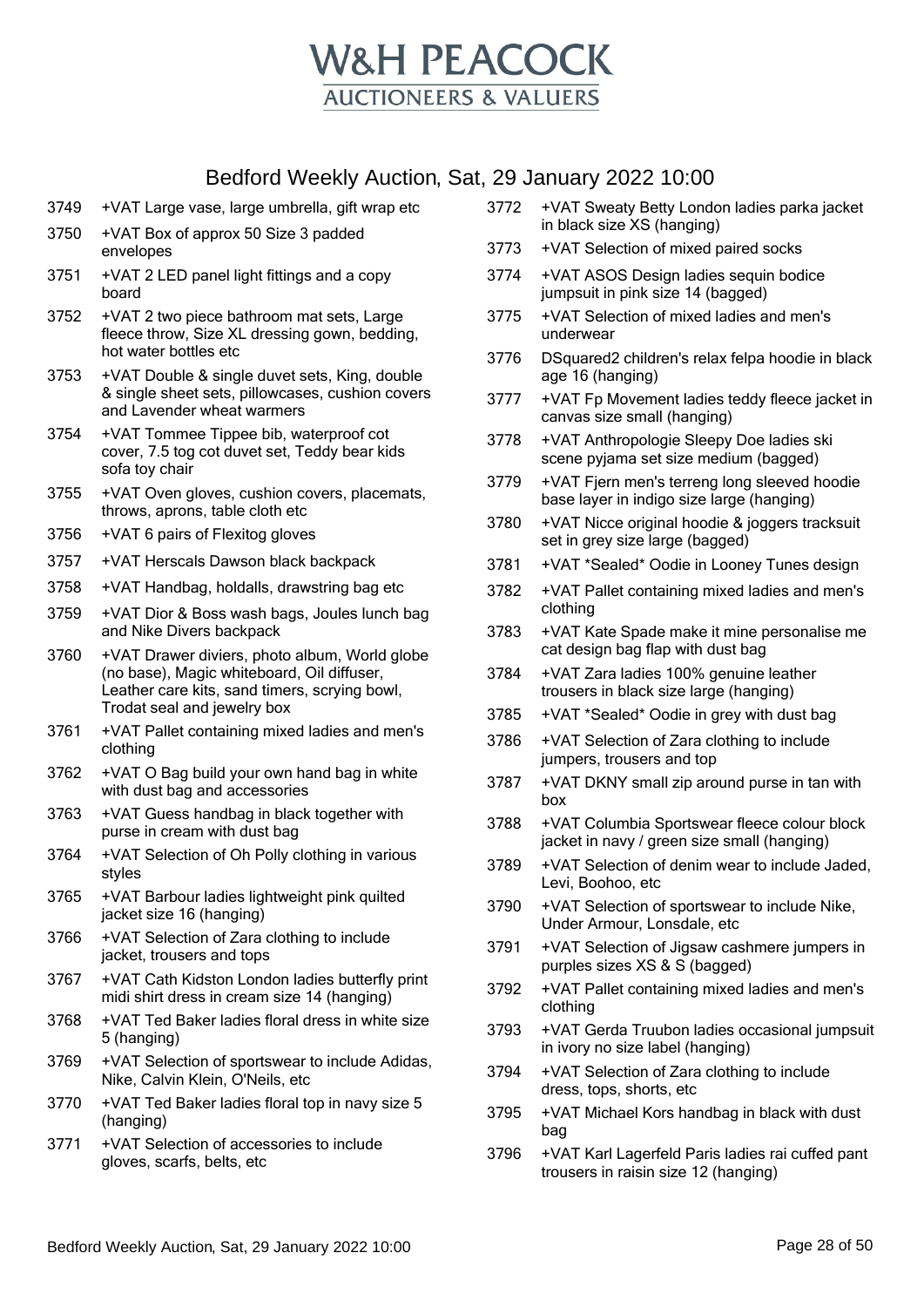

- 3797 +VAT Selection of sportswear to include Nike, Under Armour, Puma, etc
- 3798 +VAT Patagonia ladies retro pile jacket in natural size small (hanging)
- 3799 +VAT The North Face tracksuit hoodie & jogger set in navy / black size S-M (bagged)
- 3800 +VAT Hobbs London ladies wool blend jacket in brown / navy size 12 (hanging)
- 3801 +VAT 2 WoolOvers jumpers in dessert taupe & dark moss sizes L & XL
- 3802 +VAT Pallet containing mixed ladies and men's clothing
- 3803 +VAT Selection of Zara clothing to include dress, tops, shorts, etc
- 3804 +VAT Selection of denim wear to include Mantaray, Maine, Stradivarius, etc
- 3805 +VAT Selection of sportswear to include Nike, Adidas, Gym Shark, etc
- 3806 +VAT Selection of customised OOAK Renzo / Dirtboys clothing in various styles
- 3807 +VAT WoolOvers jumper and coatigan in fairsail print in grey & navy both size medium
- 3808 +VAT Selection of hats in various styles
- 3809 +VAT Selection of mixed paired socks
- 3810 +VAT \*Sealed\* The Oodie in grey with dust bag
- 3811 +VAT Berghaus breccan parka jacket in black size large (hanging)
- 3812 +VAT Berghaus breccan parka jacket in blacks size medium (hanging)
- 3813 +VAT The North Face tracksuit set in black size large (bagged)
- 3814 +VAT Hugo Boss men's velvet shirt in navy size large (hanging)
- 3815 +VAT Selection of bags, wallets, handbags, etc
- 3816 +VAT Pallet containing mixed ladies and men's clothing
- 3817 +VAT Pallet containing NEW and USED mixed adults and childrens clothing, and some linen
- 3818 +VAT Pallet containing NEW and USED mixed adults and childrens clothing and some linen items
- 3819 Japanese children's Ultraman full zip hooded jacket in navy, size 130/64cm (6-8 year old size, UK)
- 3820 +VAT Sezane fur jacket, black. Size 10 (hanging)
- 3821 +VAT Bag containing selection of gloves
- 3822 +VAT Lavish Alice x Rosie Connolly open back sequin midi dress with bow detail in silver, size 10 (hanging)
- 3823 +VAT Diana Gallessi red women's dress, size 10 (hanging)
- 3824 +VAT Stand Studio Camille Cocoon faux fur soft teddy coat, size 36 (hanging)
- 3825 +VAT Stand Studios Camille Cocoon faux fur teddy coat, size 38 (hanging)
- 3826 +VAT Stand Studio Camile faux fur teddy coat, size 36 (hanging)
- 3827 +VAT R.G.A Italy US Force Aviation Co Air Force Jacket, some signs of wear, size 56 (possibly Euro size, around size 46 in UK) (hanging)
- 3828 +VAT Frostfire Moonwrap kids small blue changing robe (92cm height, 133cm wide) (hanging)
- 3829 +VAT Mint Velvet grey longline funnel neck coat, size large. (hanging)
- 3830 +VAT Mint Velvet grey longline funnel neck coat, size large. (hanging)
- 3831 +VAT Mint Velvet grey longline funnel neck coat, size medium. (hanging)
- 3832 +VAT Mint Velvet silver sequin shirt, size 10 (hanging)
- 3833 +VAT Mint Velvet silver sequin shirt, size 10 (hanging)
- 3834 +VAT Mint Velvet silver sequin shirt, size 8 (hanging)
- 3835 +VAT Mint Velvet demi print halter maxi dress, size 8 (hanging)
- 3836 +VAT Mint Velvet belted denim midi dress
- 3837 +VAT Bag containing Mint Velvet clothing, including shirt, rib vest, t-shirt and trousers (mostly XS, one pair of trousers XL, rib vest is S)
- 3838 +VAT Selection of Nike tops, all large (bagged)
- 3839 +VAT Bag containing ten Super.Natural summer hoodies in grey, various sizes
- 3840 +VAT Bag containing selection of used (untagged) Levi's jeans, waist sizes 28, 29 and 30
- 3841 +VAT Bag containing selection of used (untagged) Levi's jeans, various sizes 31-33 waist
- 3842 +VAT Bag containing used (untagged) Levi's jeans, various styles and sizes
- 3843 + VAT Bag containing used (untagged) Levi's chinos and jeans (various sizes and styles)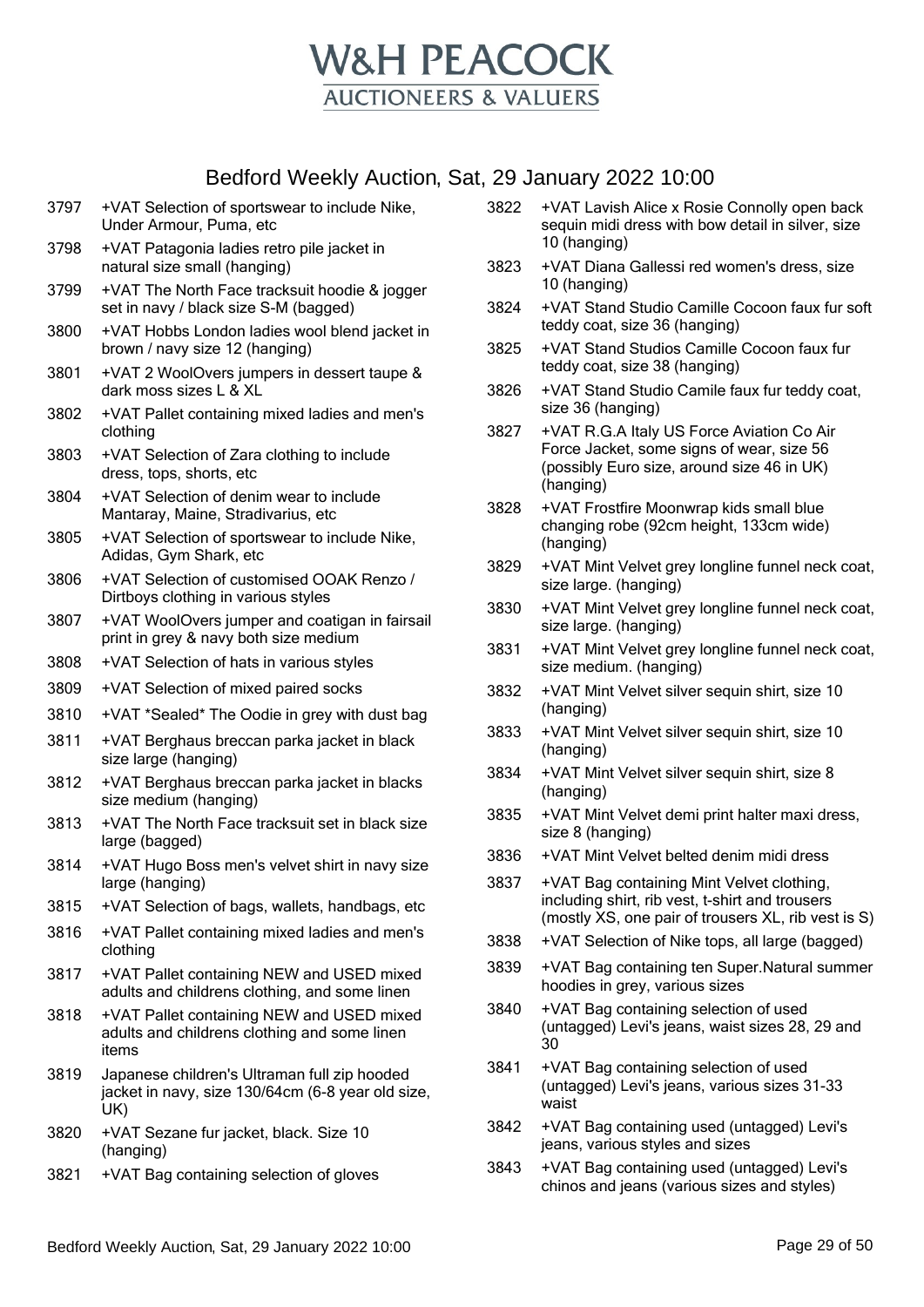

| 3901         | +VAT Fila Electrove 2 trainers size 5.5 and a<br>pair of Puma Style Rider Mono size 9 | 3932 | +VAT Bag of loose slippers and sandals                                                            |
|--------------|---------------------------------------------------------------------------------------|------|---------------------------------------------------------------------------------------------------|
| 3902         | +VAT Adidas Copa Mundial size 10                                                      | 3933 | +VAT Clarks Rene Loafer size 6.5                                                                  |
| 3903         | +VAT Nike Downshifter 10 womens trainers size                                         | 3934 | +VAT Pod Blaire boots size 7 and a pair of<br>Relife boots size 6                                 |
|              | 4.5 and a pair of Nike Training City Trainer 3<br>size 5                              | 3935 | +VAT Carvela Luxx stiletto heel court shoes size<br>EU 39                                         |
| 3904         | +VAT Nike Air Force 1 Light Lilac Silver size 5                                       | 3936 | +VAT Emporio Armani trainers size 10.5                                                            |
| 3905         | +VAT Nike Air Force 1 '07 size 11                                                     | 3937 | +VAT Ugg Scuffette II womens slippers size 4                                                      |
| 3906         | Uvex safety shoes size 11                                                             | 3938 | +VAT Silver Street leather boots size 9                                                           |
| 3907         | +VAT Jones Bootmaker Denno black patent<br>boots size 7                               | 3939 | +VAT Bag of loose ladies shoes                                                                    |
| 3908         | +VAT Woodlands Hailey boots size 5                                                    | 3940 | +VAT Bag of loose boots and ankle boots                                                           |
| 3909         | PSF Executive safety shoes size 7                                                     | 3941 | +VAT Bag of loose used shoes                                                                      |
| 3910         | +VAT Bag of loose sandals and slippers                                                | 3942 | +VAT Dr Martens 1460 boots size 5                                                                 |
| 3911         | Utility Diadora Glove Net Low safety shoes size                                       | 3943 | +VAT Concave FG Speed football boots                                                              |
|              | 8                                                                                     | 3944 | +VAT Ted Baker Charee flats size 5                                                                |
| 3912         | +VAT Bag of loose assorted trainers                                                   | 3945 | +VAT Mahabis Curve slippers size 6.5                                                              |
| 3913         | +VAT Bag of loose shoes to include heels and<br>ankle boots                           | 3946 | +VAT Adidas Hamburg size 8                                                                        |
| 3914         | +VAT Bag of loose assorted boots                                                      | 3947 | +VAT Aldo Dweradia boots size 5                                                                   |
| 3915         | +VAT Bag of loose boots and ankle boots                                               | 3948 | +VAT Asos Rochelle leather platform heel boots<br>size 7 (signs of use)                           |
| 3916         | Bag of loose childrens shoes                                                          |      | Amblers safety boots size 11                                                                      |
| 3917         | +VAT Nike Dunk High 1985 Black Acid Wash                                              | 3949 | Amblers safety boots size 11                                                                      |
|              | size 9.5                                                                              | 3950 | Sorel Snow Commander toddlers boots size 3                                                        |
| 3918<br>3919 | +VAT Hunter womens boots size 6<br>+VAT Nike Air Jordan 11 Retro Cool Grey            | 3951 | Nike Air Jordan Max Aura 2 childrens trainers<br>size 4 (used)                                    |
|              | (2021)                                                                                | 3952 | Dr Martens 2976 childrens boots size 10.5                                                         |
| 3920         | +VAT Tommy Hilfiger Feminine Activity City<br>Sneaker size EU 36                      | 3953 | +VAT Skechers D'Lites womens trainers size 6                                                      |
| 3921         | +VAT Nike Alpha Menace 2 Shark size 10.5                                              | 3954 | +VAT Nike Air Jordan Flight Club '91 size 8                                                       |
| 3922         | +VAT Adidas VS Pace trainers size 10 and a                                            | 3955 | +VAT Asics Gel Venture 8 size 12                                                                  |
|              | pair of Skechers Elite 4 Prestige size 10                                             | 3956 | +VAT Auswooli Coogee chocolate sandals size                                                       |
| 3923         | +VAT Auswooli Sorrento slippers size 7                                                |      | 6                                                                                                 |
| 3924         | +VAT Nike React Element 55 size 10                                                    | 3957 | +VAT Dublin Pinnacle Boots II size 8                                                              |
| 3925         | +VAT AusWooli Coogee slippers size 4                                                  | 3958 | Dr Martens 1460 I childrens boots size 5                                                          |
| 3926         | +VAT Paul Smith Alan ankle boots size 9                                               | 3959 | +VAT Bag of loose sandals and slippers                                                            |
| 3927         | +VAT French Connection leather chelsea boots                                          | 3960 | +VAT Bag of loose boots and ankle boots                                                           |
|              | size 8                                                                                | 3961 | +VAT Nike Air Force 1 '07 size 7                                                                  |
| 3928         | +VAT Reebok Club C 85 size 8.5                                                        | 3962 | +VAT Daniel Napolly boots size EU 39                                                              |
| 3929<br>3930 | +VAT Bag of loose boots and ankle boots                                               | 3963 | +VAT Asos loafers size 8 and a pair of FitFlop<br>Chrissie slippers size 5                        |
| 3931         | +VAT Bag of loose trainers to include Adidas<br>+VAT Nike React Live SE size 10       | 3964 | +VAT Ego Mogul heels size 3, Ego Kamali heels<br>size 4 and a pair of Public Desire Fantasy heels |

size 5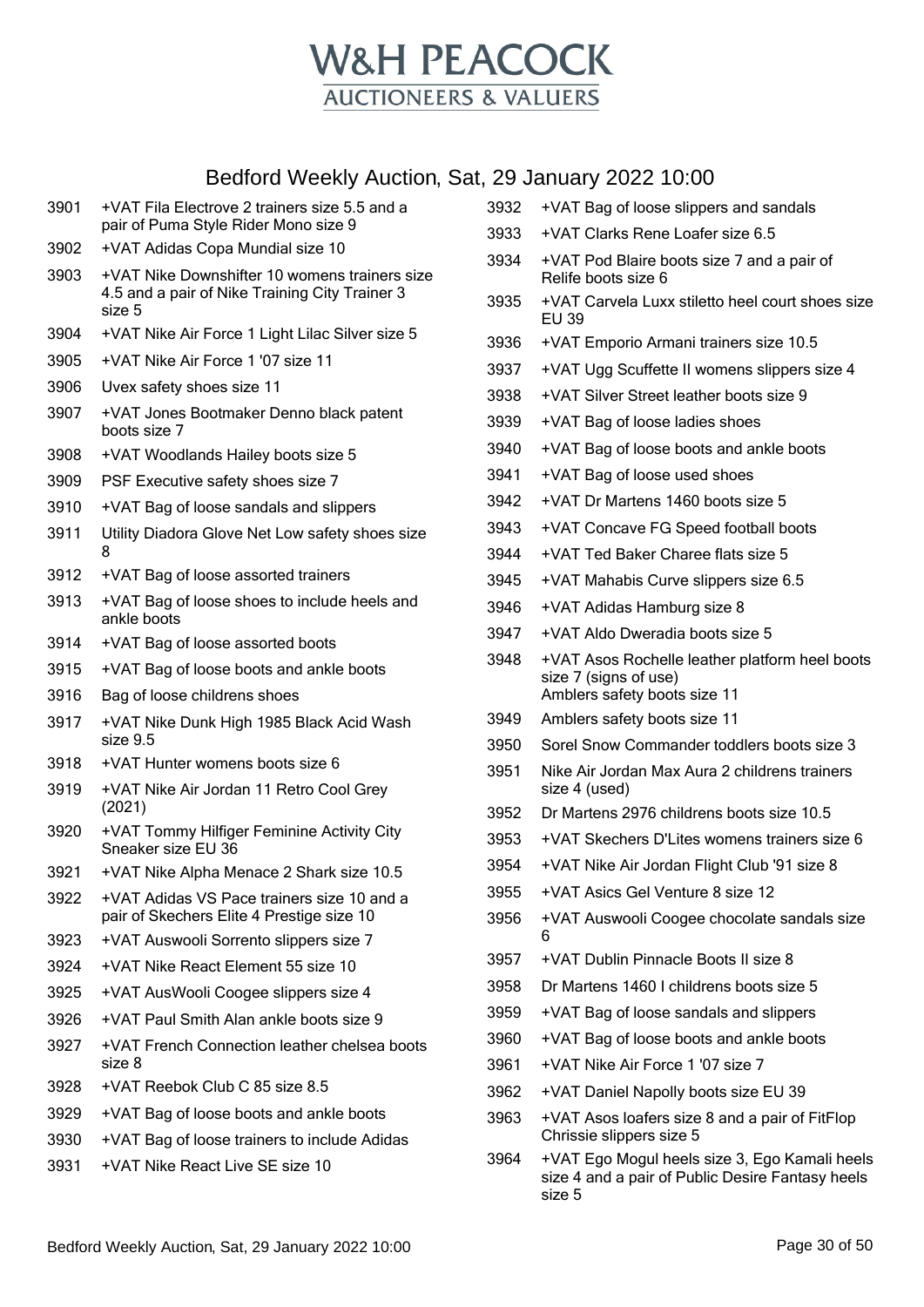

pair of Call It Spring Kenzii vegan boots size 8 +VAT Hotter Calypso II size 4.5 and a pair of Hotter Trust size 4.5 +VAT Bag of loose sandals and slippers +VAT Bag of loose trainers and footwear accessories (some used) +VAT K Swiss Cannoncourt trainers size 7 +VAT Dr Martens Tarik boots size 6 +VAT Boden chunky chelsea boots size EU 39 +VAT Hunter mens original tall boots size 11 +VAT Walk London Wolf lace up leather boots size 11 +VAT Bag of loose boots and ankle boots (4 pairs) to include Town & Country and Zara +VAT Nike Air Force 1 '07 LV8 size 8 (used) +VAT Nike City Rep TR size 10 +VAT Mahabis Classic Slipper size 7.5-8 and a pair of Hunter moulded slides size 9 +VAT Vans The Nightmare Before Christmas classic slip on trainers size 9.5 (used) +VAT Bag of loose sandals and slippers +VAT Bag of loose ladies shoes +VAT Bag of loose boots and ankle boots +VAT Horka Hampton boots size 4 +VAT Adidas Samoa size 12 and a pair of Converse C Taylor trainers size 3.5 +VAT Ego Ariana heels size 7, Faith Gabby heels size 6 and a pair of Oasis satin heels size +VAT Nike Air Max 2 Light SP size 11 +VAT Druids Elite Pro golf shoes size 8 and a pair of Principles Milton leather lace up biker boots size 5 +VAT Bag of loose ladies shoes to include boots and heels Bag of loose childrens shoes to include a pair of Adidas Ozweego size 5.5 and a pair of Ralph Lauren childrens shoes size 2.5 Bag of loose shoes to include Clarks and House of Cavani Bag of loose assorted shoes (some used) to include a pair of Michael Kors boots size EU 40

+VAT Comfitpro bowl shoes size 13

+VAT Sam Suede block heel boots size 6 and a

- Bag of loose used shoes to include a pair of Hunter boots size 5
- Bag of loose shoes to include mostly trainers (some used)
- Dr Martens boots size 6
- Nike Air Force 1 '07 custom design size 7
- 2011 Peugeot 207 S SW, in blue, registration FJ60 OWM, first registered 17/01/11, first registered in the UK 01/03/2012, MOT until 07/07/22, petrol 1397cc, two former keepers, V5 and two keys
- Purple ladies Challenge bike
- Purple ladies Challenge bike
- Red Carrera gents mountain bike
- Red Carrera gents mountain bike
- Red Carrera gents mountain bike
- Red Carrera gents mountain bike
- Red Carrera gents mountain bike
- Red Carrera gents mountain bike
- Carrera 6061 T6 gents racing cycle in white
- Nerf scooter
- Small red Apollo childs bike
- Orange Barracuda childs mountain bike
- Kids mountain bike in black
- Olpran gents bike
- Cube cross country mountain bike with ZX241 wheels, Manitou shocks, and Eastern monkey bar
- +VAT Small balance bike and 3-wheeled scooter
- +VAT QDOS fold up electric bike, no charger, no seat
- +VAT Ghost green small childs mountain bike
- Small red Apollo childs mountain bike
- Red Apollo childs mountain bike
- White Decoy BMX
- Green child's mountain bike
- Bike trainer
- +VAT Large wheeled skateboard
- +VAT Boxed Pure electric scooter
- +VAT Boxed OV electric scooter
- +VAT Boxed Jetson Bolt electric bike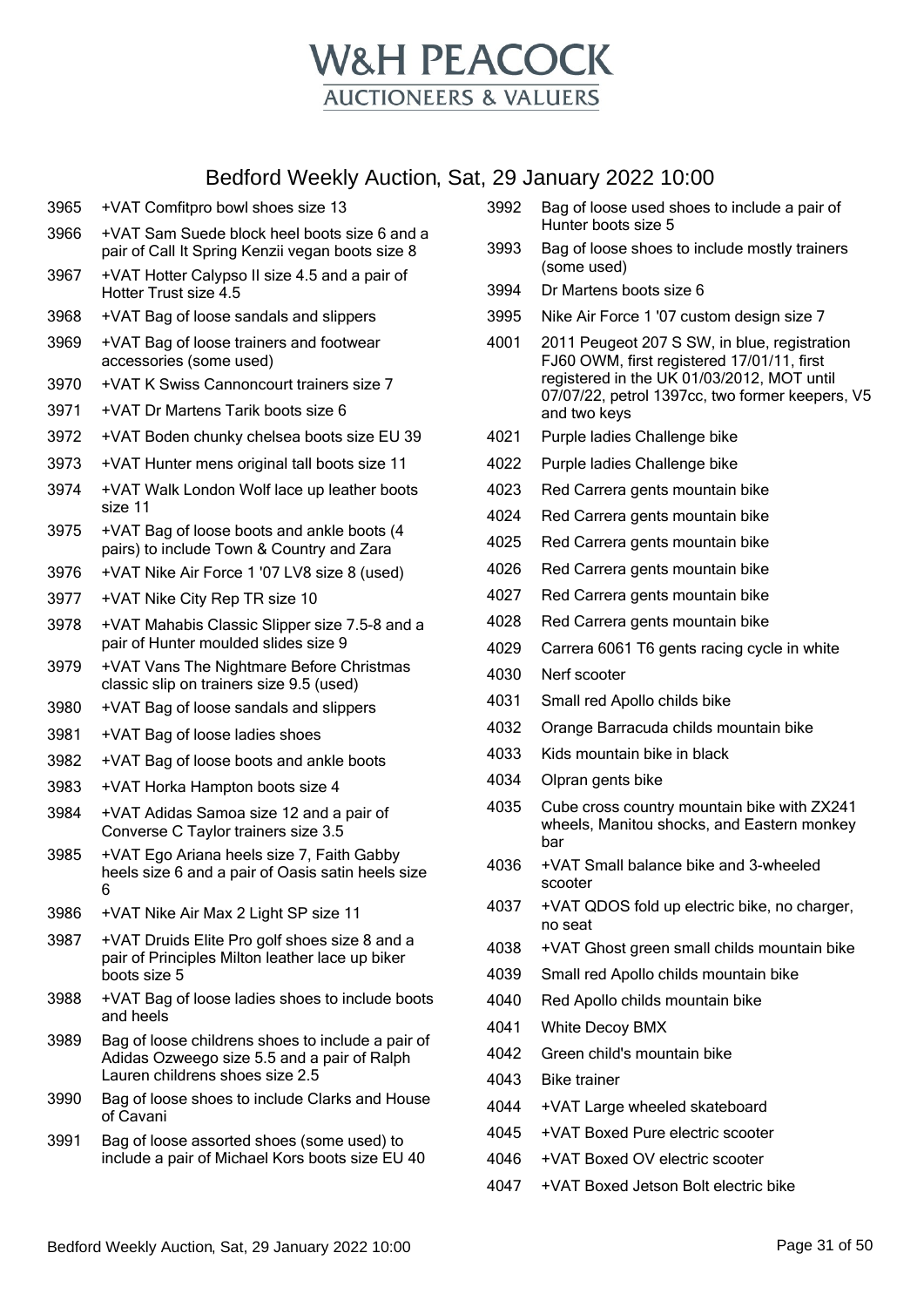

| 4048 | +VAT Unboxed Jetson Bolt electric bike, no                  | 4124 | Quantity of assorted patio heaters                                                         |
|------|-------------------------------------------------------------|------|--------------------------------------------------------------------------------------------|
| 4049 | charger<br>4 assorted push scooters and spares              | 4125 | +VAT Quantity of items inc. sprayer, compost,<br>small wooden flower pot man, buckets etc. |
| 4050 | Qty of assorted multi tool heads and units                  | 4126 | Electric fire                                                                              |
| 4051 | 6 boxes of logs                                             | 4127 | 2 tubs of traffic film remover                                                             |
| 4052 | 5 boxes of logs                                             | 4128 | Foldup sack truck and garden tools                                                         |
| 4053 | 5 boxes of logs                                             | 4129 | +VAT Hozelock hose reel, no post                                                           |
| 4054 | 5 boxes of logs                                             | 4130 | 5 assorted brooms and quantity of                                                          |
| 4055 | 5 boxes of logs                                             |      | broomhandles                                                                               |
| 4056 | 5 boxes of logs                                             | 4131 | Quantity of chimney weeps brushes                                                          |
| 4057 | 3 greens of logs                                            | 4132 | +VAT Barbed wire                                                                           |
| 4058 | +VAT Bag of Chirpy sunflower hearts                         | 4133 | 2 large glass demijohn planters                                                            |
| 4059 | +VAT Large box of wicker style baskets                      | 4134 | Quantity of bike parts                                                                     |
| 4060 | Small electric yellow hedge cutter, a battery               | 4135 | +VAT 2 pop-up garden bins                                                                  |
|      | powered strimmer no battery no charger and a                | 4136 | 20 green plastic seed trays                                                                |
|      | spade                                                       | 4137 | +VAT Roll of rubber matting                                                                |
| 4061 | 3 black bags of kindling                                    | 4138 | +VAT Small blue Viper Ski sledge                                                           |
| 4062 | +VAT Box of 12 insect killing sprays                        | 4139 | +VAT 6 boxes of Christmas lights                                                           |
| 4063 | +VAT Box of 12 insect killing sprays                        | 4140 | 3 DT Swiss bike wheels                                                                     |
| 4064 | +VAT Box of 12 insect killing sprays                        | 4141 | +VAT Large cream dog bed                                                                   |
| 4065 | +VAT Box of 12 insect killing sprays                        | 4142 | +VAT Large cream dog bed                                                                   |
| 4066 | 3, 6 and 8 boxes of kindling                                | 4143 | +VAT Large cream dog bed                                                                   |
| 4067 | Stihl 017 petrol powered chainsaw                           | 4144 | +VAT Large cream dog bed                                                                   |
| 4068 | Cobra CS420 red petrol powered chainsaw                     | 4145 | +VAT Large cream dog bed                                                                   |
| 4069 | Einhell red petrol powered chainsaw                         | 4146 | +VAT Large cream dog bed                                                                   |
| 4070 | +VAT 5 Wobble boards                                        | 4147 | +VAT Large cream dog bed                                                                   |
| 4071 | Mini commodo smoker BBQ                                     | 4148 | +VAT Large cream dog bed                                                                   |
| 4072 | +VAT Boxed kid's play set                                   | 4149 | +VAT Large cream dog bed                                                                   |
| 4073 | +VAT Hyundai electric leaf blower                           | 4150 | +VAT Large cream dog bed                                                                   |
| 4074 | Waste disposal unit                                         | 4151 | +VAT Large cream dog bed                                                                   |
| 4075 | Cool box                                                    | 4152 | +VAT Large cream dog bed                                                                   |
| 4076 | +VAT Qty of bike parts and accessories                      | 4153 | 2 pieces of mesh                                                                           |
| 4118 | Quantity of garden tools inc. composter, and<br>fencing     | 4154 | +VAT Multi coloured rectangular painted table<br>and 6 chairs with parasol                 |
| 4119 | +VAT 4 boxes of LED garden string lights                    | 4155 | Rattan style 4-piece garden set with 2 chairs, 2-                                          |
| 4120 | +VAT Quantity of black plastic pots and 2 pieces<br>of rock | 4156 | seater bench and glass topped coffee table<br>Clever Spa                                   |
| 4121 | 15 bags of herb potting mix                                 | 4157 | +VAT Harriets Happy Hen house and enclosure                                                |
| 4122 | 15 bags of citrus potting mix                               | 4158 | +VAT Keter flatpack storage box                                                            |
| 4123 | Bag of assorted seeds                                       | 4159 | +VAT Keter flatpack storage box                                                            |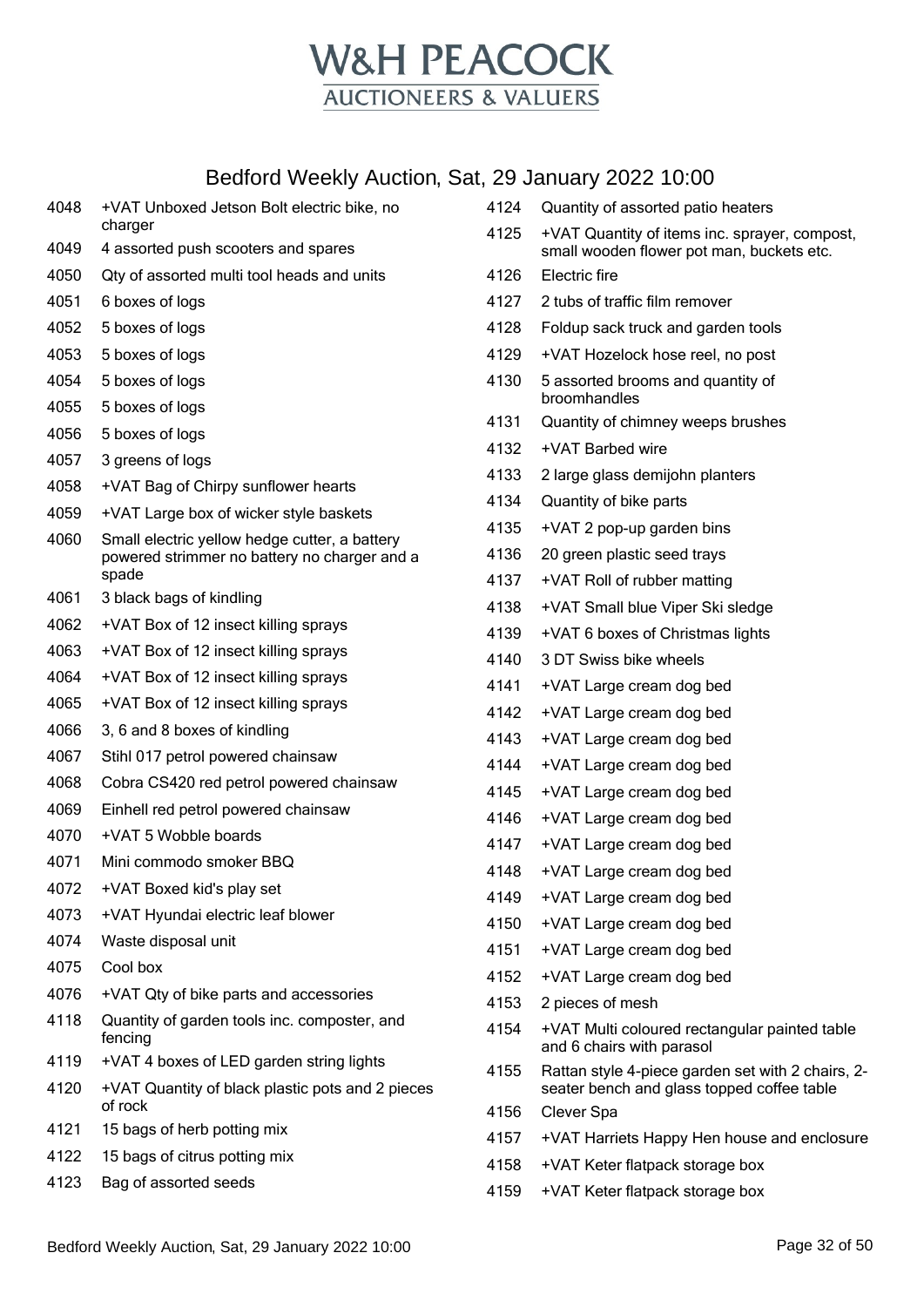

| 4160 | Parrot cage                                                           |
|------|-----------------------------------------------------------------------|
| 4161 | +VAT Flat pack storage boxes                                          |
| 4162 | +VAT Flatpack Keter storage shed parts only                           |
| 4163 | +VAT Large flatpack Keter shed, parts only                            |
| 4164 | 2 artisan large hanging planters                                      |
| 4165 | Round wooden garden table with 5 folding<br>chairs                    |
| 4166 | Metal round garden table and 2 folding chairs                         |
| 4167 | Small cooking stove, outdoors                                         |
| 4168 | Rattan style hanging chair with frame                                 |
| 4169 | Galvanised burning bin                                                |
| 4170 | Rocking metal framed garden bench                                     |
| 4171 | Keter grey and white storage shed                                     |
| 4172 | 2 large garage doors                                                  |
| 4173 | Large wooden garden bench                                             |
| 4174 | Set of arrows                                                         |
| 4175 | 2 large 6ft fence panels                                              |
| 4176 | 4 x 4ft fence panels                                                  |
| 4177 | Quantity of concrete animals inc. hens, otter,<br>ducks, gnomes, etc. |
| 4178 | Concrete wishing well                                                 |
| 4179 | Badger pushing a barrow and small concrete<br>house                   |
| 4180 | Flatpack metal garden shed                                            |
| 4181 | Large quantity of roof tiles                                          |
| 4182 | +VAT Quantity of UPVC window frames, no<br>glazing                    |
| 4183 | +VAT Dust extractor                                                   |
| 4184 | 24 pieces of CLS                                                      |
| 4185 | 24 pieces of CLS                                                      |
| 4186 | 7 large pieces of timber                                              |
| 4187 | 15 large pieces of timber                                             |
| 4188 | Bag of wooden offcuts                                                 |
| 4189 | Bag of wooden offcuts                                                 |
| 4190 | Bag of wooden offcuts                                                 |
| 4191 | 2 concrete lion garden ornaments                                      |
| 4192 | Large low circular concrete pot on plinth                             |
| 4193 | Large round concrete pot on 2ft plinth                                |
| 4194 | Lady with large jug water feature                                     |
| 4195 | 2 wooden cartwheels and an axle                                       |

| 4196 | Large wooden cartwheel                                                                                     |
|------|------------------------------------------------------------------------------------------------------------|
| 4197 | +VAT Vintage Opticians sign                                                                                |
| 4198 | Piece of stained glass window                                                                              |
| 4199 | +VAT Coleman easy up shelter                                                                               |
| 4200 | +VAT 24MX pop up shelter                                                                                   |
| 4201 | +VAT 24MX pop up shelter                                                                                   |
| 4202 | +VAT 24MX pop up shelter                                                                                   |
| 4203 | +VAT 24MX pop up shelter                                                                                   |
| 4204 | +VAT 24MX pop up shelter                                                                                   |
| 4205 | Poled caravan awning                                                                                       |
| 4206 | Set of boules                                                                                              |
| 4207 | Set of Taylor Made golf clubs                                                                              |
| 4208 | Set of golf balls                                                                                          |
| 4209 | +VAT Skateboard bed                                                                                        |
| 4210 | 2 sets of golf clubs in bag                                                                                |
| 4211 | +VAT 1/2 bay of Sealey inflatable air beds                                                                 |
| 4212 | +VAT Boxed heater stand                                                                                    |
| 4213 | +VAT Set of N1+ clubs and ball retriever                                                                   |
| 4214 | +VAT Accelerator Pro putting mat and a launch<br>pad                                                       |
| 4215 | Small pop up tent and set of balls                                                                         |
| 4216 | +VAT Large sail and 2 camping chairs                                                                       |
| 4217 | +VAT Cobra XL 10 piece golf set                                                                            |
| 4218 | Skymax golf bag with set of clubs and a golf<br>trolley                                                    |
| 4219 | 3 assorted size concrete pots                                                                              |
| 4220 | +VAT 12 packs of chocolate oak Golden Select<br>laminate flooring                                          |
| 4221 | +VAT Large pallet of various coloured laminate<br>and vinyl flooring                                       |
| 4222 | Pallet containing filler and finish compound, dry<br>wall adhesive, one-coat plaster and other<br>plasters |
| 4223 | +VAT 2 boxes of Keter flatpack shed parts                                                                  |
| 4224 | Large aluminium double extension ladder                                                                    |
| 4225 | Small triple extension ladder and 4 step ladders                                                           |
| 4226 | 3 x 30" and 4 x 27" flush face doors                                                                       |
| 4227 | Electricians style 6 tread aluminium step ladder                                                           |
| 4228 | Folding multi position ladder                                                                              |
| 4229 | Box of laminate flooring border profiles                                                                   |
|      |                                                                                                            |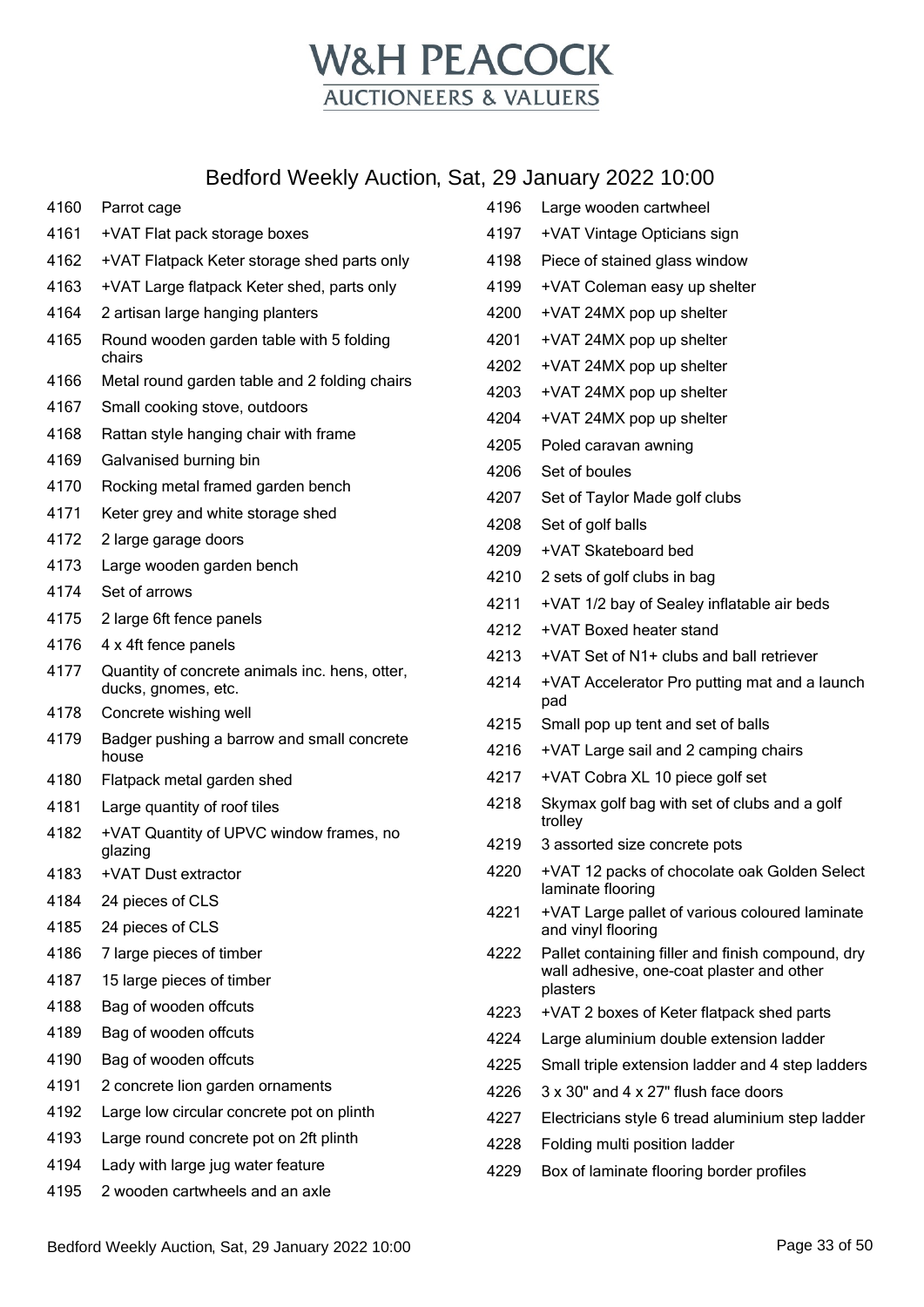

| 4230         | 2 large pieces of marble style worktop and up                           | 4261 | Ikra electric mower with grass box                                      |
|--------------|-------------------------------------------------------------------------|------|-------------------------------------------------------------------------|
| 4231         | stands<br>Box containing hard foam pad, plastic clips,                  | 4262 | 4ft maple effect topped grey timbre fronted<br>stationery cupboard      |
|              | toilets, unit backs, sanitary/sink wastes, large<br>plastic container   | 4263 | 4ft maple effect topped grey tambour fronted<br>stationery cupboard     |
| 4232         | +VAT Box of artificial green panelling                                  | 4264 | 4ft maple effect topped grey tambour fronted                            |
| 4233         | 4 boxes of hand sanitizer                                               |      | stationery cupboard                                                     |
| 4234         | 4 boxes of hand sanitizer                                               | 4265 | 4ft maple effect topped grey tambour fronted<br>stationery cupboard     |
| 4235         | 4 boxes of hand sanitizer                                               | 4266 | 4ft maple effect topped grey tambour fronted                            |
| 4236         | 5x boxes of hand sanitizer                                              |      | stationery cupboard                                                     |
| 4237         | Cantilever natural solid oak bench                                      | 4267 | +VAT Outline Tavistock toilet pan and cistern                           |
| 4238         | Cantilever natural solid oak bench in flatpack                          | 4268 | +VAT Outline Tavistock toilet pan and cistern                           |
| 4239         | Solid rustic oak wooden stool                                           | 4269 | +VAT Outline Tavistock toilet pan and cistern                           |
| 4240         | Solid rustic oak wooden stool in flatpack                               | 4270 | +VAT Outline Tavistock toilet pan and cistern                           |
| 4241         | Boxed Little Play train engine                                          | 4271 | Consumer unit and small quantity of lights                              |
| 4242         | Boxed Little Play train engine                                          | 4272 | +VAT Power supply unit                                                  |
| 4243         | 2 large rolls of heavy duty commercial style blue                       | 4273 | Plastic crate of blue sticky back plastic tiles                         |
| 4244         | carpet                                                                  | 4274 | 5 assorted small radiators                                              |
|              | Single roll of grey heavy duty commercial style<br>carpet               | 4275 | +VAT Triton mixer shower                                                |
| 4245         | 2 rolls of heavy duty corded carpet                                     | 4276 | +VAT Mira mixer shower                                                  |
| 4246         | 2 rolls of green/blue heavy duty commercial                             | 4277 | +VAT Mira mixer shower                                                  |
|              | style carpet                                                            | 4278 | +VAT Mira mixer shower                                                  |
| 4247         | Roll of blue heavy duty commercial style carpet                         | 4279 | Round white hand basin and tap                                          |
| 4248         | Roll of green heavy duty commercial style carpet                        | 4280 | Moretti thermostatic mixer shower kit                                   |
| 4249<br>4250 | +VAT Bisley grey metal 4-drawer filing cabinet<br>4 assorted pine doors | 4281 | +VAT 6 boxed and 1 unboxed Tavistock toilet<br>seats and 2 shower heads |
| 4251         | +VAT Bagged Gorilla stand                                               | 4282 | 2 shower mixer rails                                                    |
| 4252         | +VAT Large aluminium ramp                                               | 4283 | +VAT 3 toilet seats                                                     |
| 4253         | Resin shower tray and quantity of plumbing                              | 4284 | +VAT 2 stainless steel kitchen taps (boxed)                             |
|              | fittings                                                                | 4285 | +VAT 7 floor cable covers                                               |
| 4254         | Lawnflite 404 ride on lawnmower                                         | 4286 | Aldi spiral kitchen mixer tap                                           |
| 4255         | Countax ride on lawnmower with grass box,                               | 4287 | +VAT Small round marble effect sink and tap                             |
|              | scarifier and small sprayer attachment                                  | 4288 | Large roll of bubble wrap                                               |
| 4256         | Ralley 5.5hp petrol powered rotovator                                   | 4289 | 3 packs of carpet tiles                                                 |
| 4257         | Einhel petrol powered rotary mower with grass<br>box                    | 4290 | +VAT Single beech 3 drawer pedestal                                     |
| 4258         | Hyundai blue petrol powered rotary mower with                           | 4291 | Small resin rolltop bath with feet                                      |
| 4259         | grass box<br>Mountfield red petrol powered rotary mower with            | 4292 | +VAT 2 boxed Reginox boiling hot water taps                             |
|              | grass box                                                               | 4293 | Assorted printer cartridges                                             |
| 4260         | Qualcast petrol powered rotary mower with<br>grass box                  | 4294 | +VAT Small white wash basin                                             |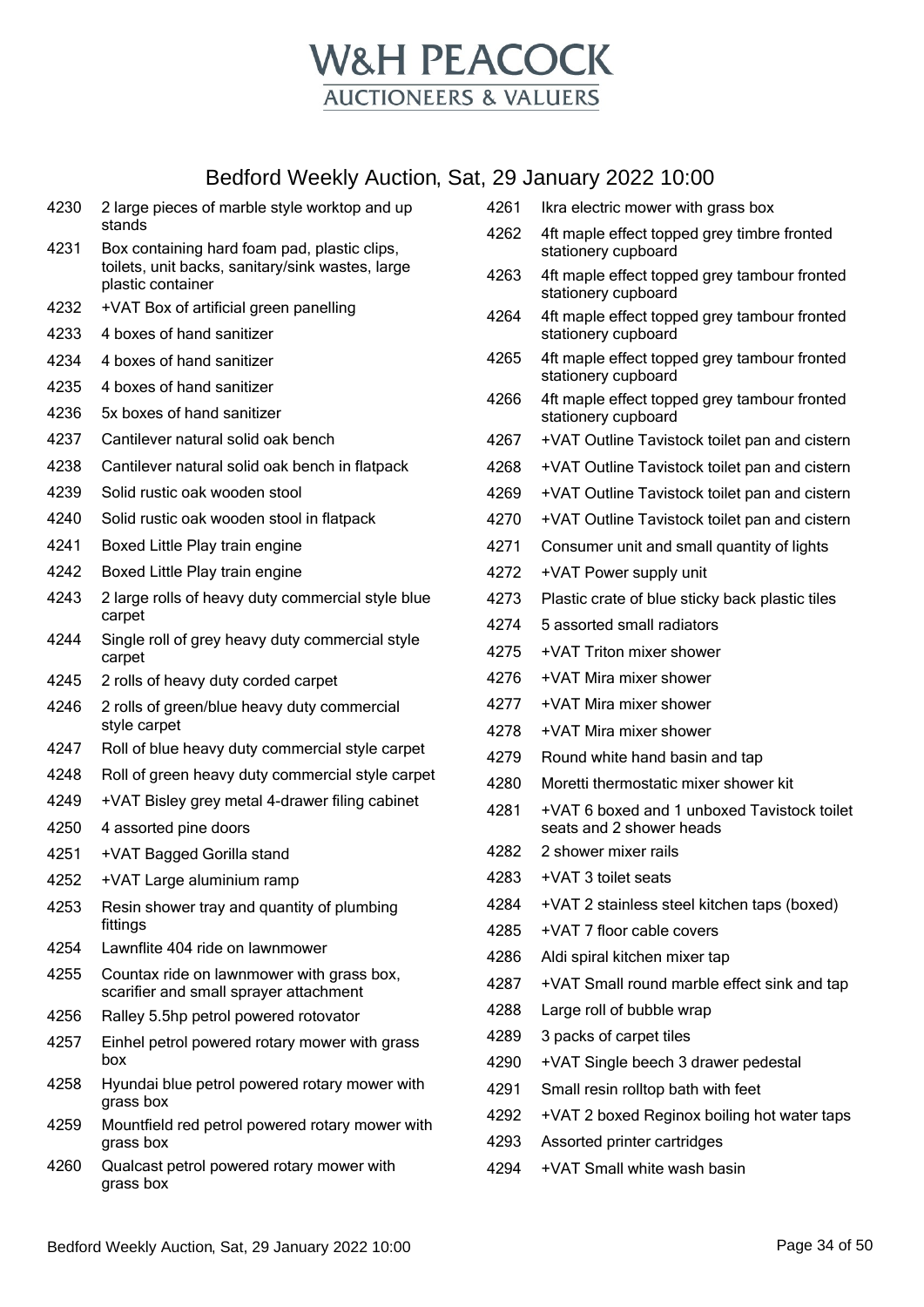

- Cooke & Lewis single bowl stainless steel sink
- Contour P12 pump kit
- Ale Python control unit
- +VAT 4 boxes of big hand wipes
- +VAT Quantity of assorted chemicals inc. bleach, salt, safety tread etc
- +VAT Tavistock vanity unit and basin (cracked top)
- Boxed chrome towel radiator
- Qty of wall hung vanity units, some drawer runners and a drill
- +VAT Pallet containing flatpack furniture, glass panels, pieces of wood etc
- Wave fronted narrow office desk with socket bar
- Wave fronted narrow office desk with socket bar
- Wave fronted narrow office desk with socket bar
- Small paper shredder and a water cooler
- Two black high mesh backed swivel armchairs
- Two grey cloth mesh high back swivel armchairs
- Orange multi drawer filing cabinet
- Coffee and grey Bisley multi drawer filing cabinet
- Grey metal multi drawer filing cabinet
- Grey Bisley metal multi drawer filing cabinet
- Two small multi drawer filing cabinets
- Large industrial style paper shredder
- Four chrome barrier poles
- Oak effect straight fronted office desk with three drawer pedestal and black swivel chair
- Oak effect straight fronted office desk with two pedestals and black swivel office chair
- Two cloth, one slide frame and one wheeled swivel armchair
- +VAT Flatpack shed
- +VAT Small wooden table top, display board, roll of vinyl and some edging strip
- Maple effect top grey tambour fronted 3ft stationery cupboard
- Maple effect top grey tambour fronted 3ft stationery cupboard
- Maple effect top grey tambour fronted 3ft stationery cupboard
- Maple effect top grey tambour fronted 3ft stationery cupboard
- Maple effect top grey tambour fronted 3ft stationery cupboard
- Maple effect top grey tambour fronted 3ft stationery cupboard
- Maple effect top grey tambour fronted 3ft stationery cupboard
- Maple effect top grey tambour fronted 3ft stationery cupboard
- Maple effect top grey tambour fronted 3ft stationery cupboard
- Maple effect top grey tambour fronted 3ft stationery cupboard
- Maple effect top grey tambour fronted 3ft stationery cupboard
- Maple effect four shelf wooden bookcase
- Three coffee and cream Bisley metal pedestals
- Two office printers and eight assorted screens
- +VAT Boxed flatpack bar stool
- +VAT Black chrome based bar stool
- +VAT One boxed and two unboxed Royale paper shredders
- Narrow grey metal four drawer filing cabinet
- +VAT Two SitWell adjustable wobble stools, boxed
- Two small grey metal Bisley filing drawers
- Coffee and cream Bisley metal four drawer filing cabinet
- +VAT Black and blue cloth high back swivel armchair
- +VAT Black and blue cloth high back swivel armchair
- +VAT Black and grey highback executive style swivel armchair
- Black and grey highback executive style swivel armchair
- +VAT Black cloth mesh back swivel armchair
- Black cloth swivel armchair
- +VAT Two boxes of chrome framed stool parts
- +VAT Five cloth fold up chairs
- +VAT Pallet of assorted chair parts
- +VAT Two boxed flatpack chairs (parts only)
- +VAT Black contemporary style swivel armchair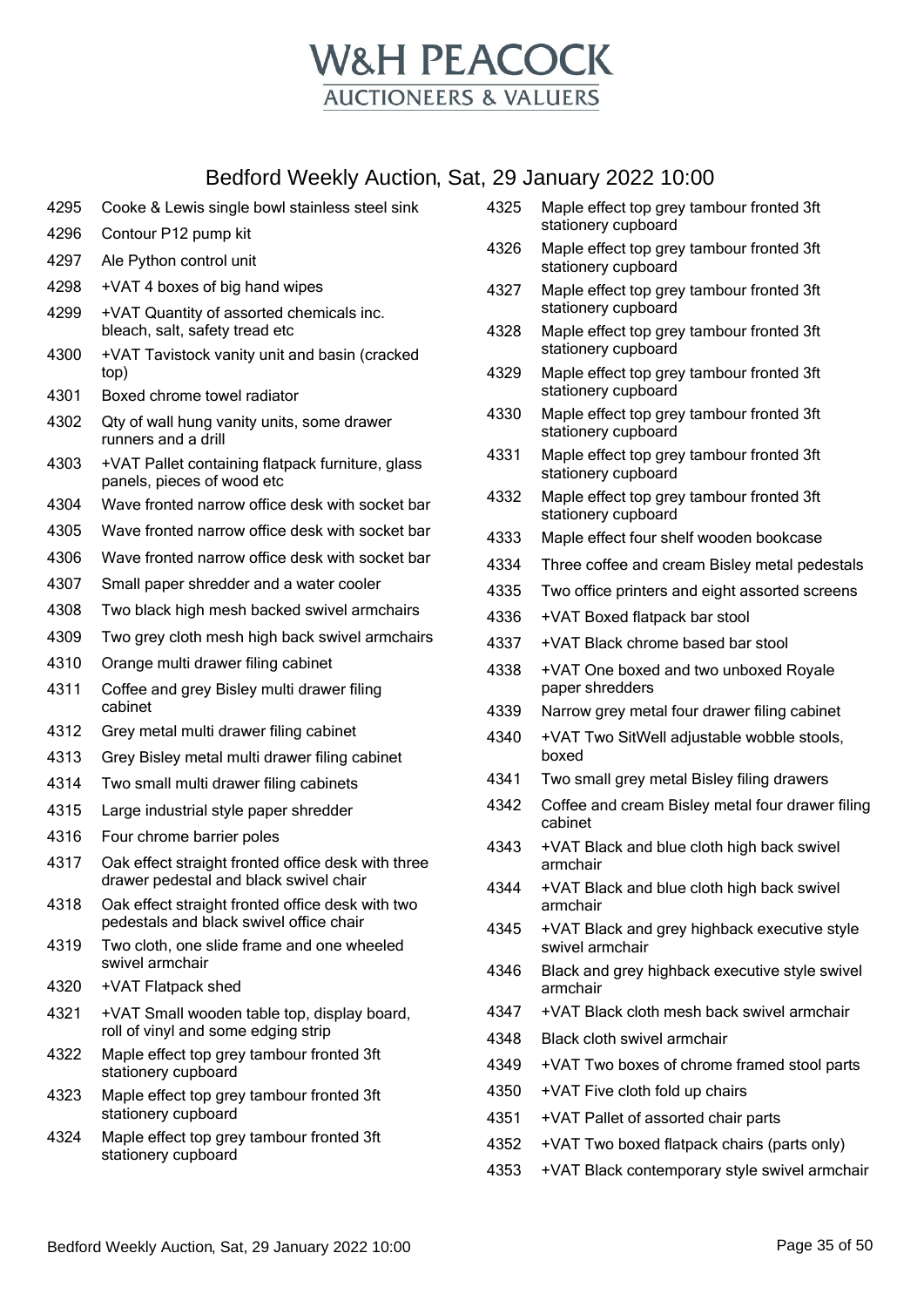

| 4354 | +VAT Grey cloth made for comfort swivel<br>armchair                                                                                                            |
|------|----------------------------------------------------------------------------------------------------------------------------------------------------------------|
| 4355 | +VAT One boxed and two unboxed Royal paper<br>shredders                                                                                                        |
| 4356 | +VAT 1/2 of a wheeled toolbox                                                                                                                                  |
| 4357 | +VAT Champion petrol powered generator                                                                                                                         |
| 4358 | +VAT Champion petrol powered generator                                                                                                                         |
| 4359 | +VAT Arcan trolley jack (no wheels)                                                                                                                            |
| 4361 | +VAT Champion petrol powered pressure<br>washer                                                                                                                |
| 4362 | Clarke King 120 hot washer on skate                                                                                                                            |
| 4363 | Green wheelchair                                                                                                                                               |
| 4364 | <b>Black wheelchair</b>                                                                                                                                        |
| 4365 | +VAT Sealey 2.2 tonne pneumatic paint can<br>crusher                                                                                                           |
| 4366 | Telescopic multi position ladder                                                                                                                               |
| 4367 | Large wooden work bench with vice                                                                                                                              |
| 4368 | Red pump truck                                                                                                                                                 |
| 4369 | +VAT Bike stand                                                                                                                                                |
| 4370 | Plastic 4 wheel black trolley                                                                                                                                  |
| 4371 | +VAT Pallet box of assorted fire extinguishers                                                                                                                 |
| 4372 | Pipe bender with stand                                                                                                                                         |
| 4373 | Yellow metal multi parts rack                                                                                                                                  |
| 4374 | Wooden toolbox containing large qty assorted<br>screw box fixings                                                                                              |
| 4375 | +VAT Flight case                                                                                                                                               |
| 4376 | +VAT Box containing folding cots, wallpaper,<br>cardboard sleeves, plastic storage boxes,<br>electrical connectors and various other items                     |
| 4377 | +VAT Large pallet containing decorators mastik,<br>coving adhesive, fixings, taps, shower heads<br>and various other parts                                     |
| 4378 | +VAT Large pallet containing various car parts<br>and accessories inc. bumpers, manifolds,<br>steering wheels, motorbike seats, rear lights,<br>trim parts etc |
| 4379 | +VAT Pallet containing 6 Fairfield torque hub<br>gearboxes                                                                                                     |
| 4380 | +VAT Rosie's boxed flatpack rabbit run                                                                                                                         |
| 4381 | +VAT Rosie's boxed flatpack rabbit run                                                                                                                         |
| 4382 | +VAT Rosie's boxed flatpack rabbit run                                                                                                                         |
| 4383 | +VAT Rosie's boxed flatpack rabbit run                                                                                                                         |
| 4384 | +VAT Rosie's boxed flatpack rabbit run                                                                                                                         |
|      |                                                                                                                                                                |

|      | ZY January ZUZZ 10:00                                                                                                                                             |
|------|-------------------------------------------------------------------------------------------------------------------------------------------------------------------|
| 4385 | +VAT Rosie's boxed flatpack rabbit run                                                                                                                            |
| 4386 | +VAT Rosie's boxed flatpack rabbit run                                                                                                                            |
| 4387 | +VAT Rosie's boxed flatpack rabbit run                                                                                                                            |
| 4388 | +VAT Rosie's boxed flatpack rabbit run                                                                                                                            |
| 4389 | +VAT Rosie's boxed flatpack rabbit run                                                                                                                            |
| 4390 | +VAT Pallet box of various items inc. plastic<br>sheeting, marble effect round table top,<br>plumbing fittings, rubber mats, cables etc                           |
| 4391 | Stair climbing sackbarrow                                                                                                                                         |
| 4392 | Blue 850w generator                                                                                                                                               |
| 4393 | Small yellow electric compressor                                                                                                                                  |
| 4394 | Small Draper 110v compressor                                                                                                                                      |
| 4395 | 295/25/34 tyre                                                                                                                                                    |
| 4396 | +VAT 2 multi fit temporary spare wheels                                                                                                                           |
| 4397 | Orange metal rack containing large quantity of<br>various toolboxes of hammers, sockets,<br>screwdrivers, electrical testers, pliers, grips, ear<br>defenders etc |
| 4398 | Small box of various tools                                                                                                                                        |
| 4399 | Box of hand rail poles                                                                                                                                            |
| 4400 | +VAT Box containing drain stops and LUCY<br>valves                                                                                                                |
| 4401 | Leg vice and angle poise lamp                                                                                                                                     |
| 4402 | +VAT 2 packs of 5 flip chart paper                                                                                                                                |
| 4403 | Underbay containing flashing, silicon sealant,<br>easy seal, cutting discs, roofing felt etc                                                                      |
| 4404 | Underbay containing lights, switches, sockets,<br>ceiling roses, brackets etc                                                                                     |
| 4405 | Blue plastic crate and cardboard box containing<br>used lorry straps                                                                                              |
| 4406 | 2 blue lorry straps                                                                                                                                               |
| 4407 | 2 orange lorry straps                                                                                                                                             |
| 4408 | Wooden toolbox containing various old hand<br>tools, quantity of saws and some clips                                                                              |
| 4409 | Power Performance reciprocating saw and<br>Wickes 9 1/2" angle grinder                                                                                            |
| 4410 | Welding torch with goggles and regulators in box                                                                                                                  |
| 4411 | Small wooden box of air tools                                                                                                                                     |
| 4412 | Box of old hand tools inc. scythes, hand drill,<br>screwdrivers etc                                                                                               |
| 4413 | Spirit level silicon gun, 2 lights, tape and Q-Tech<br>multi tool                                                                                                 |

 +VAT Teng Tools socket box, corner storage station, wooden rule and metal rule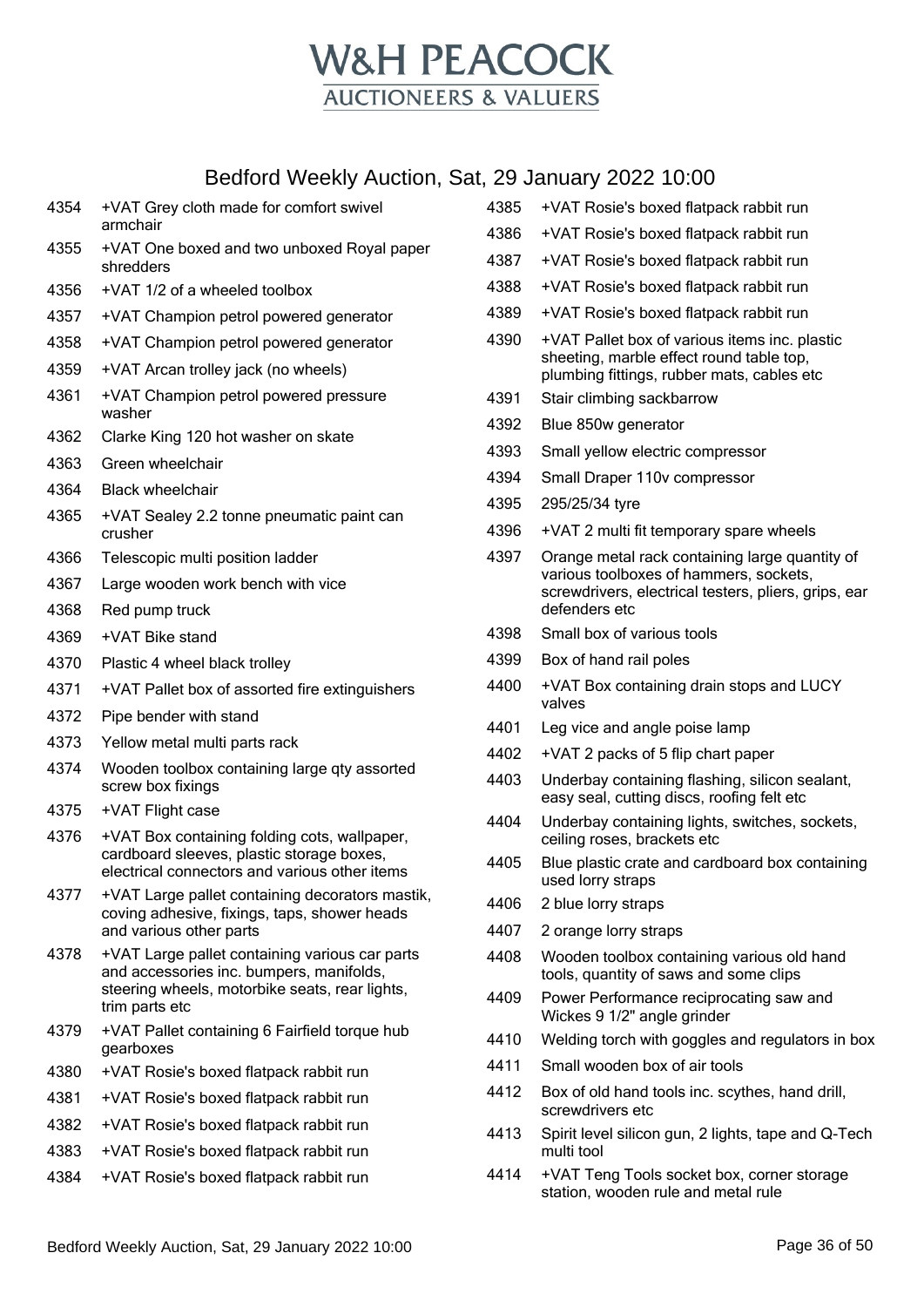

- 4415 2 110v work lights
- 4416 +VAT Festool machine table extension
- 4417 Wooden toolbox containing wooden planes
- 4418 Spectrum diamond cutting set
- 4419 +VAT 12 x 1L motor oil
- 4420 +VAT (13) 10 Kubota engine manifolds
- 4421 +VAT (13) 10 Kubota engine manifolds
- 4422 Welding helmet and Butters 110v welder
- 4423 4 hand saws
- 4424 Box containing G-clamps, planes, chisels and various other tools
- 4425 6x rolls welding wire
- 4426 +VAT 4 bottles of 15/40 motor oil
- 4427 +VAT 4 bottles of 15/40 motor oil
- 4428 +VAT 4 bottles of 15/40 motor oil
- 4429 +VAT Box of 14mm washers and box of 6 x 50 mm wood screws
- 4430 +VAT 4 boxes of 6 all purpose fillers
- 4431 +VAT 2 boxes of 6 car polishes
- 4432 +VAT 2 boxes of 6 car polishes
- 4434 Dewalt 18v battery drill with 2 batteries and charger
- 4435 Dewalt 18v drill with 1 battery and charger
- 4436 Bosch battery drill with one battery and charger
- 4437 Bosch battery drill with 1 battery and charger
- 4438 +VAT Firewood holder and brass fitting
- 4439 Cardboard box containing gate furniture, wheels and 2x hammers
- 4440 Masterlock box with quantity of various masterlocks
- 4441 Audi battery drill with 2 batteries and charger
- 4442 Box of bulkhead lights and box of assorted screws
- 4443 Hilti TE55 110v breaker
- 4444 +VAT (15) 4 Denso 12v alternators for Kubota engines part no: 15881
- 4445 +VAT (18) 4 Denso 12v alternators for Kubota engines part no: 15881
- 4446 +VAT (18) 4 Denso 12v alternators for Kubota engines part no: 15881
- 4447 +VAT (18) 4 Denso 12v alternators for Kubota engines part no: 15881
- 4448 +VAT (18) 4 Denso 12v alternators for Kubota engines part no: 15881
- 4449 +VAT (18) 4 Denso 12v alternators for Kubota engines part no: 15881
- 4450 +VAT (18) 4 Denso 12v alternators for Kubota engines part no: 15881
- 4451 +VAT (18) 4 Denso 12v alternators for Kubota engines part no: 15881
- 4452 +VAT (18) 4 Denso 12v alternators for Kubota engines part no: 15881
- 4453 +VAT (14) 5 Denso 12v Kubota alternators part no: 15881
- 4454 +VAT (22) 3 Denso 12v Kubota alternators part no: 15881
- 4455 Pipe freezing kit and some valves
- 4456 +VAT (1) 24 Kubota engine regulators 12-24v 5 amp part no: 19267 Condition:
- 4457 +VAT (1) 24 Kubota engine regulators 12-24v 5 amp part no: 19267 Condition:
- 4458 +VAT (1) 24 Kubota engine regulators 12-24v 5 amp part no: 19267 Condition:
- 4459 +VAT (1) 24 Kubota engine regulators 12-24v 5 amp part no: 19267 Condition:
- 4460 +VAT (1) 24 Kubota engine regulators 12-24v 5 amp part no: 19267 Condition:
- 4461 +VAT (1) 24 Kubota engine regulators 12-24v 5 amp part no: 19267 Condition:
- 4462 +VAT (1) 24 Kubota engine regulators 12-24v 5 amp part no: 19267 Condition:
- 4463 +VAT (1) 24 Kubota engine regulators 12-24v 5 amp part no: 19267 Condition:
- 4464 +VAT (1) 24 Kubota engine regulators 12-24v 5 amp part no: 19267 Condition: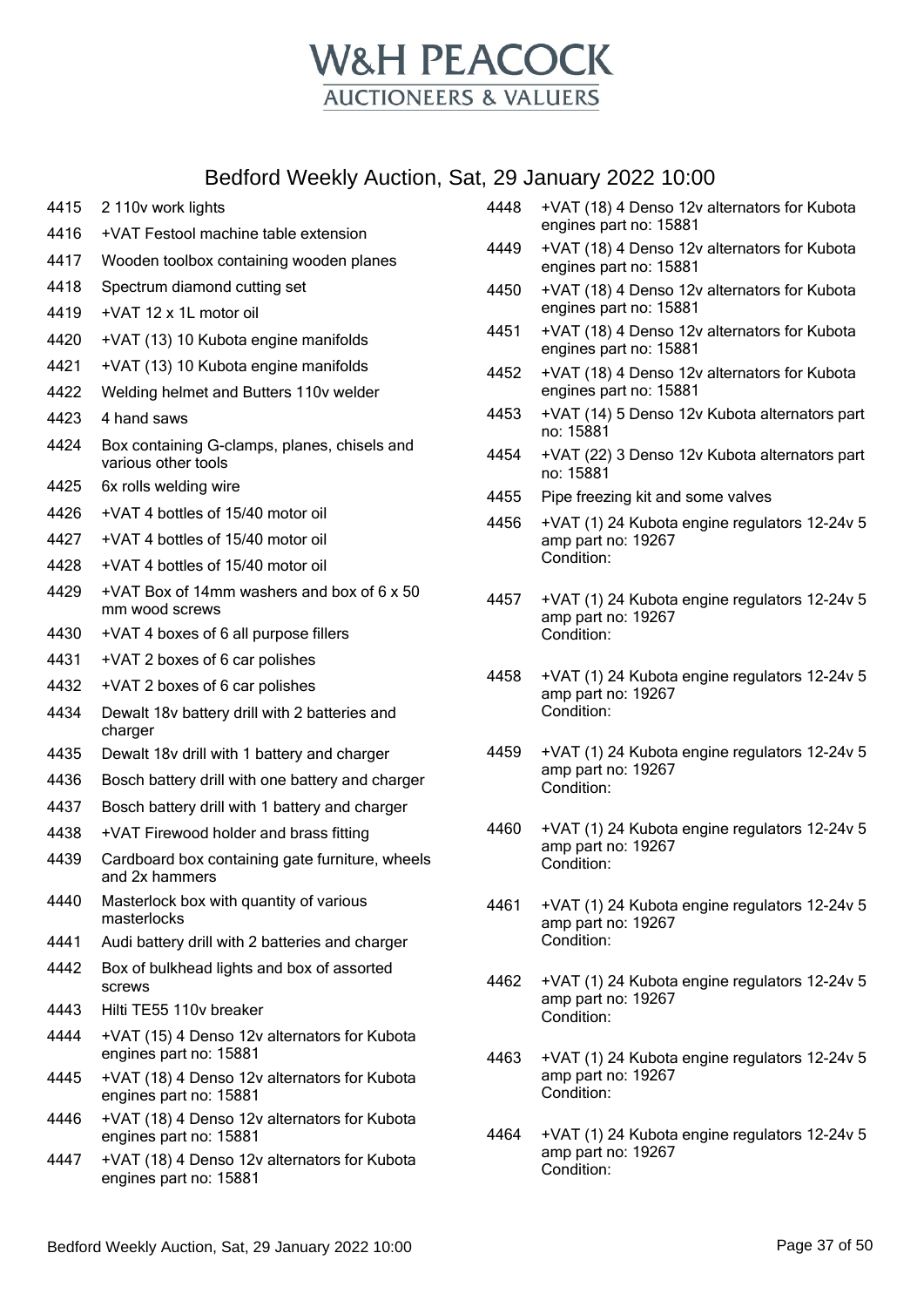

| 4465 | +VAT (1) 24 Kubota engine regulators 12-24v 5<br>amp part no: 19267<br>Condition: |
|------|-----------------------------------------------------------------------------------|
|      |                                                                                   |

- Small sack barrow and electronic safe
- MacAllister toolbox (empty)
- 3 bags of door hardware and furniture
- +VAT 4 copper hammers
- +VAT 4 copper hammers
- +VAT 4 copper hammers
- +VAT 4 copper hammers
- +VAT 4 copper hammers
- +VAT 4 copper hammers
- Quantity of measuring gauges including chisels
- Bosch drill and impact drive set with 2 batteries and charger
- Bosch laser level
- +VAT Quantity of Exfo and JDSU electrical testing measuring items
- +VAT Makita 18V battery drill with battery and charger
- +VAT Kennedy 4-piece gasket set and 3 laser thin walled Lambarda sockets
- Ferrex 18V cordless nail gun with one battery and charger
- Ferrex 18V cordless nail gun with one battery and charger
- Ferrex 18V cordless nail gun with one battery and charger
- Ferrex 18V cordless nail gun with one battery and charger
- Ferrex 18V cordless nail gun with one battery and charger
- Ferrex 18V cordless nail gun with one battery and charger
- Ferrex 18V cordless nail gun with one battery and charger
- Ferrex 18V cordless nail gun with one battery and charger
- Ferrex 18V cordless nail gun with one battery and charger
- Ferrex 18V cordless nail gun with one battery and charger
- Ferrex 18V cordless nail gun with one battery and charger
- Ferrex 18V cordless nail gun with one battery and charger
- Ferrex 18V cordless nail gun with one battery and charger
- Ferrex 18V cordless nail gun with one battery and charger
- 2 Mityvacs, 2 Rotomatic mini screwdrivers, socket set, drill etc.
- 3 metal planes and 3 wooden planes
- 2 boxes of wood chisels
- PB electric drill
- +VAT Makita LXT hammer drill, no battery or charger
- Boxed Flukemeter
- Boxed Flukemeter
- Boxed Flukemeter
- Robin digital multi function tester
- Milling head
- +VAT Kennedy 4 tonne body repair kit
- +VAT Kennedy 4 tonne body repair kit
- +VAT Kennedy unboxed body repair kit
- Tyre inflator and small light
- +VAT One boxed and one unboxed Bonaire tyre inflator
- +VAT Box containing door handle covers, blind weights, remote control, water filters, hanging wardrobe rollers, bearing and various other small items
- +VAT Solar motion light, power bank, secateurs and distance meters
- 5 assorted car filters
- +VAT Box of canvas toolbags
- +VAT 2 waterproof plugs
- +VAT 3 extension cables and Hozelock hose reel
- Ferrex 30L wet and dry workshop vacuum cleaner
- Ferrex 30L wet and dry workshop vacuum cleaner
- Ferrex 30L wet and dry workshop vacuum cleaner
- Ferrex cordless battery powered spray gun with 2 batteries and charger
- Ferrex cordless battery powered spray gun with 2 batteries and charger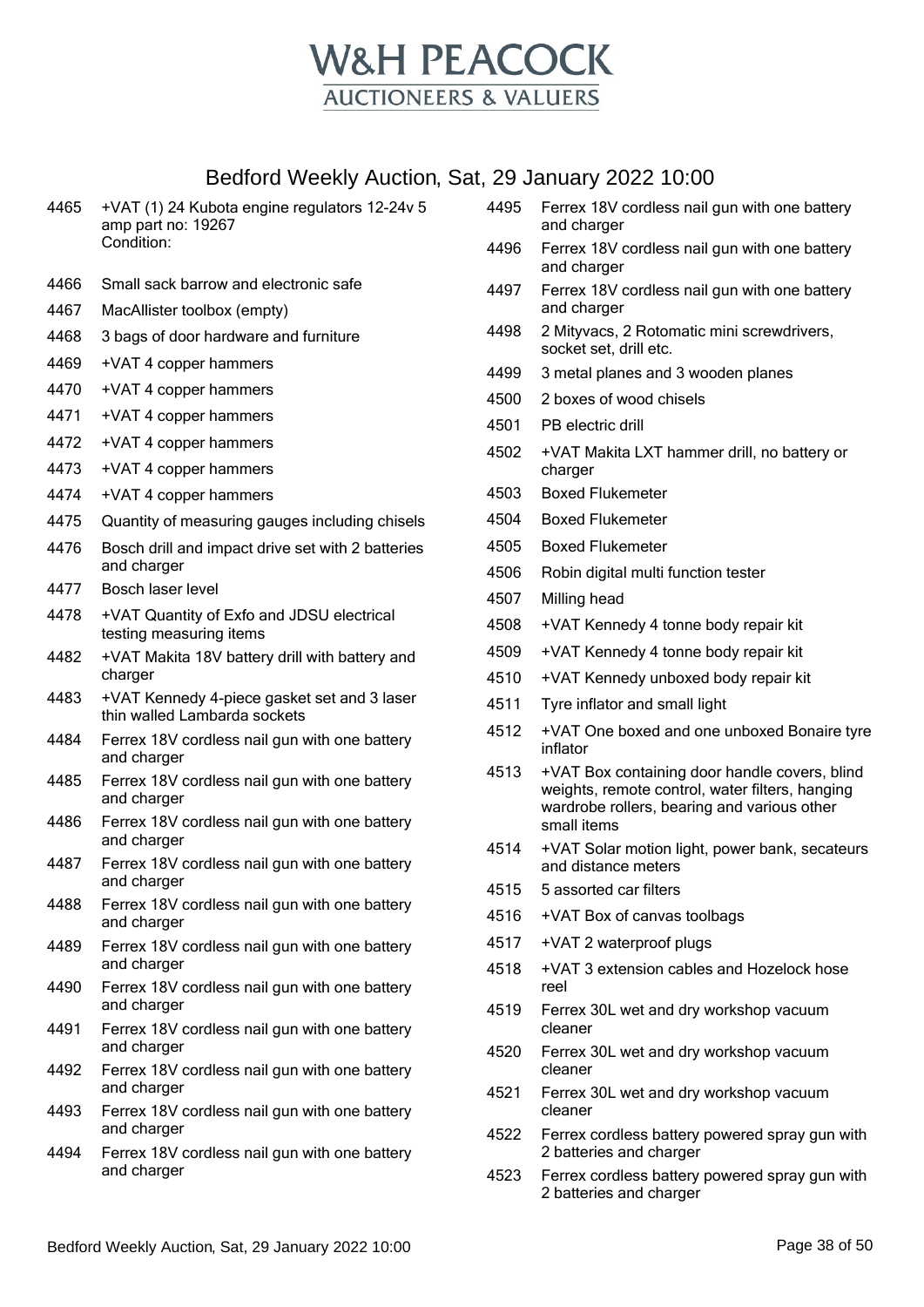

- Ferrex cordless battery powered spray gun with 2 batteries and charger
- Ferrex cordless battery powered spray gun with 2 batteries and charger
- Ferrex cordless battery powered spray gun with 2 batteries and charger
- Ferrex cordless battery powered spray gun with 2 batteries and charger
- Ferrex circular saw with battery and charger
- Ferrex circular saw with battery and charger
- Ferrex circular saw with battery and charger
- Ferrex circular saw with battery and charger
- Ferrex circular saw with battery and charger
- +VAT 5 long handled roller sets
- Ultimate Speed jump pack
- +VAT Draper yellow jump pack
- +VAT Boxed Draper jump pack
- Bosch drill, quantity of small tools inc. spanners, hex keys, screwdrivers and Makita angle drill
- +VAT Underbay containing wiper blades, wash brush etc.
- Black & Decker work bench
- +VAT Evolution circular saw trap and piece of aluminium
- +VAT LVYUAN inverter
- Challenge Extreme chopsaw and Bosch circular saw
- Boxed Makita router
- Large Record vice
- Large Record vice
- Yellow jump pack
- Roll of barbed wire
- +VAT Stack of heavy duty tarpaulins
- Powercraft router and Ryobi twin drill set with 2 batteries and charger
- Parkside battery powered circular saw and Black & Decker battery drill
- Tractor connector and tow ball
- 2 Karcher floor mops
- 2 Parkside drills
- 2 bundles of electric cable
- Workstand
- +VAT Bosch Aquatac 140 electric pressure washer
- +VAT Karcher KB9050 electric pressure washer
- Small green Challenge electric pressure washer
- Power Devil stapler, Worx battery drill with 2 batteries and charger, Parkside drill with 2 batteries and charger nad box of lead lamp, stapler and other tools
- Silverline boxed tile cutter
- 5 boxes containing 1250 batteries
- +VAT Batavia telescopic ladder
- +VAT Boxed Batavia telescopic ladder
- +VAT Half a Batavia telescopic ladder
- +VAT Toolmaster folding sack truck
- +VAT Aluminium folding loft ladder
- Crate and box containing various tools inc. spanners, chisels, screwdrivers, mitre block etc
- Record large carpentry vice
- Record medium size carpentry vice
- Half table of car related items inc. clutch alignment kit, clamps, brake fluid bleeders, etc.
- +VAT 2 boxed downlights, 2 shower heads and extension cable
- 2 floor board clamps
- 2 boxed battery drills
- Boxed BMW used car battery
- Large empty wooden toolbox
- Dewalt battery drill with 1 battery and charger
- Digital multi meter and Bosch 110v drill
- Boxed 5 tonne lever hoist
- Empty wooden carpenters box
- +VAT Box containing Karcher window vac and pressure washer patio cleaning head and accessories
- +VAT 9 large Kennedy heavy duty spanners
- Resussy Annie style training doll
- Socket set and tool set
- Empty carpenters wooden toolbox
- Noco boost pro jump pack
- +VAT Underbay of car parts and accessories inc, springs, dog guard, cleaning items , exhaust and other parts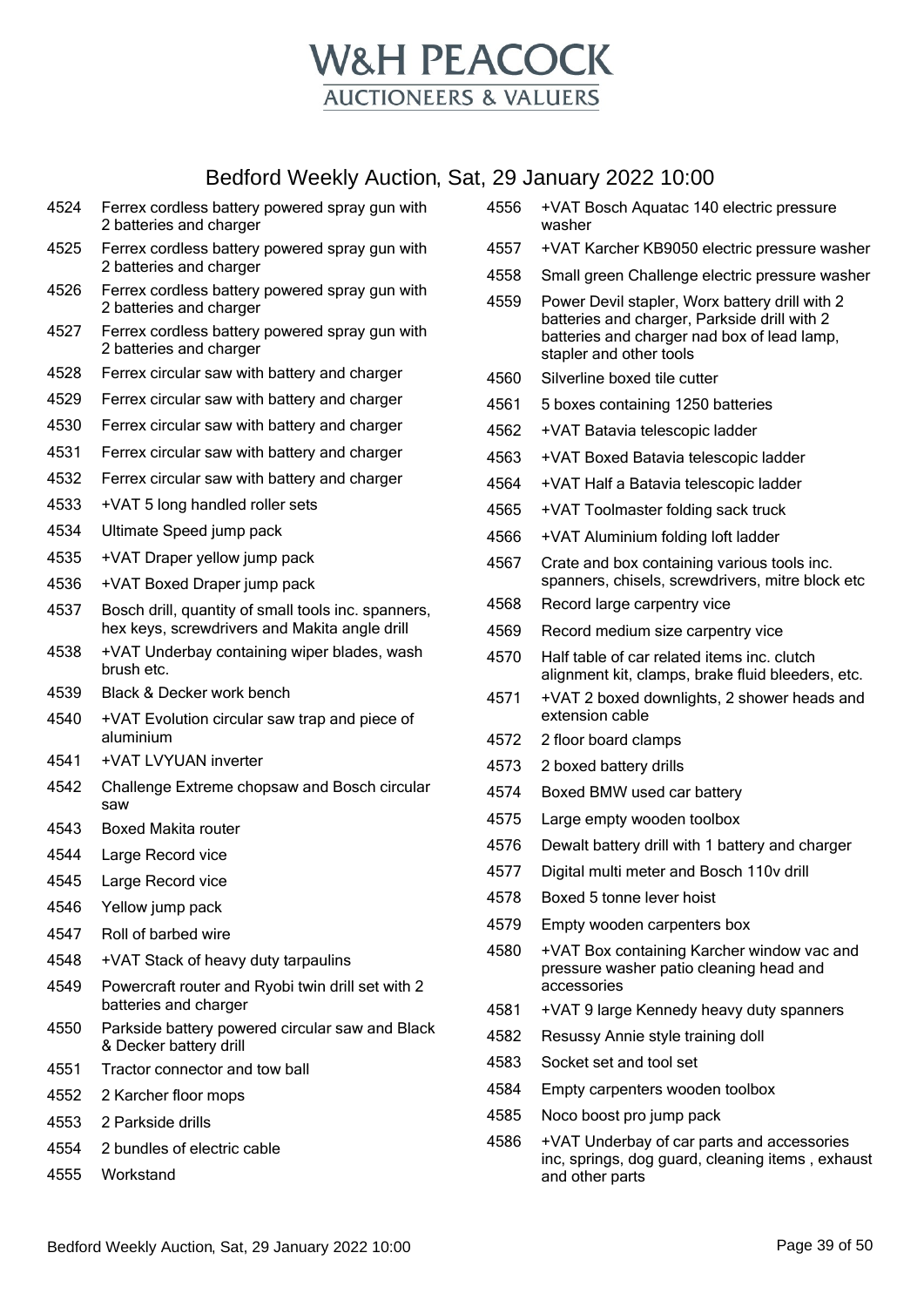

| 4587 | +VAT 2 heaters                                                                             |
|------|--------------------------------------------------------------------------------------------|
| 4588 | +VAT Delonghi electric oil filled radiators                                                |
| 4589 | +VAT Delonghi electric oil filled radiators                                                |
| 4590 | +VAT Delonghi electric oil filled radiators                                                |
| 4591 | +VAT Delonghi electric oil filled radiators                                                |
| 4592 | +VAT Delonghi electric oil filled radiators                                                |
| 4593 | +VAT Grey Delonghi oil filled radiator                                                     |
| 4594 | Amcor air conditioning unit                                                                |
| 4595 | Superser gas bottle heater                                                                 |
| 4596 | Electria air cooler                                                                        |
| 4597 | Oil filled radiator                                                                        |
| 4598 | +VAT 2 Dimplex tower fans                                                                  |
| 4599 | Logik air cooler                                                                           |
| 4600 | Igenix dehumidifier                                                                        |
| 4601 | +VAT 6 sets of 3 trowels comprising 2 pointing<br>and 1 Martin                             |
| 4602 | +VAT 6 sets of 3 trowels comprising 2 pointing<br>and 1 Martin                             |
| 4603 | +VAT 6 sets of 3 trowels comprising 2 pointing<br>and 1 Martin                             |
| 4604 | +VAT 6 sets of 3 trowels comprising 2 pointing<br>and 1 Martin                             |
| 4605 | +VAT 6 sets of 3 trowels comprising 2 pointing<br>and 1 Martin                             |
| 4606 | +VAT 6 sets of 3 trowels comprising 2 pointing<br>and 1 Martin                             |
| 4607 | +VAT 6 sets of 3 trowels comprising 2 pointing<br>and 1 Martin                             |
| 4608 | +VAT 6 sets of 3 trowels comprising 2 pointing<br>and 1 Martin                             |
| 4609 | +VAT 6 sets of 3 trowels comprising 2 pointing<br>and 1 Martin                             |
| 4610 | +VAT 6 sets of 3 trowels comprising 2 pointing<br>and 1 Martin                             |
| 4611 | +VAT 6 sets of 3 trowels comprising 2 pointing<br>and 1 Martin                             |
| 4612 | +VAT 6 sets of 3 trowels comprising 2 pointing<br>and 1 Martin                             |
| 4613 | +VAT 6 sets of 3 trowels comprising 2 pointing<br>and 1 Martin                             |
| 4614 | +VAT Electric pump, electric ignitors, smoke<br>alarms, Decoy camera and work gloves       |
| 4615 | +VAT Dishwasher pump, door seal, inlet water<br>pressure unit, silicone, pressure hose etc |
|      |                                                                                            |

| 4617 | +VAT Axes, cutting discs, paint stirrers, clamp,<br>bench jaw pads, log splitter, pointing trowels etc |
|------|--------------------------------------------------------------------------------------------------------|
| 4618 | +VAT Locks, handles, paint brushes, car heater,<br>Assembly sign and assorted hardware                 |
| 4619 | +VAT Selection of pen knives                                                                           |
| 4621 | +VAT 4 x Growatt Smart Energy box sets                                                                 |
| 4622 | +VAT 10 Perkins Powerpart fuel filters                                                                 |
| 4623 | +VAT Winix boxed air purifier                                                                          |
| 4624 | +VAT Winix boxed air purifier                                                                          |
| 4625 | +VAT Winix boxed air purifier                                                                          |
| 4626 | +VAT Winix boxed air purifier                                                                          |
| 4627 | +VAT Small Mille 250w heater, 2000w heater<br>and an unboxed heater                                    |
| 4628 | +VAT Small Delonghi oil filled boxed radiator<br>and 3 Mill panel heaters                              |
| 4629 | 2 fan heaters                                                                                          |
| 4630 | +VAT Philips air purifier                                                                              |
| 4631 | +VAT Peito tower heater                                                                                |
| 4632 | 2 boxed and 2 unboxed fans and an electric<br>heater                                                   |
| 4633 | +VAT 3 boxed LED utility lights                                                                        |
| 5001 | Edwardian single door china cabinet with drawer<br>and mirror over (as found)                          |
| 5002 | Folding pine trench ladder                                                                             |
| 5003 | Carved wooden hand                                                                                     |
| 5004 | (6) 4 tier Victorian hanging shelf                                                                     |
| 5005 | Pair of turned oak candlesticks                                                                        |
| 5006 | Victorian mahogany chiffonier                                                                          |
| 5007 | Quantity of Kings Pattern cutlery with canteen                                                         |
| 5008 | Circular inlaid side table                                                                             |
| 5009 | Victorian 3 tier buffet with 2 drawers under                                                           |
| 5010 | Pair of brass table lamps                                                                              |
| 5011 | Single door Victorian cabinet with mirrored<br>gallery                                                 |
| 5012 | Green painted metal wine rack                                                                          |
| 5013 | Ornamental plant pot pram                                                                              |
| 5014 | Modern coffee wall hanging                                                                             |
| 5015 | 2005 signed Ashes presentation photographs                                                             |
| 5016 | Oil on canvas of woodland and figures and town<br>in distance                                          |
|      |                                                                                                        |

 +VAT Palm sander, Blow torch, soldering mats, cutting discs, clamps, paint mixer, hard hat etc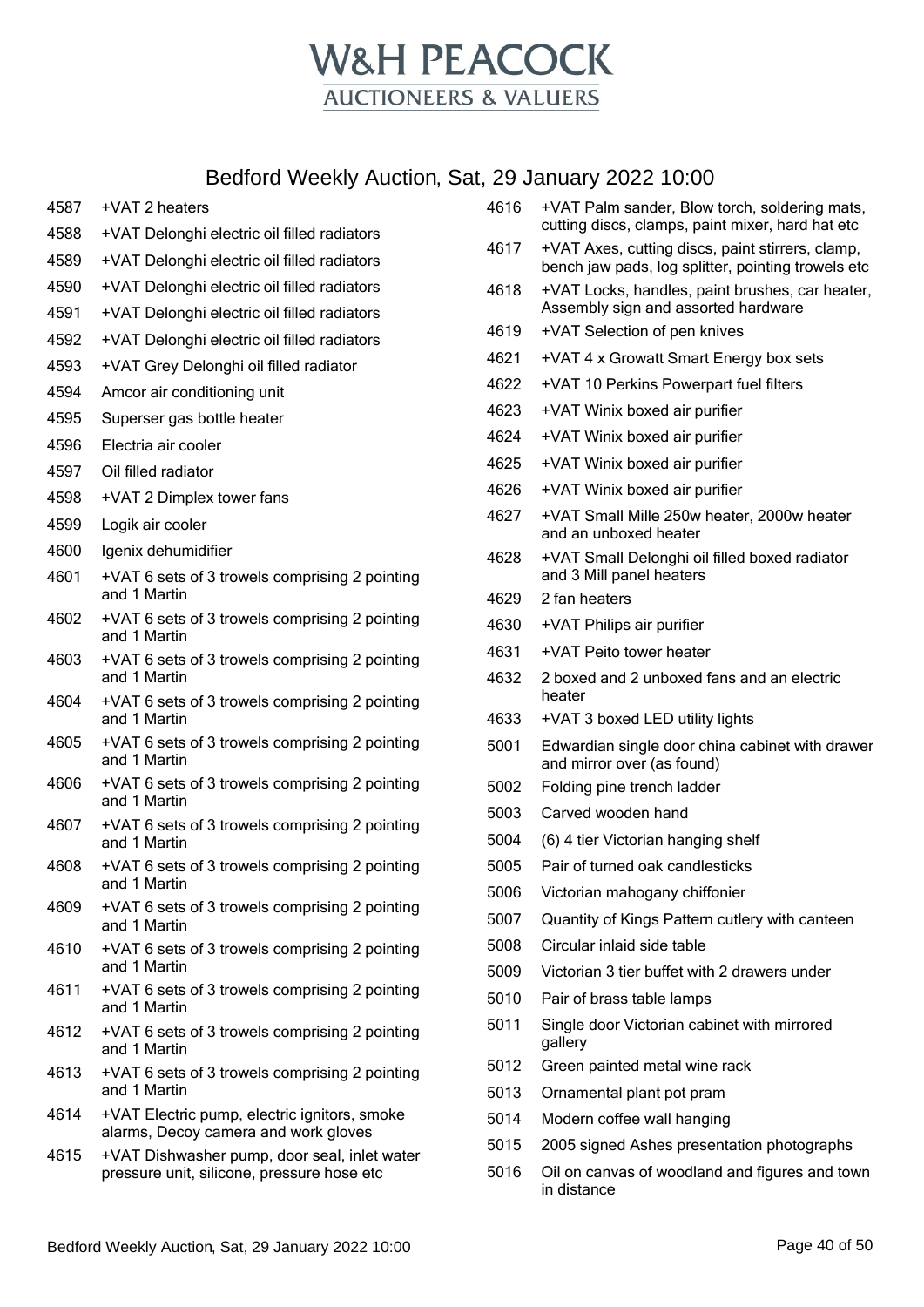

- Framed and glazed engraving entitled 'The Bedford Times'
- +VAT Georgian coffer
- +VAT Grey suede effect corner suite in 6 sections
- Large glass coffee table on metal supports
- Pair of Dwell brown fabric 2 seater sofas
- Green glazed Majollica jardiniere
- Carved wooden Chinese figure of a seated nobleman
- Modern Oriental fishbowl
- Carved Anglo-Indian book slide
- Pair of miniature temple dogs
- Pine dresser
- (5) Green painted torchere
- 10 assorted watercolours and engravings to include country cottages, townscapes and churches
- Gold painted cutout figure of a cockerel
- Framed and glazed engraving of Westminster
- 5 oak framed wing shooting prints
- Abstract oil on board in red and blue entitled 'Danceur'
- Quantity of prints and watercolours to include country house, ladies dressing, cottages and French shop fronts
- Rose painted mirror in oak frame
- Framed and glazed map of London
- Painted antiques sign
- Oil on canvas of fisherman at river and bridge and church in distance
- Rectangular bevelled mirror in metal frame
- Print of horses and waterfall by A. Palermo
- Framed and glazed print of mother and child
- Signed motorcyclist photographic print plus a print with two musicians
- Framed and glazed print of a child
- 2 oils on board of river and bridge plus townscape
- Quantity of prints to include flatford mill, study of a gentleman, Marilyn Monroe, the market plus a satirical portrait and an advertising poster
- Michael Morris print of a country scene with cottage and sheds
- Pair of modern oils on canvas pub scenes
- Pastel drawing coastal scene with sunrise
- Spanish toledo sword with leather sheath
- Steve Johnson surreal print of a wind up gramophone and figure in chair
- Victorian watercolour of roses in vase
- Signed Bryn Williams limited edition motor racing print
- Rectangular mirror in yellow painted frame
- Pair of Arabian oryx horns
- Oil on canvas of a view of London from the south bank
- Framed and glazed picture depicting woodland
- Framed and glazed picture figures and horses
- Framed and glazed map of Bedford plus 2 oak frames oleographs, cattle in meadow and country cottage
- Framed and glazed watercolour estuary with fishing boat and cottage
- Pair of oleographs of cyclists and musicians
- 3 gilt picture frames
- +VAT Modern Banksy wall hanging
- Framed and glazed engraving child with halo
- 2 modern surreal prints of Star Trek and Raining Men
- Framed and glazed print of cattle and woodland
- Framed and glazed watercolour of country setting with river and mountains
- Watercolour of river with barge and cottage in background
- 3 prints depicting Arsenal football legends
- Modern bankers lamp
- Oak dining table plus 6 chairs with strung seats
- Silver plated punch bowl
- Small 1950's coffee table with painted supports
- Chinese mat
- Mounted piece of driftwood
- G Plan table with 2 nesting under
- Teak extending table plus 4 matching chairs
- Black lacquered Chinese double door cabinet
- Metal bamboo effect magazine rack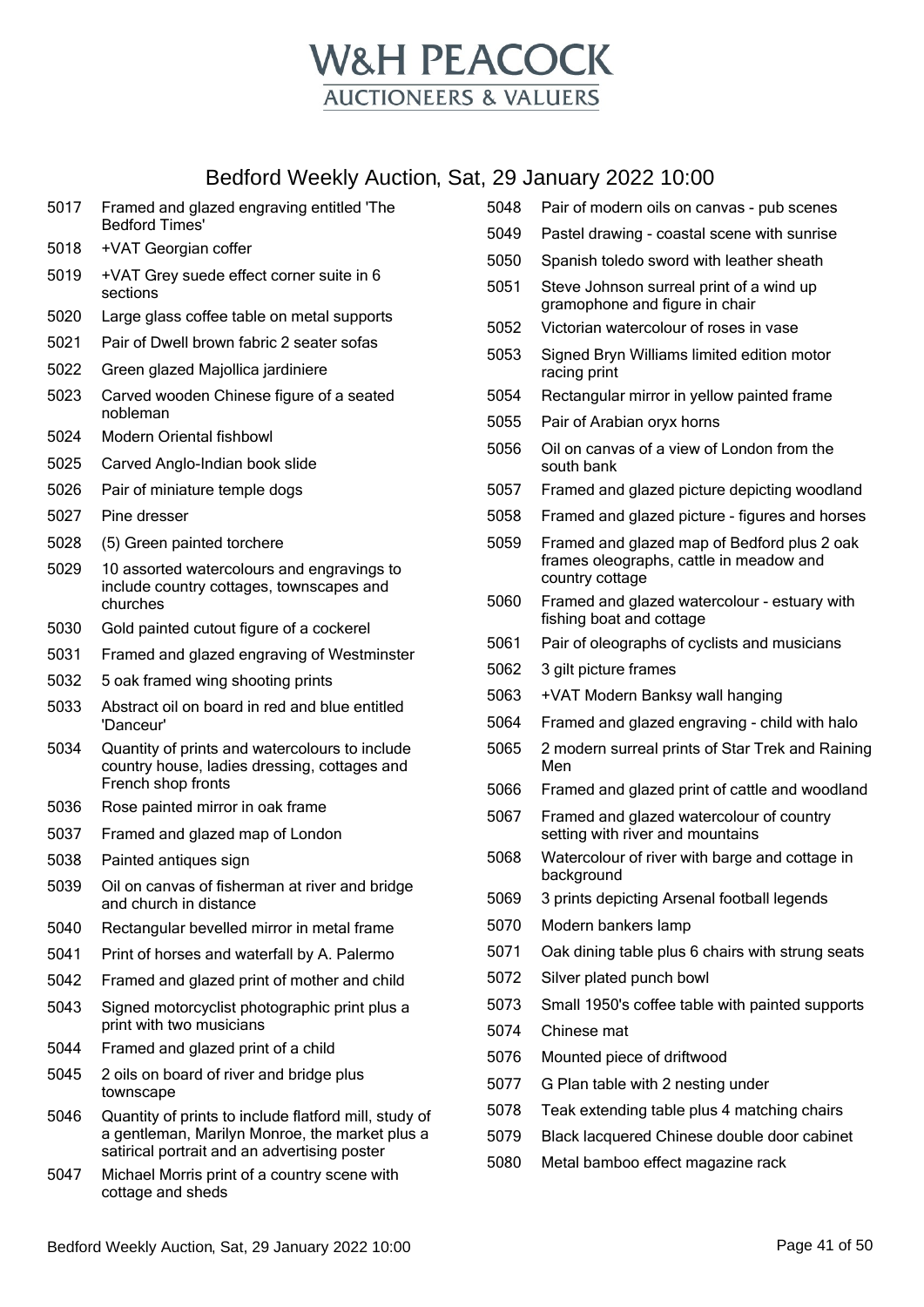

- Brass inlaid Oriental trinket box, carved German oak box plus a brass ammunition shell
- Victorian mahogany desk (a/f)
- Crane patterned washstand jug and bowl with candlestick, soap dish and pots
- Pair of carved oak hall chairs
- Metal and wooden birdcage
- Heavily carved Indian table
- Bentwood coat rack
- (7) Brass telescopic floor lamp with silk shade
- Heavily carved side table with marble insert
- Tile topped nest of 3 tables
- Bamboo finished square table on cast iron base
- Tabletop glazed display cabinet with 2 glass figures and a miniature Wedgwood vase
- Black painted ammunition box
- Dark oak sideboard with 2 drawers and 2 doors under
- White painted chest of 2 over 2 drawers
- Copper effecta adjustable stand with 3 hanging lanterns
- Table lamp with mounted bugle
- Copper coal scuttle plus a copper measure
- Pair of beech single door bedside cabinets
- +VAT Electric fire with darkwood surround
- Victorian mahogany toilet mirror
- Oak metamorphic dropside drinks table
- Pine 2 drawer desk
- Serpentine lighthouse lamp
- Folding Chinese table
- Oak drawer leaf table plus 4 chairs with drop in seat
- Georgian tripod table plus a tea crate
- Reproduction mahogany 2 tier coffee table
- Georgian oak table with single drawer
- 2 Chinese labourers hats plus a bowler hat and darkwood tray
- Vintage Marconi gramophone
- Vintage Monarch stereophonic hi-fi system
- Approx 75 assorted prints and 5 empire maps
- (8) Floor lamp with brass Corinthian column and marble base
- Carved nursing chair with upholstered seat
- 2 Georgian oak tripod tables
- Wicker laundry basket
- Reproduction circular tripod table
- Oak arts and crafts style fire screen
- Pine bookstand
- Leather effect and aluminium swivel office chair
- Pair of carved oak dining chairs with rexine seat and backrest
- Chippy telephone seat
- Faux oak dropside table
- 2 Georgian carver chairs
- +VAT Greenwich nest of 2 lamp tables
- Oak extending dining table
- Jali cottage shaped cabinet
- Carpet covered blanket box plus a circular stand
- Oak dining table
- Quantity of brass and copperware to include a walking stick handle, ball and claw support, ashtrays, pipe stand, tablelamp, shoehorn, brush and small figure
- Brass hand bell
- Fencing foil
- Military bayonet
- 3 corner chairs with upholstered seats
- Dark Jali sideboard with 3 drawers and 3 doors under
- \*Withdrawn\*
- Victorian orange fabric button back 2 seater sofa
- Bent wood coat rack
- Oak dropside table
- Pair of cannon shaped wooden book ends plus a carved Chinese water buffalo
- Pair of metal Middle Eastern vases
- Oak open bookcase plus 3 Ikea floating shelves
- Electric cased sewing machine
- Vintage His Master's Voice radio
- Faux oak single drawer desk
- Kilner lemonade dispenser on stand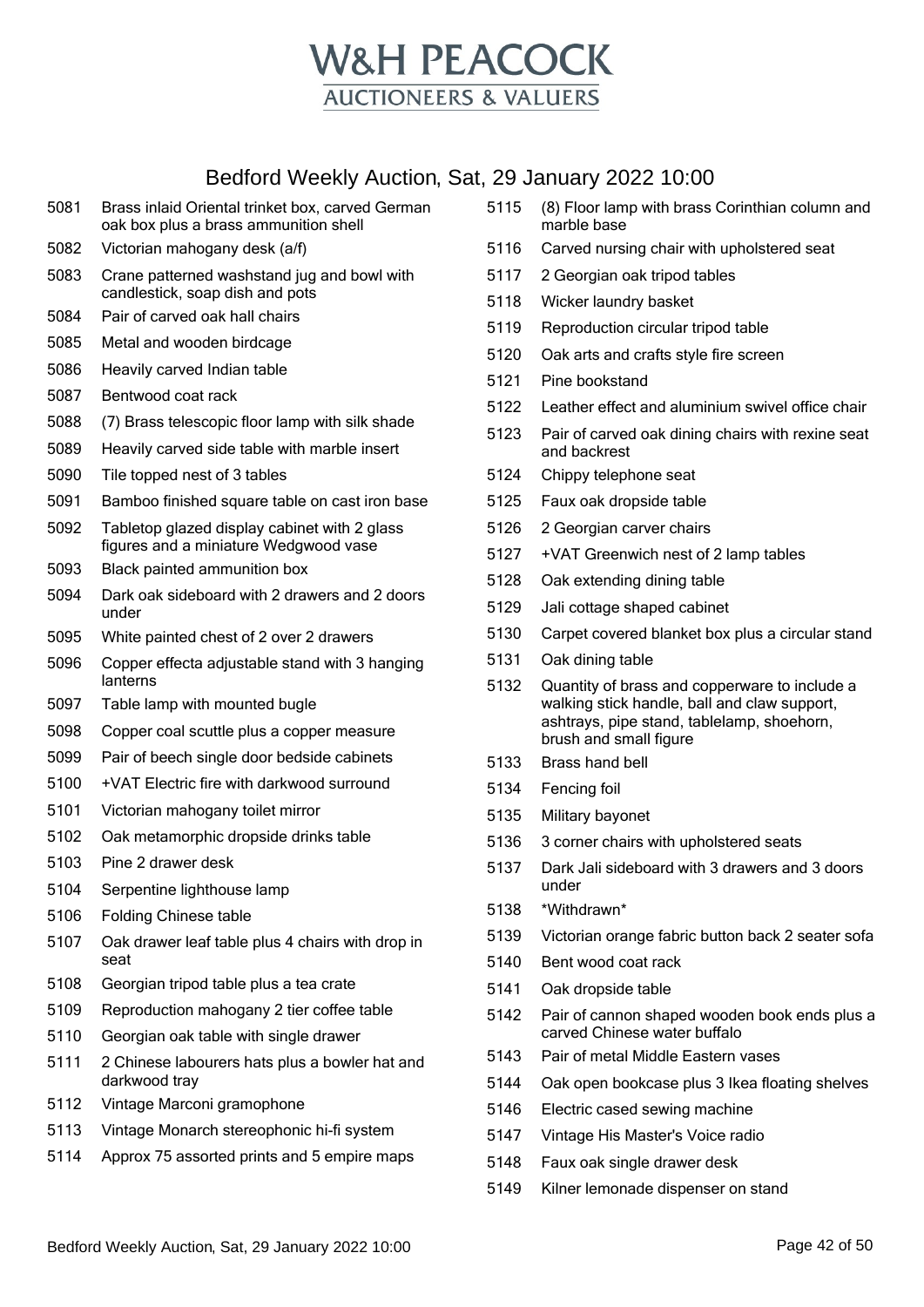

- Ottoman with embroided seat Tripod torchere plus an oak side table Edwardian 2 tier plant stand +VAT Rustic stool Telephone seat Modern oak sideboard with 3 drawers and 3 doors under Perspex display case plus an oak banjo barometer (as found) Blue and white shallow dish plus a Cantonese bowl Oak dropside 2 tier tea trolley plus a folding bookshelf Set of 4 Victorian balloon back dining chairs with drop in seats Boxed Scalextric set (a/f) Kitchen island with drawer and 2 slatted shelves under Ornamental Excalibur sword Stained beech chest of 5 drawers 4 wheelback elm seated dining chairs Beech spinning stool 2 reproduction wine tables Tile topped coffee table plus a faux walnut coffee table and 3 stools Victorian nursing chair Copper coaching horn Oak sofa table Brass table lamp, gilt painted lamp and 2 shades Circular 1960's table with glazed insert 4 elm seated dining chairs Victorian walnut 2 drawer desk with red leather surface +VAT Darkwood double door bar counter Table lamp with shell Jali sideboard with 3 central drawers Quantity of aluminium lettering Rustic pine sideboard with 3 central drawers Victorian extending dining table plus 8 chairs to include 2 carvers Wooden torchere
- Oak coal box with carved panels

| 5183 | Pair of reproduction mahogany serpentine<br>fronted chests of 4 drawers |
|------|-------------------------------------------------------------------------|
| 5184 | Oak fire screen with carved panel                                       |
| 5185 | Bentwood coat rack                                                      |
| 5186 | 6 reproduction walnut dining chairs to include 2<br>carvers             |
| 5187 | Georgian armchair with upholstered seat                                 |
| 5188 | 2 wicker seated bedroom chairs                                          |
| 5189 | +VAT Pair of limewashed beech stickback<br>chairs                       |
| 5190 | Walnut dropside table                                                   |
| 5191 | Wicker childs bassinet                                                  |
| 5192 | Upholstered late Victorian chaise lounge                                |
| 5193 | Modern oak coffee table with stretchers                                 |
| 5194 | Victorian breakfast table (a/f)                                         |
| 5195 | Glazed double door display cabinet                                      |
| 5196 | +VAT Hybrid single bed mattress                                         |
| 5197 | +VAT Rolled Dormeo hybrid mattress                                      |
| 5198 | 4ft 6 mattress                                                          |
| 5199 | +VAT 4ft 6 Dormeo memory foam mattress                                  |
| 5200 | +VAT 5ft Dormeo memory foam mattress                                    |
| 5201 | 4ft 6 Dormeo memory foam mattress                                       |
| 5202 | +VAT 4ft mattress                                                       |
| 5203 | +VAT 4ft Dormeo memory foam mattress                                    |
| 5204 | +VAT Yellow and grey striped mat                                        |
| 5205 | +VAT Ralph Lauren Chinese inspired coffee<br>table                      |
| 5206 | 1950's walnut twin pedestal desk                                        |
| 5207 | +VAT Pair of mahogany single door cabinets                              |
| 5208 | Boxed childs doll                                                       |
| 5209 | Oak sideboard with central drawers and<br>cupboards to the side         |
| 5210 | Metal magazine rack                                                     |
| 5211 | Lloyd Loom style ottoman                                                |
| 5212 | +VAT Chinese inspired sideboard                                         |
| 5213 | Bentwood coat rack                                                      |
| 5214 | Oatmeal fabric 3 seater sofa plus a matching                            |

- Oatmeal fabric 3 seater sofa plus a matching armchair
- Two Chinese mats in beige, red and green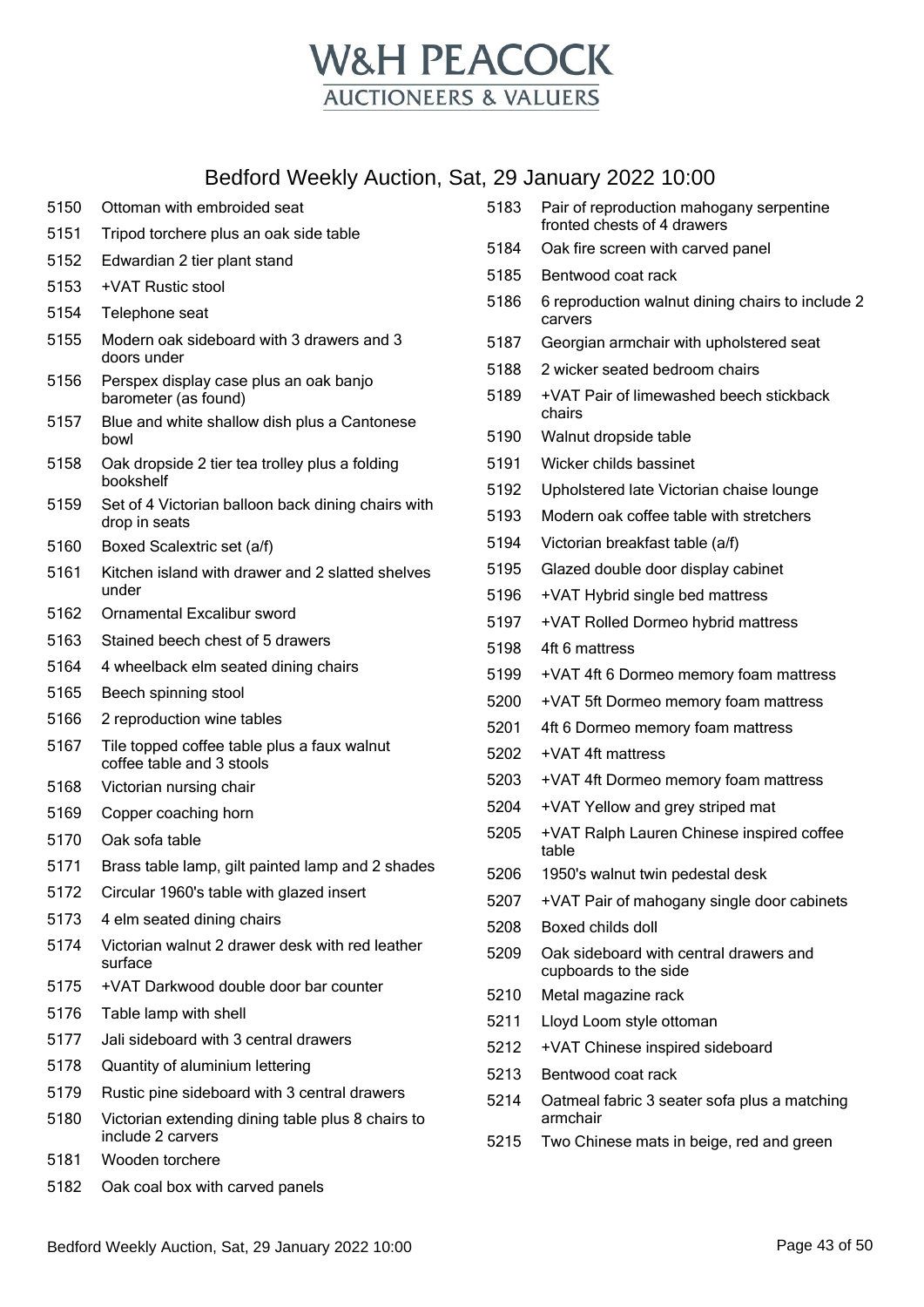

- Two white painted Provincial chairs, a metal folding chair, two rustic pine dining chairs, a bedroom chair and a child's highchair
- Howard style armchair
- +VAT Brown leather effect electric reclining armchair (a/f)
- +VAT Ivory grey and blue rug
- Metal storage box
- 2 nude studies, 3 Chinese panda prints plus a Rubins print
- +VAT Bag containing metal racking (a/f)
- Quantity of teddy bear pictures plus a mirror and country and urban engravings
- Late Victorian walnut compactum
- Pine cheval mirror
- Oak cased wall clock
- Lilac painted circular 2 tier occasional table
- Reproduction yew circular table plus 4 chairs
- Pair of wooden table lamps with oatmeal fabric shades
- David Green print of Colworth house
- Folding pool table with cues, balls and triangles
- Embroided stool
- +VAT 2 reproduction mahogany wall units
- Cased Bernina sewing machine
- Oak entertainment unit with fall front and 2 doors under
- +VAT 3 oak dining chairs
- +VAT Tiffany style table lamp with figures to the column
- +VAT Lava lamp
- Modern pine chest of 4 drawers
- Dark oak Arts and Crafts style wardrobe with single mirrored door
- +VAT Glazed double door bookcase with cupboard base under
- Narrow storage unit with grass baskets
- Pair of brass lamps
- 1950's oak double door sideboard
- Glazed oak double door china cabinet
- Oak 2 tier plant stand
- Pine two tier lamp table with single drawer
- Barley twist side table plus a tea trolley Oak barley twist 2 tier coffee table Pine finished chest of 2 over 3 drawers 3 wheelback dining chairs Pine kitchen table with single drawer Dark oak fire screen with embroided insert +VAT Rustic pine TV stand +VAT Rustic pine coffee table 3 graduated wicker baskets Oak sideboard with single drawer and cupboard under Reproduction carver chair Mahogany single door pot cupboard with granite surface plus single drawer Dark oak bureau with cupboard under Beech open bookcase 2 oak finished narrow wardrobes 2 mixing bowls, wicker tray and a casserole dish Pair of oak finished chests of 4 drawers Oil on board - boy with skateboard plus a quantity of maritime and abstract prints 1950's radio Teak fall front bureau with cupboard and drawers under Oak cutlery canteen Refectory style table, a pair of painted stickback chairs and a rectangular mirror Oak bureau with four drawers under Linen press with drawers under Pair of Tuscan watercolours +VAT Abstract print, print with fingers and a coastal scene +VAT Print with musicians, Liverpool legends plus parabats (3 in total) Pair of prints (nude studies) Oil painting with wine glasses Fantasy watercolour of fairies in country setting Quantity of prints to include steamship at sea, man with sheep, country cottages and a mirror Pair of framed and glazed hunting prints
- Pair of Chinese prints of boats on river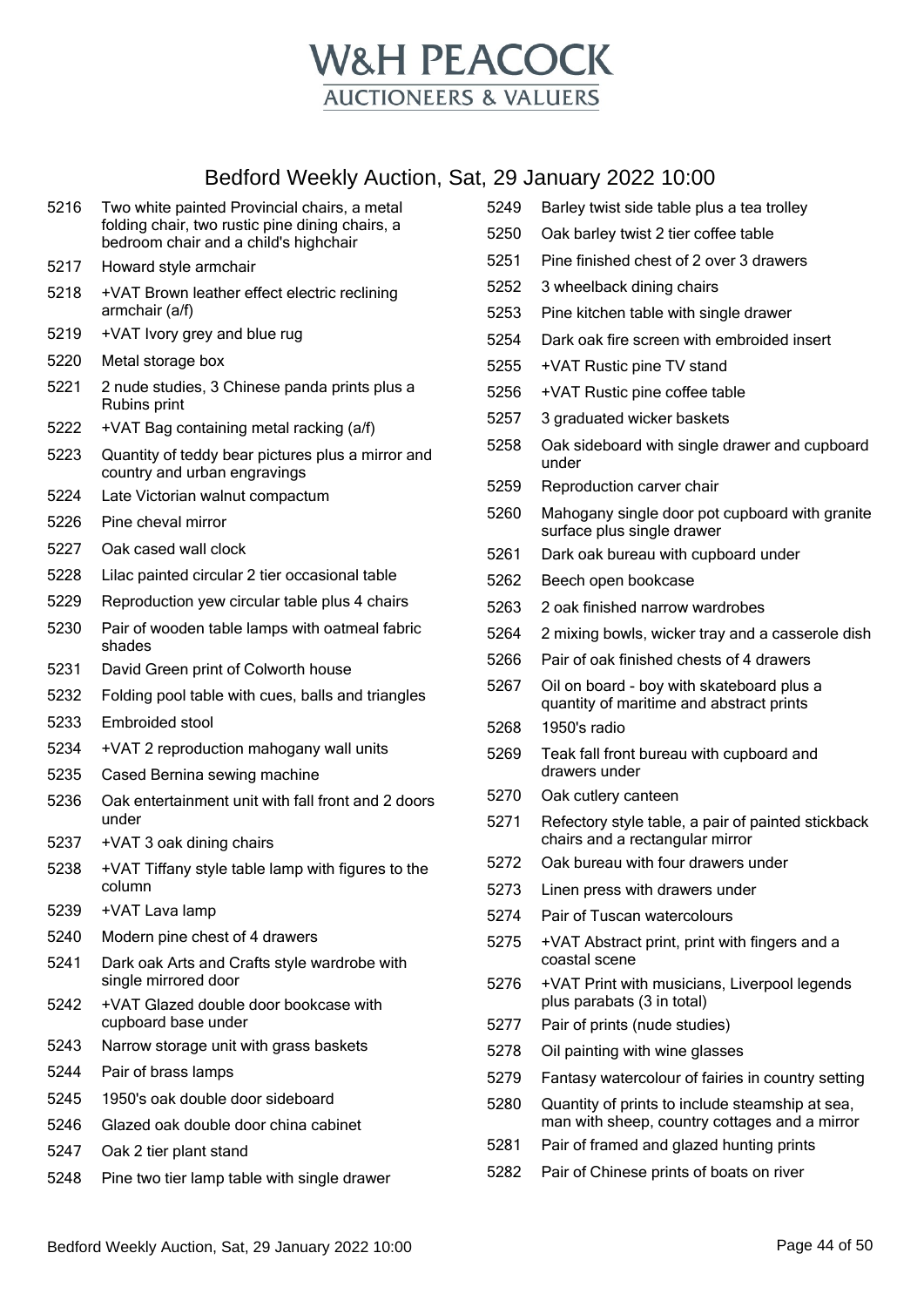

| 5283 | Oil on board of boats at low tide, quantity of<br>watercolours, embroidery with peacocks, oil on<br>canvas of a country scene and others |
|------|------------------------------------------------------------------------------------------------------------------------------------------|
| 5284 | Composite abstract wall hanging                                                                                                          |
| 5285 | *Withdrawn*                                                                                                                              |
| 5286 | +VAT Modern print with cockerel plus prints of<br>woodland                                                                               |
| 5287 | Oval bevelled mirror in gilt frame                                                                                                       |
| 5288 | Landscape oil on board                                                                                                                   |
| 5289 | +VAT Futon bed mattress                                                                                                                  |
| 5290 | Large quantity of steam train related prints                                                                                             |
| 5291 | Quantity of steam engine prints                                                                                                          |
| 5292 | Edwardian china cabinet with mirrored gallery                                                                                            |
| 5293 | *Withdrawn*                                                                                                                              |
| 5294 | Overmantle with pine frame                                                                                                               |
| 5295 | Beech finished double door cabinet                                                                                                       |
| 5296 | Pair of pine pot cupboards                                                                                                               |
| 5297 | Oak sideboard with drawers to the side                                                                                                   |
| 5298 | Rustic oak stool                                                                                                                         |
| 5299 | Oak drawer leaf table plus 4 chairs with<br>embroided seats                                                                              |
| 5300 | Pine knock down triple wardrobe with 3 drawers<br>under                                                                                  |
| 5301 | Pair of narrow single door pine wardrobes                                                                                                |
| 5302 | Victorian walnut scotch chest of 4 drawers                                                                                               |
| 5303 | Box containing McDonald's toys                                                                                                           |
| 5304 | Glazed oak bookcase with cupboard base under                                                                                             |
| 5305 | (3) Moroccan woolen carpet with red<br>background and central medallion                                                                  |
| 5306 | (4) Pink Moroccan mat with central medallion                                                                                             |
| 5307 | (2) 2.5x3.5m blue floral carpet                                                                                                          |
| 5308 | (8) 2x3m Turkish woolen carpet                                                                                                           |
| 5309 | (7) Moroccan woolen carpet with red<br>background and geometric pattern                                                                  |
| 5310 | (6) Floral carpet with maroon background and<br>central medallion                                                                        |
| 5311 | (5) Pink and beige floral carpet with central<br>medallion                                                                               |
| 5312 | Folding deck chair, a stair gate, mesh spark<br>guard, plus a fan and a boxed heater a/f                                                 |
| 5313 | Bent cane display stand                                                                                                                  |
| 5314 |                                                                                                                                          |
|      | +VAT 7 boxes containing furniture parts a/f                                                                                              |

| 5316 | Metal 4ft bedstead a/f                                                         |
|------|--------------------------------------------------------------------------------|
| 5317 | 1950's boat shaped bar counter                                                 |
| 5318 | Vintage Grundig hifi with tuner                                                |
| 5319 | Swivel barbers chair                                                           |
| 5320 | Print - Huntsman with hounds                                                   |
| 5321 | Wrought iron fire companion set plus a coal<br>scuttle                         |
| 5322 | Fire basket with gas fittings (As found) plus a fire<br>back                   |
| 5323 | Cast iron fire basket                                                          |
| 5324 | (3) (2) Cast iron fire basket plus a brass fire curb                           |
| 5325 | +VAT Electric fire with darkwood surround                                      |
| 5326 | Elliots teak sideboard with 3 central drawers and<br>cupboard to the side      |
| 5327 | +VAT Butlers tray with folding side on a stand                                 |
| 5328 | Pine plate rack                                                                |
| 5329 | Teak room divider                                                              |
| 5330 | Cream painted floor lamp with floral shade                                     |
| 5331 | Multi branch floor lamp                                                        |
| 5332 | +VAT Grey suede effect swivel reclining<br>armchair                            |
| 5333 | 2 strung seated stools                                                         |
| 5334 | Teak 6 drawer sideboard                                                        |
| 5335 | Teak dressing chest                                                            |
| 5336 | Brother travelling typewriter                                                  |
| 5337 | (4) Copper log basket with brass claw feet                                     |
| 5338 | Blue painted travelling trunk                                                  |
| 5339 | Pink fabric pouffe plus a painted metal stool                                  |
| 5340 | Mesh and brass spark guard                                                     |
| 5341 | 2 Taxidermists fallow and red dear heads                                       |
| 5342 | 2 Moorland prints, lady with dove, mother and<br>child with rabbit             |
| 5343 | Europian watercolour with castle on hill,<br>cottages and church in foreground |
| 5344 | Heart shaped key rack with 3 hooks                                             |
| 5346 | Watercolour with beached rowing boats and<br>rocks                             |
| 5347 | Framed and glazed watercolour - Madrid street<br>scene                         |
| 5348 | Metamec sun burst clock                                                        |
| 5349 | Black Forest cuckoo clock                                                      |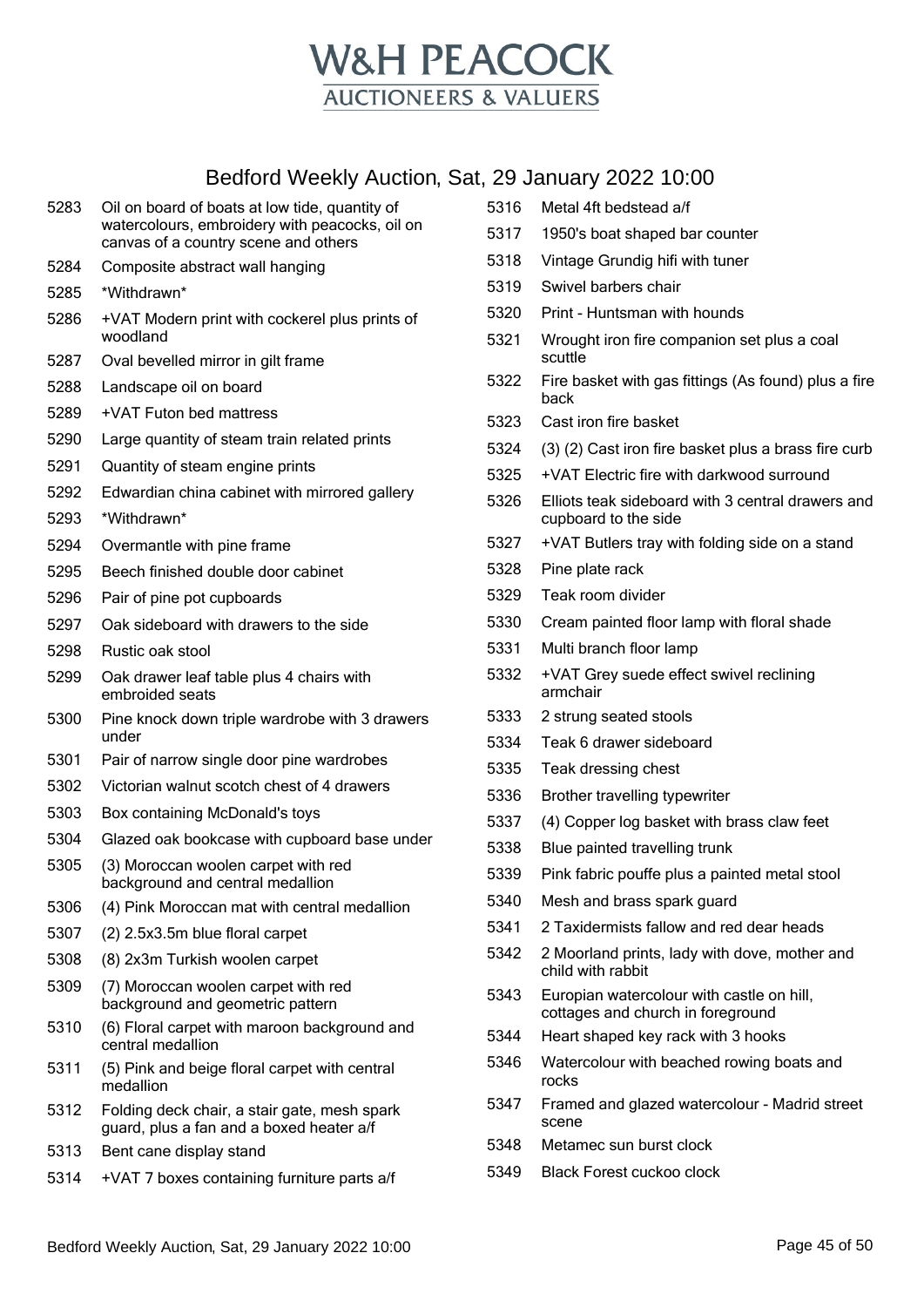

- 5350 (1) 2 Crucifix's
- 5351 Rectangular mirror in chipped mirror frame
- 5352 Oval bevelled mirror in floral frame
- 5353 Folding chair
- 5354 +VAT 2 piece spinning rod
- 5355 Oversized cigar in pine box
- 5356 Cream painted radiator cover
- 5357 Box containing Burleigh crockery a carved wooden bull, plus books and general china
- 5358 Box containing child's decorated part tea service, wooden building blocks and other crockery
- 5359 Paraffin heater plus 2 oil lamps
- 5360 Wooden coal scuttle
- 5361 Box containing Hornby Dublo and other train track and scenery
- 5362 2 stacks of vinyl records
- 5363 Box containing Arthur Ransome novels plus Romany country books and novels
- 5364 Box containing approx. 58 volumes of The Illustrated Encyclopedia of Wildlife
- 5365 Box containing approx. 52 volumes The New Joy of Knowledge Encyclopedia
- 5366 Box containing cameras, flash light, moulded plastic robot toy, plus ornamental elephant and household goods
- 5367 2 boxes containing floral patterned Denby crockery
- 5368 Box containing 7" vinyl records
- 5369 +VAT Multi branch metal ceiling light with a qty of glass shades a/f
- 5370 Box containing vinyl records
- 5371 Box containing Tri-ang and other toys
- 5372 2 vintage suitcases
- 5373 Box containing family and other photographs
- 5374 3 albums containing a qty of military and naval photographs
- 5376 Box containing a large qty of fishing lures
- 5377 4 boxes containing novelty and other tea pots, ornamental figures, Wade piggy bank, Bosson's wall plaque, blue and white china collectors plates
- 5378 Dolls house with a qty of wooden furniture
- 5379 Stack of jigsaw puzzles
- 5380 Quantity of adjustable lights
- 5381 Box containing several volumes of The Railway Observer Magazine plus a turned wooden bowl, a stamp pad and letters
- 5382 American drop dial wall clock
- 5383 +VAT Two boxes containing pottery, loose posters and painted lettering plus ostrich feathers, two figures, a print and a lamp (as found)
- 5384 Box containing vinyl records
- 5385 Two boxes containing 7in vinyl records
- 5386 Box containing a quantity of Royal Doulton carnation patterned crockery
- 5387 Two boxes containing china ornaments and household goods
- 5388 Box containing studio pottery vases plus a pair of Royal Doulton vases (as found)
- 5389 Plastic tub with a quantity of ornamental figures, crockery and glassware
- 5390 Box containing vinyl records
- 5391 Disney board game
- 5392 Box containing a Childford road racing game
- 5393 Box containing ornamental and fantasy figures plus six silver plated goblets
- 5394 Two boxes containing a quantity of Hornsea Bronte cups and saucers, studio pottery jug, an ice bucket, a pair of Radford vases plus a ceramic basket and pots
- 5395 Small quantity of Lego pieces plus a boxed magnifying lamp
- 5396 Three boxes containing a quantity of reference and cookery books
- 5397 Pair of brass finished table lamps
- 5398 (1) Lava lamp
- 5399 Box containing a woven African pot, a brass trivet, a modern Oriental vase, an orange shaped jug, candlesticks and a coffee mug
- 5400 Two boxes containing Imperial dictionaries, Bible, several volumes of the Punch Library of Humour and Beatrice Potter books
- 5401 2 boxes containing 7'' vinyl records
- 5402 4 boxes containing novels and reference books
- 5403 17 volumes of Arthur Mee's The King's England
- 5404 Box containing a quantity of vinyl records and CD-ROM games
- 5406 2 boxes containing ceiling lights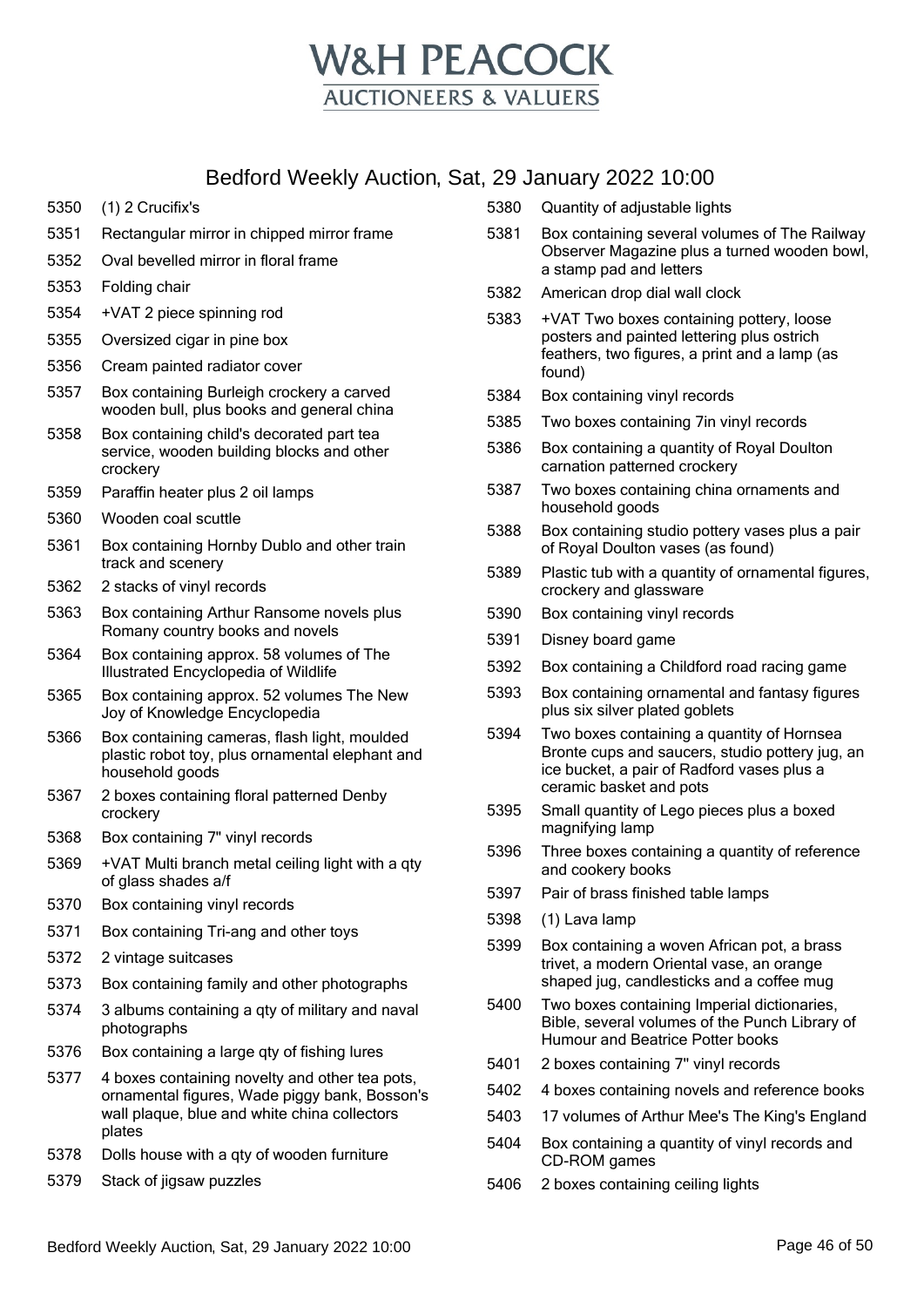

- 5407 4 boxes containing vinyl records
- 5408 Box containing a quantity of childrens books
- 5409 Box containing a quantity of Royal Worcester floral patterned crockery
- 5410 2 boxes containing glassware, ornamental whisky barrels, Hornsea style kitchen canisters, Tiffany style lampshade, biscuit barrel and general household crockery
- 5411 (8) 3 boxes containing loose cutlery
- 5412 2 boxes containing Mr Punch books, stamp catalogues, reference books and novels
- 5413 Box containing DVD's
- 5414 2 boxes containing board games, AirFix model kits, plastic car track and toy tanks and jeeps
- 5415 2 boxes containing a wine press, beaded bag, silver plated candlestick, copper pot, trivet and household goods
- 5416 Overmantle with gold painted frame
- 5417 Oak board with figure of a brass rubbing
- 5418 2 boxes containing an Oriental vase, Italian and other European pottery, glassware and household goods
- 5419 2 boxes containing vinyl records
- 5420 2 boxes containing Hornby Dublo and other train track scenery
- 5421 Box containing a warming pan, silver plated tray, game bird patterned crockery, biscuit barrel, metal pots and glass lampshades
- 5422 Box containing metal light fittings, camera, oil lamp, loose cutlery and silver plate
- 5423 Box containing vintage tobacco, Oxo and other tins
- 5424 4 boxes containing reference books and novels
- 5425 2 boxes containing rose patterned Pyrex dishes and crockery
- 5426 Box containing a quantity of Royal Doulton Juliet patterned china
- 5427 2 boxes containing blue and white crockery, barometer and glassware
- 5428 Box containing ordnance survey maps
- 5429 Box containing plastic mugs, tins, water bottles and coffee mugs
- 5430 .177 calibre air rifle
- 5431 Canvas army kit bag with a quantity of shooting sticks and walking sticks
- 5432 +VAT Box containing bed parts (a/f)
- 5433 +VAT Box containing a sun lounger (a/f)
- 5434 Canvas wychwood canvas rod bag with trolley
- 5436 +VAT Abstract wall hanging in brown, blue and red
- 5437 Small convex wall mirror in ornate gilt frame
- 5438 +VAT Modern oil on canvas of waterfall and woodland
- 5439 Quantity of suede jackets and jerkins
- 5440 2 wicker picnic baskets
- 5441 Pair of beech stools
- 5442 +VAT 2 boxes containing a Kilner storage jar, miscellaneous crockery, strawberry patterned water jug, white glazed dinner plates, piggy bank, coffee mugs and household goods
- 5443 Brass tray plus a spirit kettle, corkscrews, ornamental cats, teapot and milk jug
- 5444 Box containing binoculars, cameras and equipment
- 5445 3 boxes containing Llado Days Gone cars
- 5446 4 boxes containing dolls and doll parts
- 5447 Box containing a papier-mâché dish, silver plated bon-bon dish, jugs and ornaments
- 5448 2 boxes containing kitchenware, tea and coffee cups and saucers
- 5449 Box containing horses bits, collars and weights
- 5450 2 boxes containing table lamps, barometer, jewellery boxes, loose cutlery and lamps
- 5451 Box containing a quantity of lamps and shades
- 5452 Box containing a large quantity of trophies, brass goblets, swan, coasters and toys
- 5453 Set of kitchen scales and weights plus a camera
- 5454 +VAT Large silver and grey mat
- 5455 Box containing a quantity of Johnson Bros and Royal Worcester crockery
- 5456 Bag and a box containing a large quantity of CD's plus a CD player
- 5457 3 boxes containing sherry and wine glasses, miscellaneous crockery, commemorative whiskey bottle and glassware
- 5458 Box containing studio pottery vases, glass jug, silver plated candlesticks and medicine bottles
- 5459 3 boxes containing projectors, board games, general crockery, china and an enamelled bowl
- 5460 2 boxes containing a quartz clock, mantle clock, brass trays, jewellery box, collectors plates and glassware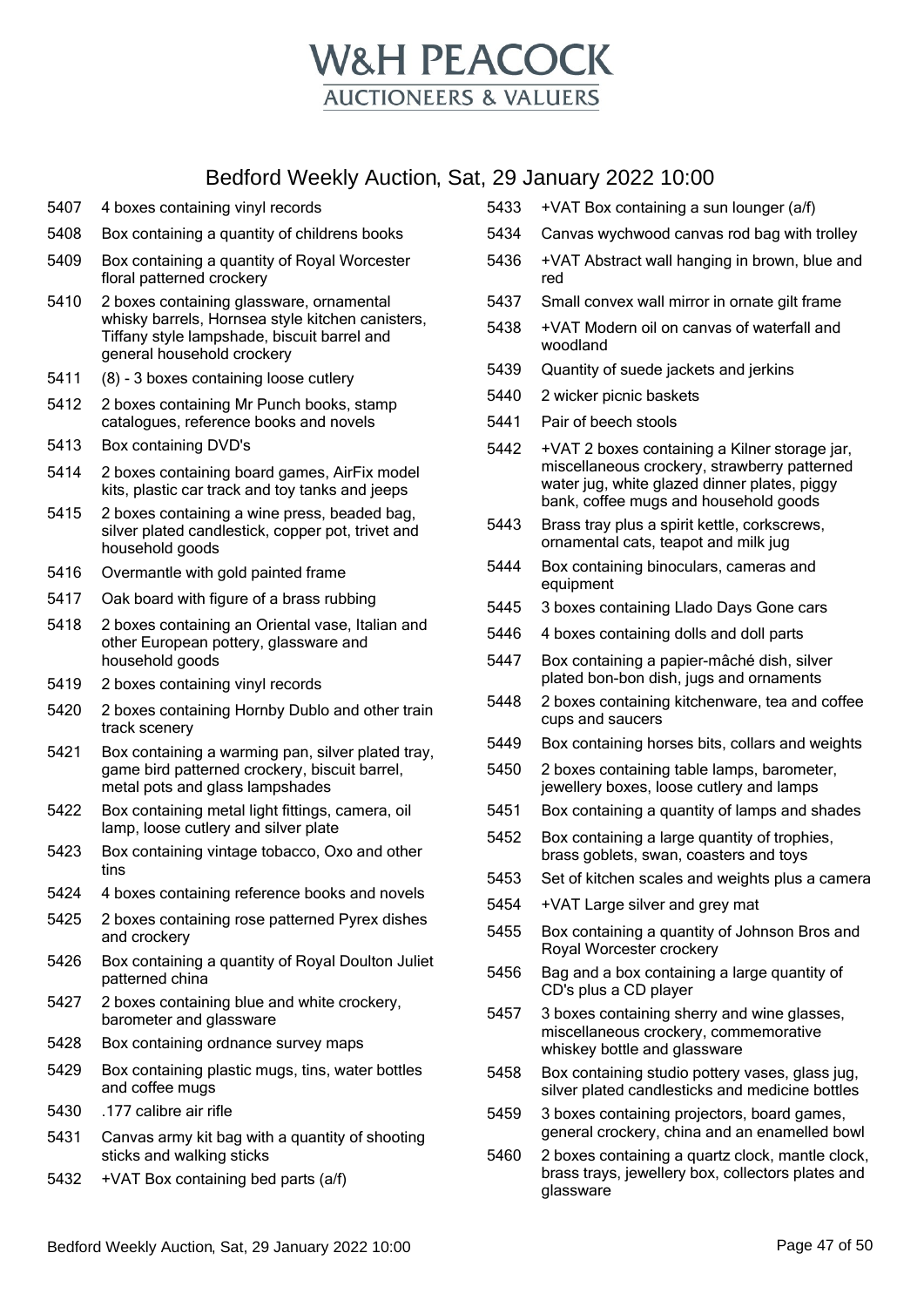

- 5461 Box containing ordnance survey maps
- 5462 Box containing 5 stoneware flagons
- 5463 Box containing turned wooden Chinese stands plus a picture frame
- 5464 4 boxes containing light fittings
- 5465 4 boxes containing DVD's
- 5466 Enamelled breadbin
- 5467 Bells Whiskey decanter
- 5468 CHECK DESCRIPTION WITH SALEROOM
- 5469 Box containing vinyl records
- 5470 Box containing a quantity of handmade dog collages
- 5471 Cage containing silver plated tea service plus trays, ornaments and a photo frame
- 5472 Cage containing a quantity of ornamental collie dogs, horses and other figures
- 5473 Cage containing a pair of cloisonne vases, pair of decanters and ornaments
- 5474 Cage containing The Simpsons related coffee mugs, teapot, scent bottle, piggy bank and a Dad's Army book
- 5475 3 Beswick deer
- 5476 Cage containing Wade piggy banks, Nao figure of a girl, egg cups with stand and ornamental figures
- 5477 Cage containing a collection of metal and china bells
- 5478 Cage containing glass bells and blue and white and general crockery
- 5479 Cage containing Poole pottery biscuit barrel plus a dish, blue and white china, jugs and lusterware
- 5480 +VAT Large oatmeal carpet
- 5481 Cage containing 2 lady figures, figure of schoolmaster and child plus a figure with owls
- 5482 Cage containing brass blacksmith, hand bells, ornamental cat, oil lamp and shades
- 5483 Doulton lady, Nao style figure, figure of a dove, teddy bear, scent bottle and a Lladro plaque
- 5484 Coal scuttle plus a mesh sparkguard
- 5485 Cage containing a quantity of crestedware
- 5486 Cage containing a quantity of glass bowls and vases
- 5487 Cage containing a quantity of Pendelfin figures
- 5488 (1) Cage containing a celluloid case plus small Oriental pots and cork pictures
- 5489 3 boxes containing a brass oil lamp, commemorative decanter, general crockery, kitchen storage vessels, doll and household goods
- 5490 Cage containing Frank Sinatra CD's plus ornamental musicians, CDs and a miniature jug and bowl set
- 5491 Cage containing a heart shaped pot holder, dressing table pots, sugar tongs plus a compact
- 5492 Cage containing wristwatches
- 5493 Cage containing a quantity of costume jewellery
- 5494 Cage containing die cast cars
- 5495 (2) Cage containing a sardine dish, cabbage patterned lidded pots plus a Bretby trinket box
- 5496 +VAT Box containing a quantity of knitted teddy bears
- 5497 Box containing carved African figures
- 5498 2 boxes containing glassware, ornamental figures, fluffy toys and a first aid box
- 5499 Cage containing a quantity of costume jewellery
- 5500 Cage containing wristwatches and pens
- 5501 Cage containing a letter rack, brass bell, egg timer, etched glass, coffee cup and saucer, miniature prints and miniature dishes
- 5502 Cage containing a collection of mantle clocks
- 5503 Cage containing 5 angling related books
- 5504 Cage containing gentlemen's grooming kits plus brushes
- 5505 Cage containing costume jewellery
- 5506 Cage containing military photographs and ephemera
- 5507 Cage containing Spode cups and saucers plus a pink glazed pot and two Spode canisters
- 5508 Cage containing blue and white Tutonic plates plus a qty. of Clarice Cliff crocus patterned crockery
- 5509 Cage containing costume jewellery and wristwatches
- 5510 Cage containing floral patterned Staffordshire dinner and side plates plus tureens and ladles
- 5511 Philip Harris and Co. compass plus a GPO gauge
- 5512 Cage containing 5x composite wooden pictures
- 5513 Cage containing a Chinese biscuit barrel, meat platters, floral patterned jugs, plus a Paladin part tea service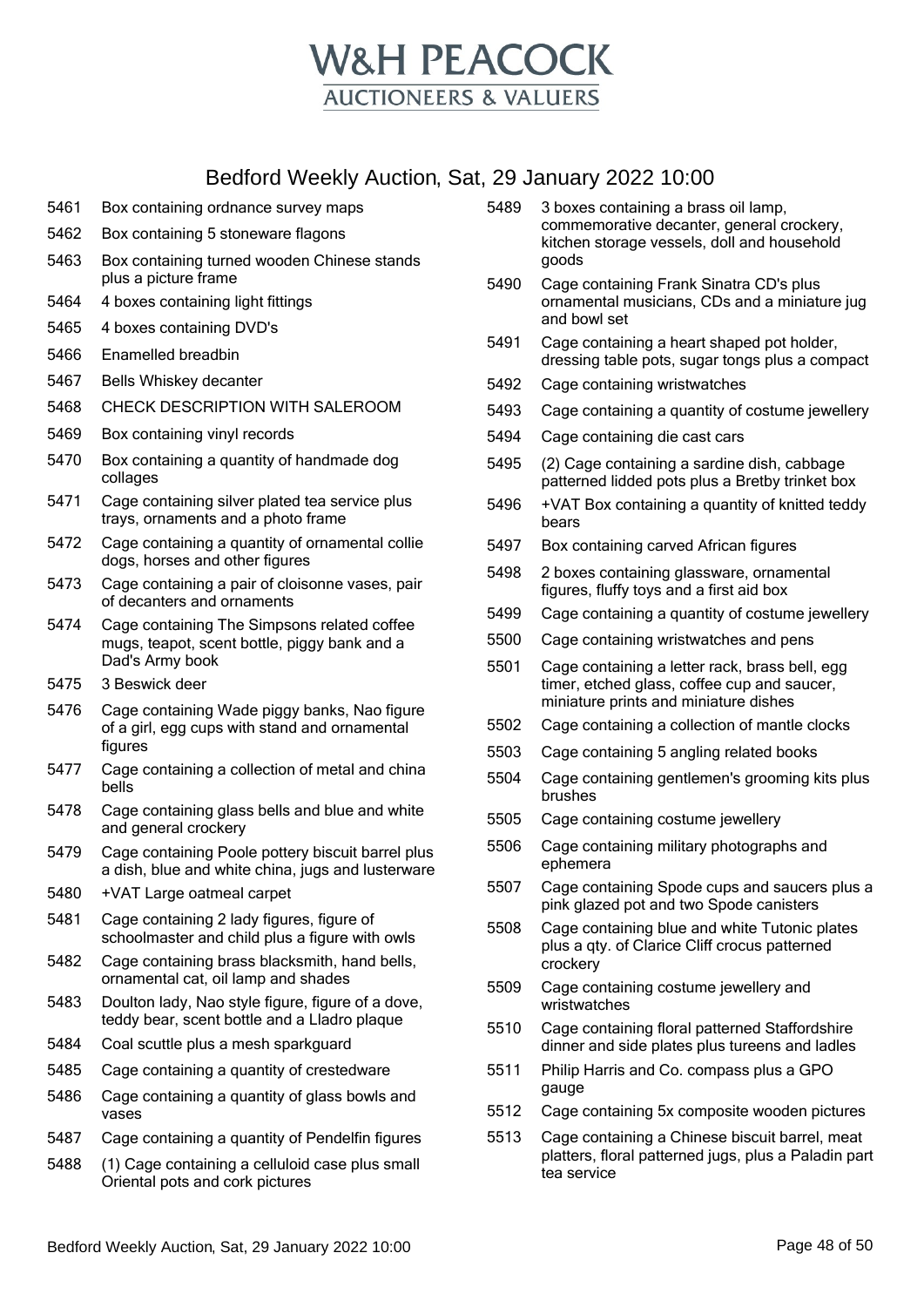

- 5514 6x boxes containing a qty of reference books and novels
- 5515 Cage containing an engine, carriages and track
- 5516 Cage containing paperweight, dancing figures, candlesticks, nodding figure plus centrepiece and paperweights
- 5517 Cage containing wind up toys
- 5518 Cage containing 4x mantle clocks
- 5519 2 cages containing pewter tea service, stainless steel tea service, hip flasks, sherry glasses and silver plate £40-50
- 5520 Cage containing a ladies clutch bag and ephemera
- 5521 Cage containing spelter figures, pottery, blue and white jug and an American themed money box
- 5522 6x Coalport figurines
- 5523 Cage containing 8x resin race horse figures
- 5524 5x boxes containing encyclopaedia, novels and reference books
- 5525 Cage containing miniature peacock chairs, badges and Russian dolls
- 5526 Cage containing Masons and other crockery, Poole pottery dolphin, Italian vase, lustre ware bowl, Rupert and other annuals
- 5527 Cage containing costume jewellery and ale mugs
- 5528 +VAT Cage containing 4x ginger beer bottles, pipe and glass bottle
- 5529 Cage containing costume jewellery
- 5530 Cage containing a qty of Wedgewood Kutani Crane patterned crockery
- 5531 Box containing carved horn figures, bamboo beakers and ornamental figures
- 5532 2 cages containing a quantity of Summer Glory Poole pottery crockery and loose cutlery
- 5533 Cage containing Shelly floral patterned cups, saucers and side plates plus an Atlas china coffee service and 6 silver plated goblets
- 5534 Cage containing stainless steel teapots and sugar bowls plus a scent bottle, wine and sherry glasses
- 5535 Cage containing ornamental flower fairy figures
- 5536 (8) Box containing copper cooking pots and a ...
- 5537 Cage containing a quantity of ornamental fairy figures
- 5538 Cage containing rose patterned crockery, ornamental posie, ornaments and general china
- 5539 +VAT Memory foam single bed mattress topper
- 5540 Cage containing quantity of corkscrews
- 5541 Cage containing an abacus, lacquered and turned wooden pots and bowls
- 5542 Quantity of brass animal figures plus a trinket box
- 5543 Rotary watch
- 5544 Cage containing a quantity of costume jewellery and a seashell trinket box
- 5545 Cage containing a quantity of costume jewellery and a miniature family portrait
- 5546 Cage containing a quantity of cameras and equipment
- 6001 +VAT Ford Bronco PowerDrive RC rock climber in box with remote and charger
- 6002 +VAT Ford Bronco PowerDrive RC rock climber in box with remote and charger
- 6003 +VAT Ford Bronco PowerDrive RC rock climber in box with remote and charger
- 6004 +VAT Ford Bronco PowerDrive RC rock climber in box with remote and charger
- 6005 +VAT Ford Bronco PowerDrive RC rock climber in box with remote and charger
- 6006 +VAT Bridge Design floor lamp in box
- 6007 +VAT One Sensible Eco Motion bin in box
- 6008 Silver colour pedal bin
- 6009 +VAT Eco pedal bin in box
- 6010 +VAT Table lamp
- 6011 +VAT Bridge Design floor lamp in box
- 6012 +VAT Ceiling light
- 6013 Russell Hobbs 40L rectangular sensor bin
- 6014 Mason Design hanging pendant 5-light cluster light
- 6015 2 pedal bins
- 6016 +VAT Large bag of ladies 32 degree heat clothing
- 6017 Bag of kids 32 degree cool tops
- 6018 Large bag of kids clothing
- 6019 Large bag of kids fancy dress, inc. Spiderman, Captain America etc.
- 6020 +VAT Large bag of mixed ladies loungewear
- 6021 +VAT Large bag of various curtains